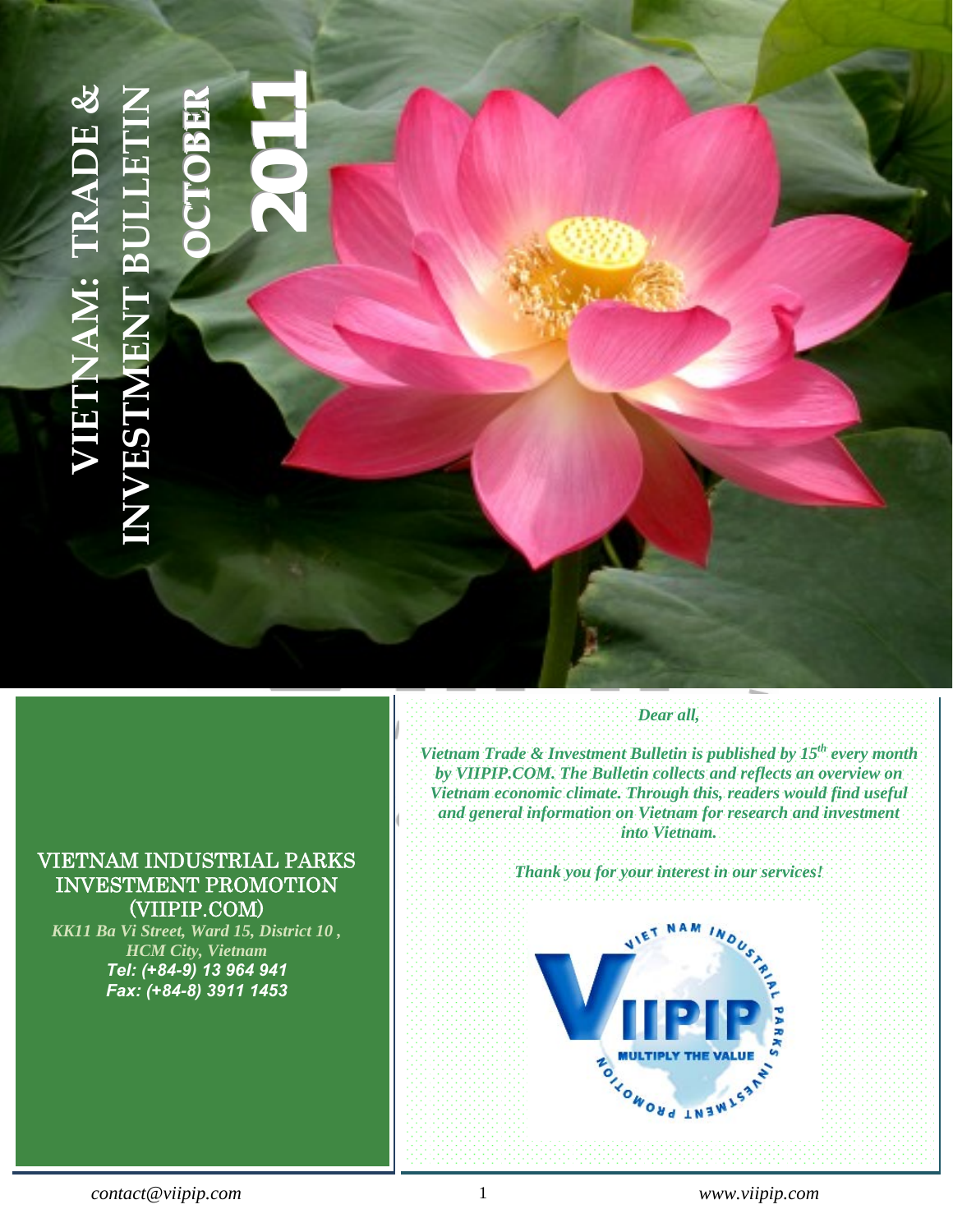

# **VIETNAM: TRADE & INVESTMENT BULLETIN No. 27 (October 2011)**

| <b>GENERAL REVIEW</b>                              | <b>INVESTMENT</b>                                                                |
|----------------------------------------------------|----------------------------------------------------------------------------------|
| Vietnam Government targets 6% growth               |                                                                                  |
| Inflation: only one year less than 10%             | Vietnam has large potential for hotel investment                                 |
| Tourism in Vietnam grows in anxiety                | Vietnam paves way for Malaysian investors                                        |
| MOF doesn't agree to offer tax incentives to auto  | Vietnam's seaport development strategy remains half done                         |
| industry                                           | Bar raised to usher in better investments                                        |
| Over 20% of HCMC's area would be flooded           | VSIP to develop fifth integrated industrial park in Vietnam                      |
| when sea level rising 1 m                          | Industrial Parks Especially for Japanese Investors to Be                         |
| Japan offers consultancy for nuclear power         | <b>Established</b>                                                               |
| plant                                              | Chip Sang sets up joint venture with Russian firm                                |
| Local businesses still confident of growth         | Multi-million dollar projects abandoning Vietnam                                 |
| <b>TRADE</b>                                       | Industrial park boom causes social and environmental                             |
| Vietnam urged to step up export of aqua-           | problems                                                                         |
| products, coffee to Germany                        | <b>Vietnam National Assembly moves on IP pollution</b>                           |
| Vietnam's exports to the North American            | Foreign investors attempt to set foot in Vietnam's seafood                       |
| increase rapidly                                   | industry                                                                         |
| <b>Solutions to Boost Vietnam Vegetable Export</b> | Stepping up investment in leather and footwear industry                          |
| Vietnamese wood businesses urged to adapt          | Ports look to remain buoyant                                                     |
|                                                    |                                                                                  |
|                                                    |                                                                                  |
| <b>FINANCE - BANKING</b>                           | <b>ANALYSIS</b>                                                                  |
| Japanese bank buys 15% stake in VCB                | Better FDI, not just more, should focus on tech-transfer                         |
| Relations between gov't agencies looked from       | We should learn from Korean, Taiwanese growth models                             |
| petrol-related controversy                         |                                                                                  |
| Vietnam central bank makes net injection on        | <b>Story of land price in Vietnam</b><br>When FIEs fled and refused to pay debts |
| OMO in Sept.                                       |                                                                                  |
|                                                    | <b>Sustaining Macro-economic Stability</b>                                       |
|                                                    |                                                                                  |
|                                                    | V153                                                                             |
|                                                    |                                                                                  |
| <b>NEWS IN BRIER</b>                               | <b>Vietnam Electronics</b>                                                       |
|                                                    | <b>Vietnam International Trade Expo</b>                                          |
|                                                    | Vietnam International Shop + Franchise Show                                      |
|                                                    | <b>Vietstock Expo &amp; Forum</b>                                                |
|                                                    | <b>International Agriculture Trade Fair</b>                                      |
|                                                    |                                                                                  |
|                                                    |                                                                                  |
| Y I E T                                            | HOUSE                                                                            |
| <b>Supported</b><br>allin                          |                                                                                  |
| PA                                                 | <b>Vietnam Rubber Group</b>                                                      |
| <b>Investment &amp; Consultancy</b>                | Binh Long industrial park                                                        |
|                                                    |                                                                                  |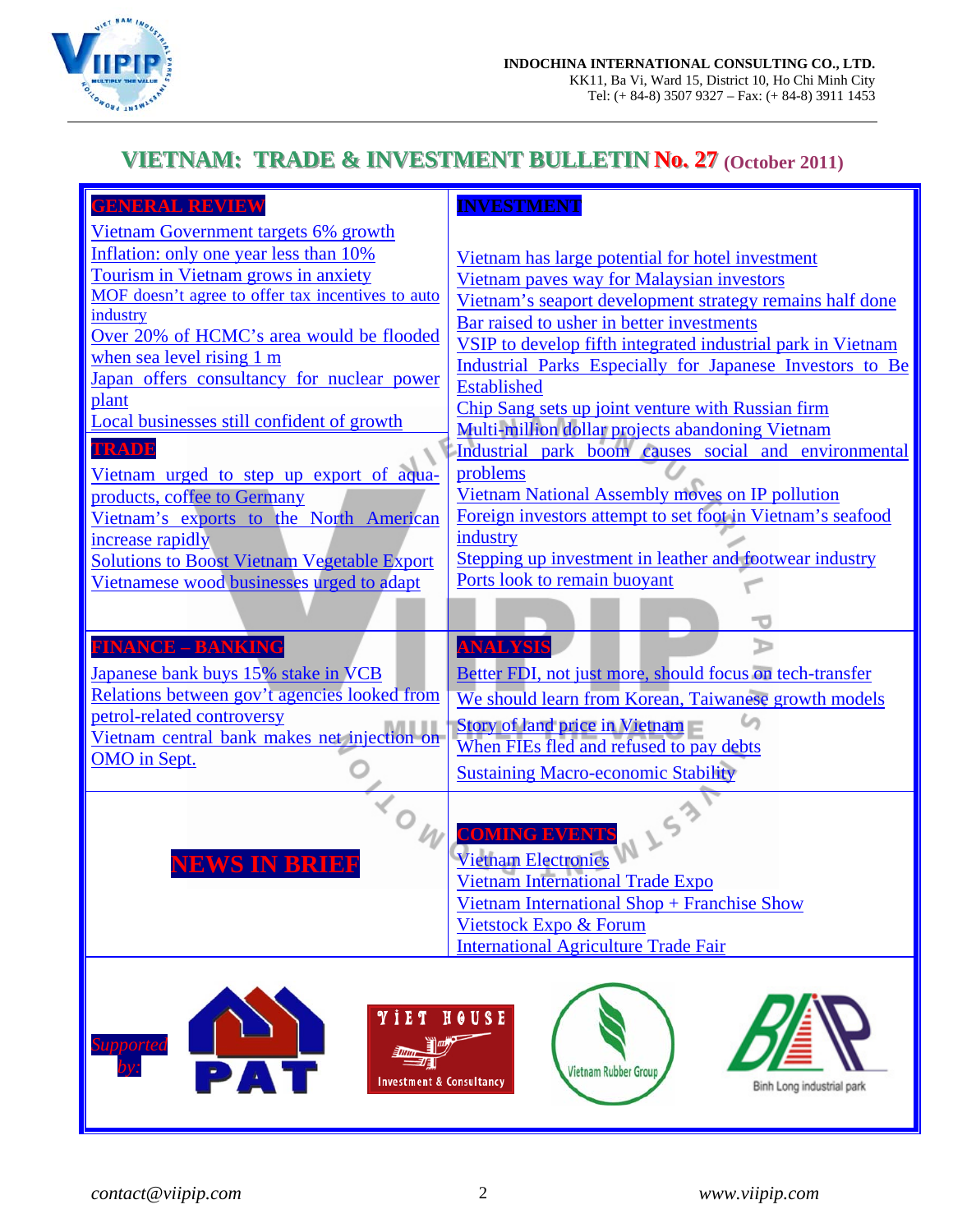

#### <span id="page-2-0"></span>**GENERAL REVIEW**

## **Vietnam Government targets 6% growth**

<span id="page-2-1"></span>*The Government will consistently work for the targets to continue curbing inflation, stabilizing the macro-economy, ensuring social security and maintaining a suitable economic growth rate at 6 %.* 

PM Nguyen Tan Dzung made this announcement at the closing session of the regular Government meeting on Sept. 25<sup>th</sup> and 26<sup>th</sup> in Hanoi to discuss socio-economic development in September and in the first nine months of this year.

PM Dzung said that during more than six months of implementing the Party Central Committee Political Bureau's Conclusion No. 2 and Government Resolution 11, the country's socio-economy saw initial achievements in inflation control and stabilization of the macro-economy. He asked the State Bank of Vietnam to focus on controlling bad debts, adopt measures to lower interest rates and closely monitor foreign rates, while continuing a tight monetary policy and providing capital for agricultural production and small and medium-sized enterprises.

The PM also asked ministries, sectors, localities to continue examining, and raising the efficiency of public investment, to ensure capital for projects close to completion, especially electricity projects, and to ease difficulties for enterprises with priority to be given to agricultural production and natural disaster control.

On the operation of State-owned enterprises over the past five years and plans for the next period, the PM asked the Finance Ministry to build a project on renovating State-owned enterprises, focusing on restructuring economic groups and corporations. He asked ministries and sectors to review management practices and to effectively incorporate socio-economic development goals in plans for 2012.

At the two-day meeting, cabinet members discussed the reasons for high inflation in Vietnam and proposed solutions for the situation. ≍

They agreed that thanks to the implementation of synchronous and drastic measures, the country has reaped encouraging results in stabilizing the socio-economic situation and curbing inflation, with the consumer price index (CPI) in September seeing the lowest increase since the beginning of this year.

During the reviewed period, the nation posted a GDP growth rate of 5.76%, while raking in more than 70 billion USD from exports, up 35.4 % year on year.

As many as 675 foreign-invested projects were licensed, with a combined registered capital of over 8.23 billion VND.

Beside these achievements, cabinet members realized that the trade deficit in recent months was still high (increase of 26.9 % over the same period last year), while enterprises met difficulties to obtain capital and input prices also remained high.

In the fourth quarter of the year, they agreed that the Government would continue to tighten monetary policies to ensure capital for essential needs for production, firstly for agriculture, followed by rural development, electricity supply and small and medium enterprises.

*(Source: Vietnamplus.vn)* 

**[Back to top](#page-0-0)**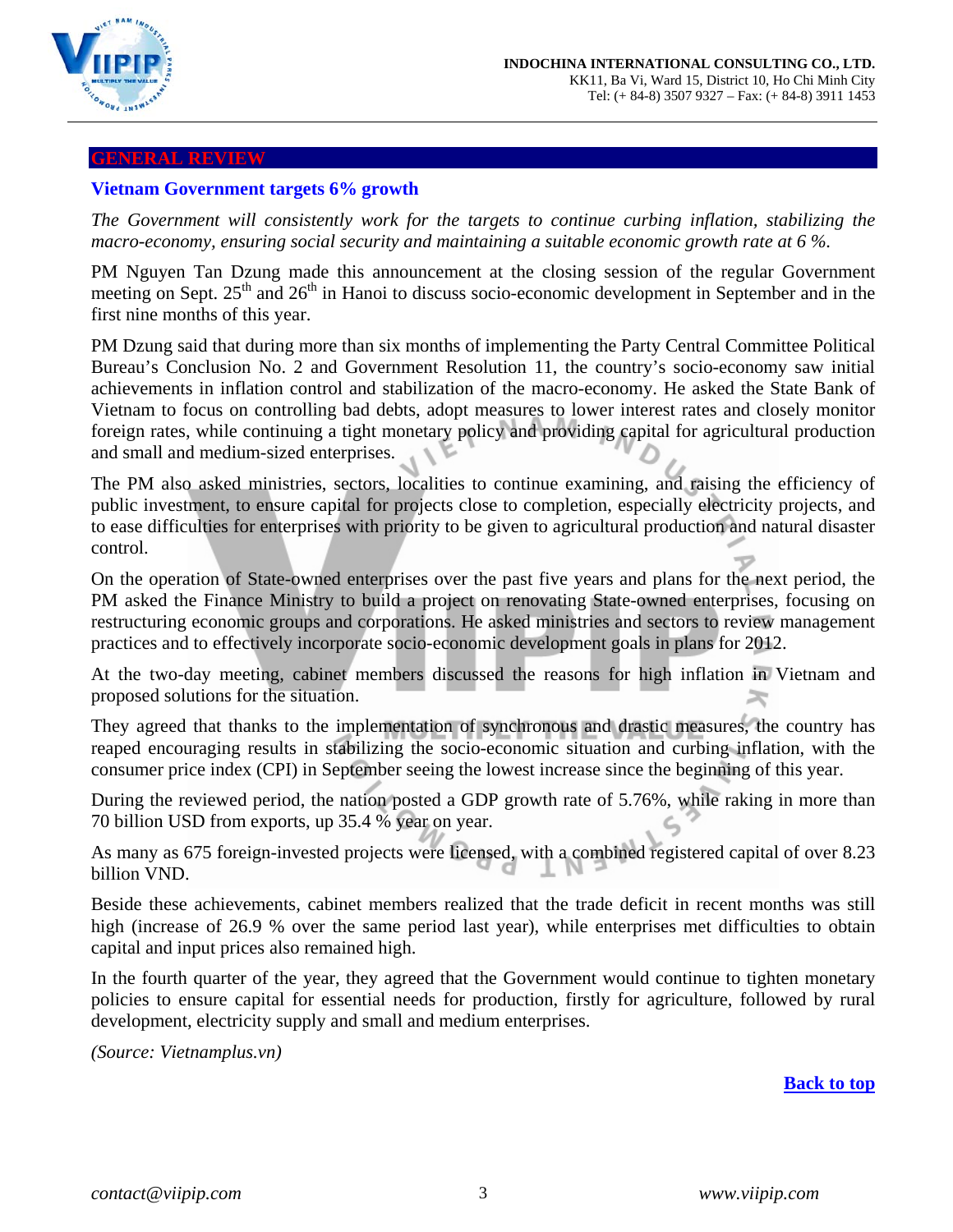

## <span id="page-3-0"></span>**Inflation: only one year less than 10%**

*Reviewing statistics of Vietnam's inflation in the last five years, it is worrying that the consumer price index (CPI) in four years is over 10 %. The only one year with one-digit CPI is 2009 (6.5 %).* 

Vietnamese people and businesses seem to be very familiar to high inflation because the CPI in September 2011 is 16.63 % more than that of December 2010. The growth of CPI in Vietnam is alarming in comparison with that of its neighbors like Thailand, Malaysia and Singapore. It is more worrying to know that in the last five years; only 2009 had the CPI with one digit. In the remaining years, the CPI is over 10%, specifically: 12.6% for 2007, 19.9% for 2008 and 11.8% for 2010. This year, it would be lucky if the CPI is kept at 18 %, because it is already over 16 % by September.

High inflation in Vietnam is always explained by the fluctuation of the international market. Recently, the method to calculate basic inflation has been cited in a bid to reduce CPI. Using this method, the State Bank of Vietnam and the General Statistic Office defined that Vietnam's CPI in December 2010 is 9.92%, equivalent to 84 % of the common CPI, if food is excluded. If energy is excluded, basic CPI is 9.81%, equivalent to 83 % of the common CPI.

In a recent report on high inflation in recent year, compiled by the Ministry of Planning and Investment, the ministry analyzed reasons as follows:

*Regarding the monetary and credit policy:* the money supply in recent years was "loosened". Money supply increased more higher than the increase of gross domestic product (GDP) in a long time. The monetary growth (M2) is 43.7 %, credit growth is 53.9 % in 2007. This is the record high level in the 2001-2011 period, which is considered as one of the biggest reasons causing high inflation in 2008.

The tightened monetary and fiscal policy as of early 2011 has worked, resulting in the reduction of inflation speed, which reached the peak in 04/2011 and has gradually reduced (in September, CPI grew 0.82 %, the lowest level so far this year).

Strong devaluation of the Vietnam dong in recent years has also caused inflation and inflation expectation. The US dollar has depreciated in comparison with other currencies in recent years but in Vietnam, the Vietnam dong has depreciated against the US dollar.

The fiscal policy is also a reason. Overspending in this period is always over 5 % (except for 2008 with 4.6 %). If government bonds are included, overspending is much higher.

Constant overspending has forced the government to mobilize capital from the people through issuing bonds, treasury bills, which contributed to push up interest rate, total demand and pricing. Another reason is the increase of input cost in the world. In 2008, the price for imported materials increased by 27.1 % on average, pushing Vietnam's average CPI to 22.97 %. It rose 9.59 % in 2010 and 18.32 % in the first half of 2011.

According to the MPI, ineffective economic and investment structure is the fundamental reason that cause unstable macro-economic balances and promote high inflation. The economy that develops in the width, mainly based on the increase of investment capital, outdated technology, with low investment effectiveness has made impacts on inflation. Besides the above reasons, the ministry also mentioned other reasons, including a poor distribution system, natural disasters and epidemics, etc. MPI has suggested 12 solutions to curb inflation and stabilize macro-economics. Notably, the ministry proposes to continue tightening the monetary policy but ensuring sufficient capital supply for agricultural, electricity production and for producing export goods; strictly controlling the gold, foreign currency market and restructuring commercial banks.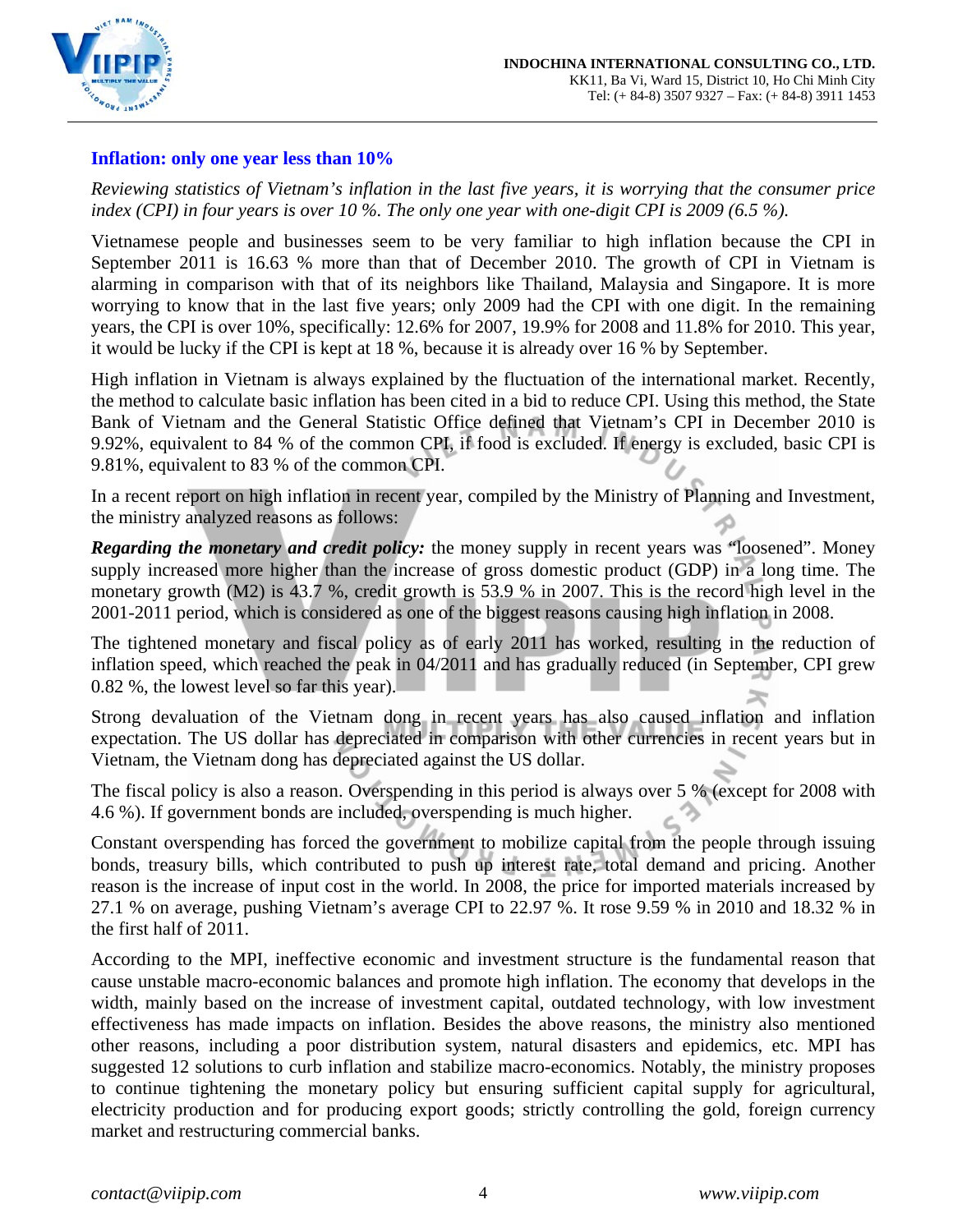

Other long-run solutions suggested comprise restricting the economy and investment structure to improve macro-economic balance, cutting down budget deficit, maintaining government debts at safe level and gradually reducing government spending in the total investment.

*(Source: Vietnamnet & Viipip)* 

#### **[Back to top](#page-0-0)**

## <span id="page-4-0"></span>**Tourism in Vietnam grows in anxiety**

*The tourism market in the first seven months of the year was a multi-colored painting. Contrary to all predictions, domestic and outbound tours prospered, while inbound tours were unsatisfactory.* 

## **Economic laws didn't cover domestic market**

Travel firms have breathed a sigh of relief when finishing the summer tourism season – the most important period for domestic traveling. Despite the high inflation rate, which forced people to fasten their belt, and despite the tour fee increases, Vietnamese people still spent money on traveling domestically and abroad.

According to the Vietnam National Tourism Administration (VNAT), in the first half of 2011, the number of domestic travelers increased by 500,000 in comparison with the same period of the last year to 17.5 million. There have been no official statistics about the outbound tourists, but travel firms have said that the figure must be relatively high. Thailand and Singapore, the two most favorite destinations for Vietnamese people, receive thousands of Vietnamese tourists every year. The flights to the countries in summer are always full of Vietnamese travelers.

The tours to the US and Europe, which are always expensive and believed to fit high income earners only, witnessed very high growth rates. Some travel firms have reported the high growth rates of 30 or 50 % for the markets.

The Hoan My Travel Firm, for example, in May – July 2011, organized tours for 8 groups of tourists (40 tourists for each group) a month, while the tour fee was higher by 10 % than that of the previous year. In general, a tour to the US costs 70 million dong, but they still had numerous customers. "The number of travelers to the US is double this summer," said Nguyen The Khai, Director of Hoan My. With Viettours, the tours to the US are still organized regularly, while the tours to Europe have seen the high growth rates of 40-50 %. About 90 % of clients were from businesses.

"The economic downturn has forced businesses to cut down expenses, but pharmacy, tobacco or oil and gas companies still booked expensive tours for their staff or important clients," Luu Dinh Phuc, Viettours' Director, said. A director of a travel firm in district 3 said the number of tourists to Europe increased by 30 % in summer. His firm serves 3-4 groups of tourists a month, with 30-40 tourists for each group, mostly businessmen. Vietravel has also reported that the tours to the US, Europe and South Korea are leading in terms of the growth rate, about 40 %.

Explaining the high growth rates, experts say that the current difficulties do not much effect high income earners – the main clients of tourism. Therefore, the demand remains high. Especially, high income earners now tend to travel to farer destinations, the US or Europe, instead of neighboring countries. Khai said that the tour to Russia costs more than 100 million dong, but it still can attract travelers. "High income earners are interested in new destinations, even though they have to pay more money," Khai said.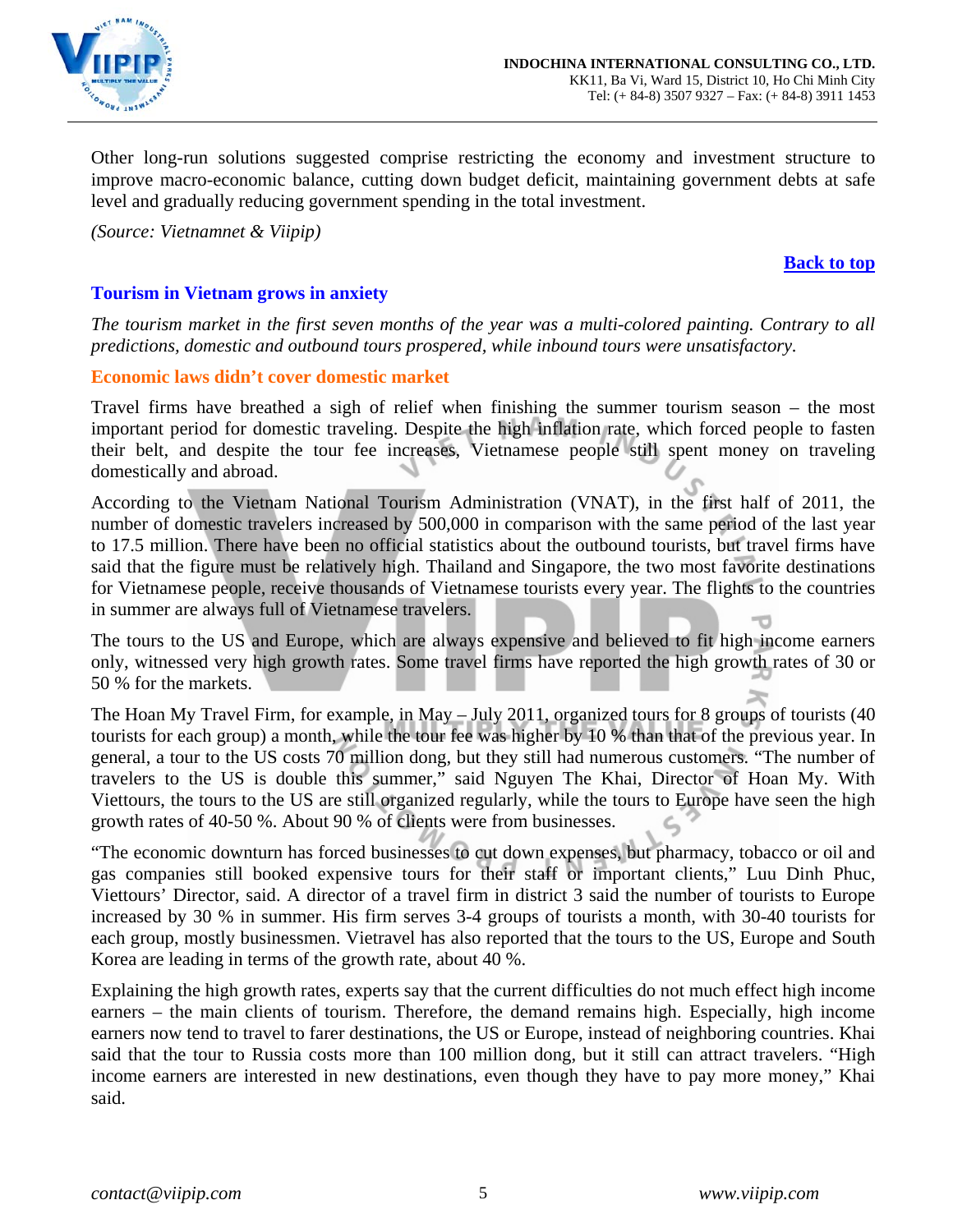

## **Inbound tours not attractive**

In 2010, travel firms were joyful to inform that they witnessed a considerable increase in the number of MICE (meeting, incentives, conference, and exhibition) tourists. However, the good scenario does not repeat this year. The number of foreign tourists from many markets decreased slightly. Meanwhile, the number of tourists from Japan and China did not decrease, but the spending of the tourists in Vietnam decreased.

The five star New World Saigon has reported that the hotel room occupancy rate in July was 67 %, nearly the same with the rate of the same period of the last year. At present, the hotel does not have many big MICE groups of tourists as previously (200-300 tourists per each group). It now only has small groups.

Travelink has reported that the number of tourists from Singapore and Malaysia only increased slightly by several %s. Meanwhile, the number of Chinese travelers has dropped by 50 %. A lot of groups of tourists, who asked for information about the tours, have not confirmed their tours yet.

(*Source: TBKTSG)*

## **[Back to top](#page-0-0)**

ъ

## <span id="page-5-0"></span>**MOF does not agree to offer tax incentives to auto industry**

*In its official reply to the Ministry of Industry and Trade's (MOIT) drafted automobile industry development program by 2020, the Ministry of Finance (MOF) states that there will be no tax incentives to the strategic car line.*  ℸ

## **The "encouraged" or "important" industry?**

MOF believes that it would be better to consider automobiles as an industry which needs the encouragement to develop, not an "important industry" as suggested by MOIT. Vietnam once protected the automobile industry for a long time, but the industry's development remains far below the expectations. Automobile joint ventures have not made investment to increase the locally made content ratios in products, but they just simply make the assembling or import products for local consumption.

According to MOF, statistics show a gloomy picture of the automobile industry. There are 397 enterprises in the industry, including 51 assembling enterprises (13 state owned, 23 private and 15 foreign invested), 40 enterprises that make chassis, 210 car part makers and 97 car repair enterprises. The industry has the total designed capacity of 458,000 cars per annum. 46.9 % of assembled vehicles are trucks, 43 % are the cars with up to 9 seats, while the remaining are passenger cars and specific vehicles.

The average investment capital of a car assembling enterprise is 531.9 billion dong, of a car part manufacturing enterprise is 74.5 billion dong, or a chassis company is 51.2 billion dong. Most of the enterprises just import parts to assemble domestically, while they do not make car parts in Vietnam to increase the localization ratios of products.

Toyota Vietnam, established in 1995, the biggest auto joint venture in Vietnam, is considered the manufacturer which has the highest localization ratios of between 17 and 37 %.

Vina Motor is considered one of the biggest names among 100 % domestic owned automobile enterprises. However, it only can assemble buses and trucks with the output accounting for 10 % of the market share. Truong Hai, a non-state owned enterprise, is now the only domestic enterprise which is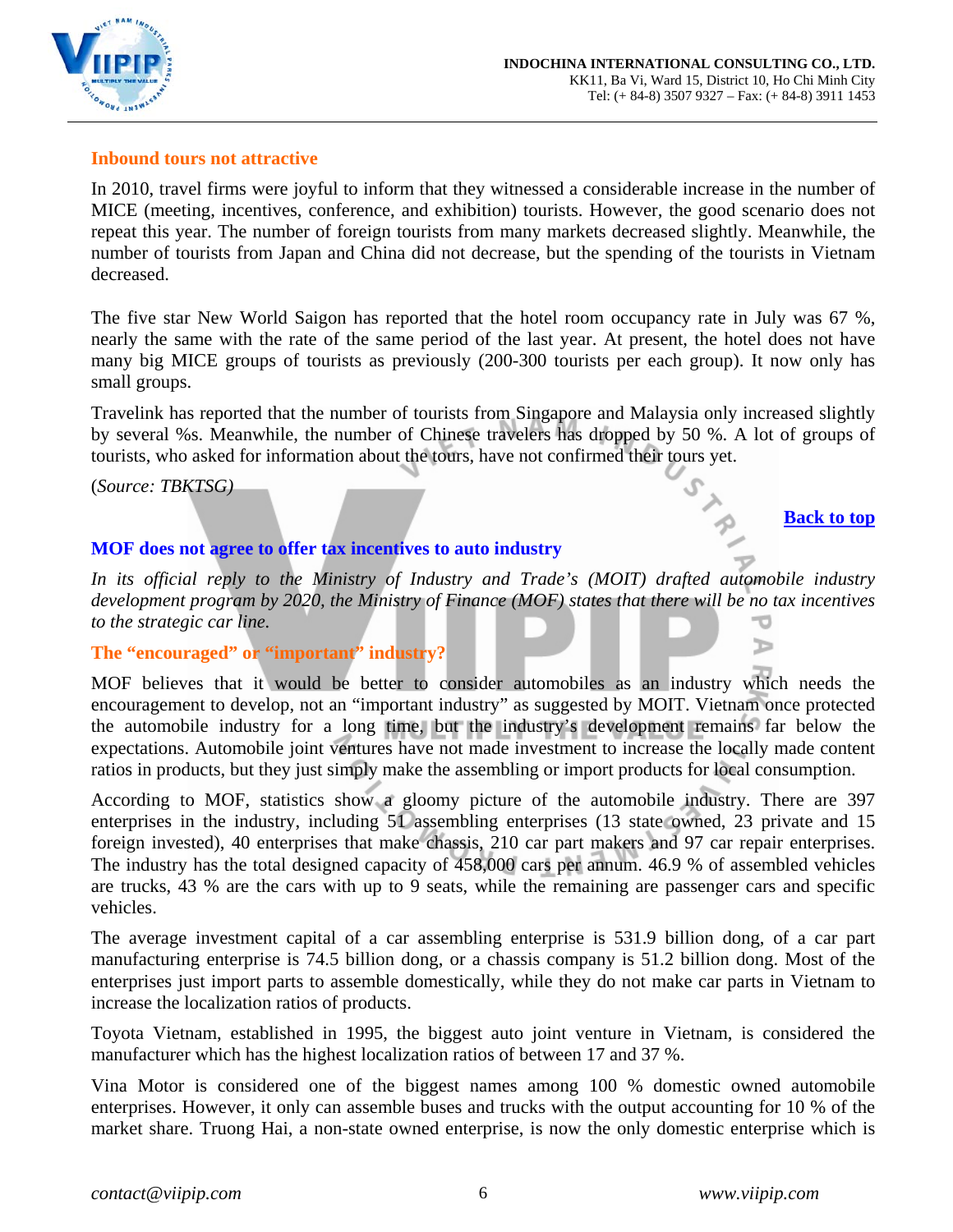

capable to assemble different products from buses, trucks to cars with the output accounting for 20 % of the market share.

## **Trying to develop the industry with reasonable taxation mechanism**

MOF has pointed out that the overly high protection over the domestic auto industry has led to the fact that cars are much more expensive in Vietnam than other countries.

Therefore, the ministry thinks that the taxation mechanism needs to be designed in the way which can help the automobile industry obtain some most important goals: 1) the car prices have to go down to the reasonable levels 2) the locally made content ratios in products increase, and 3) the volume of cars put into circulation is at reasonable level.

In the draft strategy on the automobile industry development, MOIT suggests a lot of tax incentives, including the 50 % luxury tax, ownership registration tax and VAT tax reduction. Especially, MOIT believes that it is necessary to offer the corporate income tax exemption for four years, the 50 % tax reduction in the next 9 years, and import tax exemption on the equipments for fixed assets, and the zero import tariff on the car part imports which cannot be made domestically.

However, MOF believes that the suggested tax incentives relating to the strategic car line would not come in line with the rules of the WTO.

According to Deputy Minister of Finance, Do Hoang Anh Tuan, Vietnam once defined the import tariffs based on the CKD (complete knock down) and IKD (incomplete knock down) in the years before it joined WTO. However, the taxation mechanism has been removed since 2004 by the Prime Minister after it showed many problems. Therefore, it would need thorough consideration about whether to resume the taxation scheme as suggested in the draft strategy before making decision. ъ

*(Source: VNN Bridge)*

**[Back to top](#page-0-0)**

20

# <span id="page-6-0"></span>**Over 20% of HCMC's area would be flooded when sea level rising 1 m**

*Viipip.com - In 1st Oct 2011, Institute of Meteorology, Hydrology and Environment (Ministry of Natural Resources and Environment) said it has completed a construction update scenario of climate change and sea level rise in Vietnam.* 

Accordingly, the average emission scenario specifies that in mid- $21<sup>st</sup>$  century, most of Vietnam's area may have annual temperature increasing from 1.2 to 1.6 degrees Celsius and in the end of this century, the hot sunny days in the year would increase from 10 - 20 days.

Also according to this scenario, in the end of  $21<sup>st</sup>$  century, sea levels would be highest in the region from Ca Mau to Kien Giang, ranging from 62 to 82 cm and the lowest in the area of Mong Cai (Quang Ninh), about 49 to 64 cm. The average level in Vietnam may rise about 58 to 73cm. If sea levels rise by 1 meter, there would be about 39% of the Mekong Delta, over 10% of the Red River delta, 2.5% of the central coastal provinces and over 20% of Ho Chi Minh's areas being in risk of flooding.

*(Source: Thanh Nien + Viipip)* 

**[Back to top](#page-0-0)**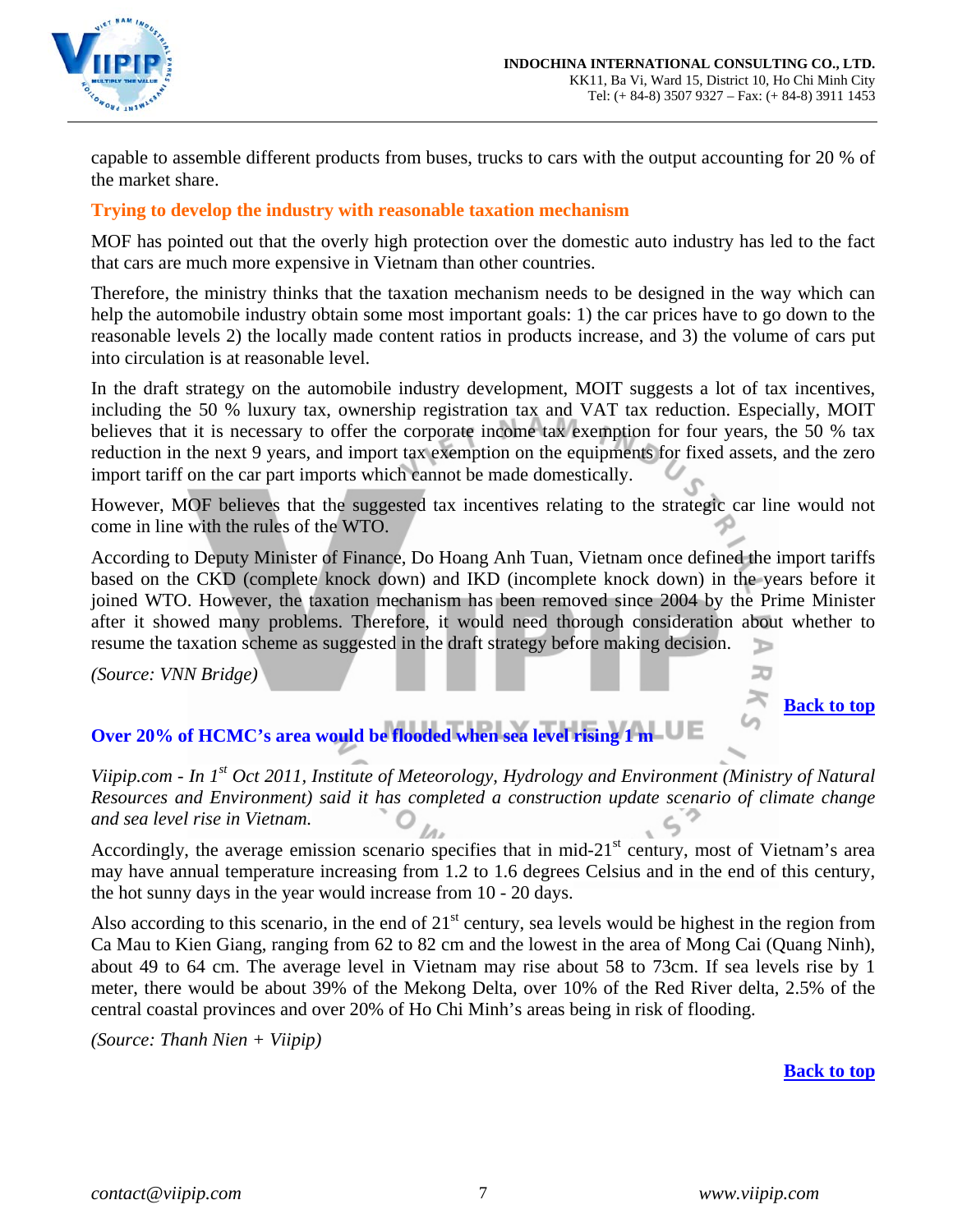

## <span id="page-7-0"></span>**Japan offers consultancy for nuclear power plant**

*Electricity of Vietnam Group (EVN) and Japan Atomic Power Company (JAPC) inked a contract in Hanoi on September 28 to provide consultancy for the Ninh Thuan 2 nuclear power plant in Ninh Hai district of the central Ninh Thuan province.* 

Under the contract, JAPC will provide consultancy on Ninh Thuan 2 plant project for investor EVN within 18 months at the cost of almost 2 billion JPY funded by the Japanese government and disbursed by the Japanese Ministry of Economics, Trade and Industry.

Speaking at the ceremony, EVN general director, Pham Le Thanh said that as an important strategic partner, Japan has so far financed 420 billion JPY for EVN's power projects, adding that over the past more than 15 years, Japan has actively supported Vietnam in supplying information, training and public relations in the field of nuclear power.

Japanese ambassador to Vietnam, Tanizaki Yasuaki expressed his desire to help Vietnam apply the most modern and safest technologies to develop its nuclear power plants.

As Vietnam's first nuclear power project under the National Electricity Development Plan for the 2011- 2020 period and vision towards 2030, the Ninh Thuan 2 power plant will have a designed capacity of nearly 2,000 MW annually.

*(Source: VIR)*

## **[Back to top](#page-0-0)**

## <span id="page-7-1"></span>**Local businesses still confident of growth**

*A recent survey of PricewaterhouseCoopers Vietnam (PwC) showed that Vietnamese businesses were the most confident in Asia in terms of corporate expansion prospects.* 

The survey was conducted between May and June 2011, interviewing 375 senior managers in the financial industry, PwC customers and combining viewpoints of PwC experts.

According to the survey, up to 50% of entrepreneurs believed that their companies would post more than 10% growth within the next 12 months, while only 37% of respondents elsewhere in other Asian nations are that confident.

Some 35% of local enterprises say that their businesses would grow around 5-10% in the next year, while in other countries, 39% of respondents hold view of this medium growth prospects.

Only 5% in Vietnam expected a growth rate of under 5% and no one said they would incur losses.

Stephen Gaskill, who took charge of the survey, said the positive numbers stressed Vietnam's attraction to foreign investors.

The survey was made when most Vietnamese enterprises were complaining about difficulties of high lending rates and stockpiles given macro uncertainties. PwC, however, does not mention results of past surveys, but Vietnamese companies in previous years often charted a much brighter growth prospect.

Minister of Planning and Investment Bui Quang Vinh earlier this month reported around 48,700 enterprises being dissolved in the January-September period. Of which, over 5,800 firms had announced insolvency, 11,400 had stopped operation and 31,400 had stopped paying taxes but had yet to announce insolvency.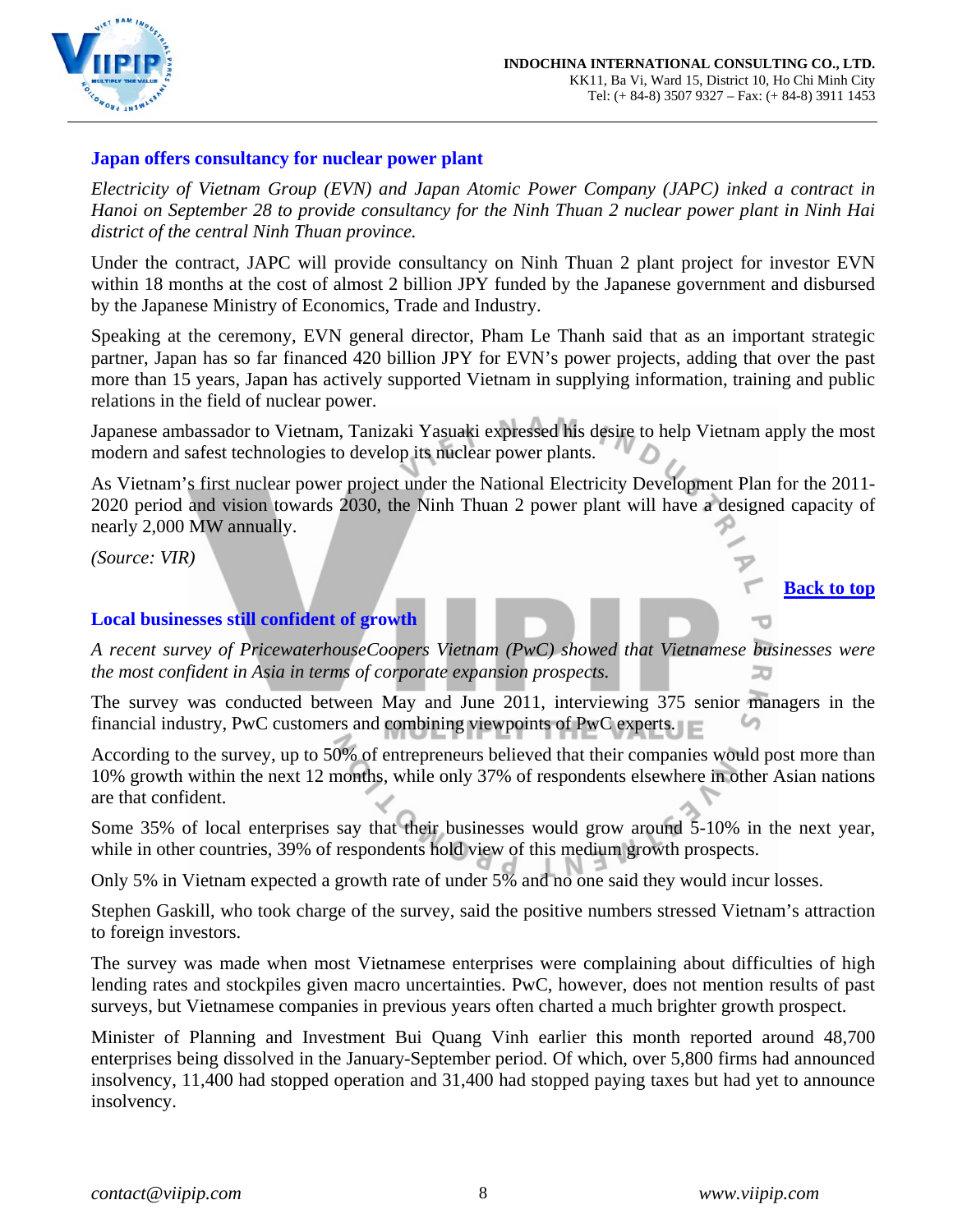

Foreign direct investment (FDI) capital was registered at USD 9.89 billion, equivalent to 72% from the same period last year. The number has fallen way behind this year's FDI attraction target of US\$20 billion.

*(Source: ITPC - STT)*

**[Back to top](#page-0-0)**

#### **TRADE**

## **Vietnam urged to step up export of aqua-products, coffee to Germany**

<span id="page-8-0"></span>*Vietnam's export sector holds great potential of meeting high German demand for quality aquaproducts and coffee, said the State Secretary at Germany's Federal Ministry of Food, Agriculture and Consumer Protection.* 

Robert Kloos told reporters at the Food and Hotel Vietnam 2011 in HCMC on Wednesday (Sep 28) that German consumers wanted aqua-products from different markets, including Vietnam. Therefore, he called for Vietnamese companies to speed up exports, particularly basa fish, to the German market. Kloos said Vietnam's basa was one of the products that German consumers favored.

Coffee is one of Vietnam's major export earners in its trade with the biggest economy in Europe. Kloos said Germany was also interested in buying Vietnamese coffee.

Kloos demonstrated Germany imported more than 500 million euros worth of goods from Vietnam last year, including 160 million euros worth of aqua-products and 250 million euros of coffee. Sales of these two products rose 6% and 15% respectively over 2009.

Shipments of Germany's agricultural products to Vietnam are still low compared to other markets in Asia. Last year, the European country earned about USD70 million from exporting food and beverages to Vietnam while Germany shipped agricultural goods worth around USD250 million and USD500 million to Hong Kong and Japan respectively. 'I PI HE VALUE

Therefore, Kloos said there remained much potential in the expanding Vietnamese market for German companies to tap and export more dairy products, meat and bread and other products. This is why he and other officials of the German government as well as German companies are taking part in the Food and Hotel Vietnam to promote products of their country.

Kloos pinned high hopes that Germany's participation in the food and hotel show and his trip to Vietnam would help create a breakthrough in trade in this area between Germany and the emerging economy in the Southeast Asia.

Kloos said he had discussed with Vietnam's Minister of Agriculture and Rural Development about use of high technology for the agricultural sector and that Germany was ready to assist in this area. However, Kloos said Vietnam needed to meet certain conditions if the country wanted to develop a hitech agricultural sector. An example is a farm with about three employees and several cows is unable to apply high technology and should not do this, he noted.

Kloos also underscored the importance of greater efforts for human resource development in Vietnam for the agricultural sector and having consultancy from the countries owning high technology in agricultural production, and Germany had experiences in this. Kloos said Germany had an advanced agricultural sector as it started to develop its agricultural sector 20-30 years ago. During this period,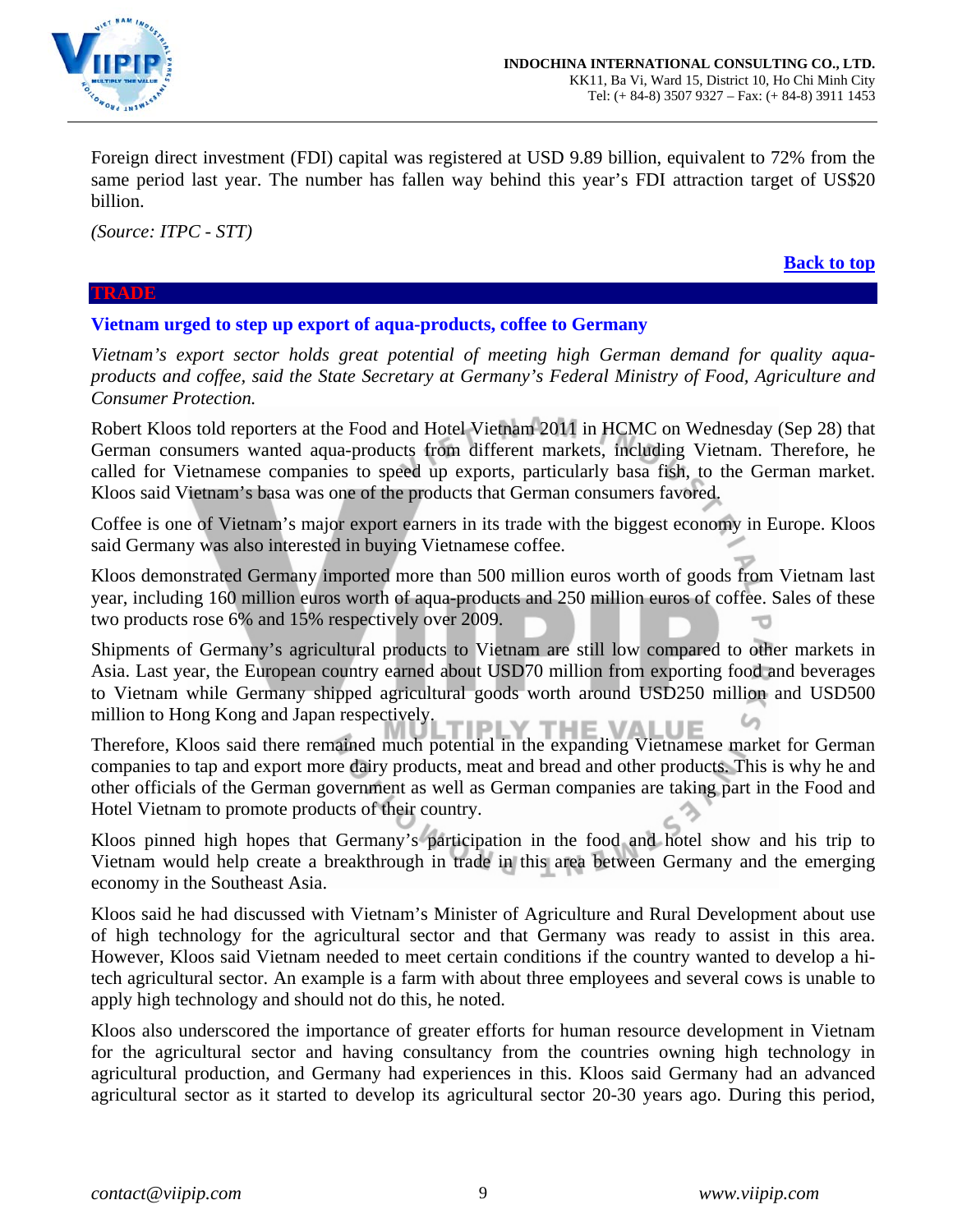

German companies have applied technological advances to diversify and turn out products that match consumers' increasing demand for quality.

*(Source: Saigon Times)*

#### **[Back to top](#page-0-0)**

## <span id="page-9-0"></span>**Vietnam's exports to the North American increase rapidly**

*According to a report from the Vietnamese embassy's trade office in Mexico on September 27th 2011, Vietnam's exports to the North American market continued to increase rapidly by nearly 20% to USD 527.7 million in the first seven months of the year.* 

The report said that although Vietnam's export turnover to Mexico decreased by 10.37% from over USD 82 million in July last year to USD 74.1 million this year - its overall turnover remained high.

It is likely that bilateral trade between Vietnam and Mexico will surpass USD1 billion this year. In the past seven months, Vietnam's import turnover from Mexico reached USD38.3 million, down 11 % compared to the same period last year.

The fall is mainly attributed to the fact that Vietnamese businesses have found replaceable sources of goods in neighboring markets which has helped reduce transportation costs.

*(Source: NLD)*

## **[Back to top](#page-0-0)**

## <span id="page-9-1"></span>**Solutions to Boost Vietnam Vegetable Export**

*The fruit tree and vegetable cultivated area in Vietnam covers some 1.5 million ha, much smaller than that for rice but much larger than for coffee, pepper and rubber. But, economically, the export value of fruits and vegetables is much smaller than the above commodities.* 

Vietnam has a lot of tropical fruits and vegetables for export. The Southeast Asian nation has about 60 modern fruit and vegetable processing plants with outputs mainly exported to Japan, the United States and Europe. However, these facilities are running at only 20 to 30 percent of their designed capacity on lack of input supplies. Scattered farming is resulted to the material undersupply and takes more transport costs.

Recent researches by the Central Institute for Economic Management show that Vietnam ranks fifth in vegetable and fruit output in Asia but up to 85 percent is consumed domestically. According to experts, the Vietnamese fruit and vegetable sector needs to focus more on seeding, post-harvest preservation and processing, quarantine and quality certification. Besides, Vietnam's export of fruits and vegetables is currently relatively weak because rising input costs since mid-2010 and high interest rates are wrecking on local producers, which are mainly small-scaled. Weaknesses are found in all production stages in Vietnamese fruit and vegetable companies. The production and consumption of fruits and vegetables in Vietnam remain weak in comparison with regional countries like Thailand, the Philippines and Indonesia. For the time being, Vietnam's fruit and vegetable export is largely reliant on the volatile Chinese market where Vietnamese exporters are frequently at a disadvantage.

To boost fruit and vegetable exports, the Ministry of Agriculture and Rural Development has reviewed the general development plan. The ministry advocates each province develop one or two major crops.

According to foreign experts, in addition to favorable soil factors, Vietnam needs to further professionalize the process of cultivating, harvesting and processing fruits and vegetables. Besides, the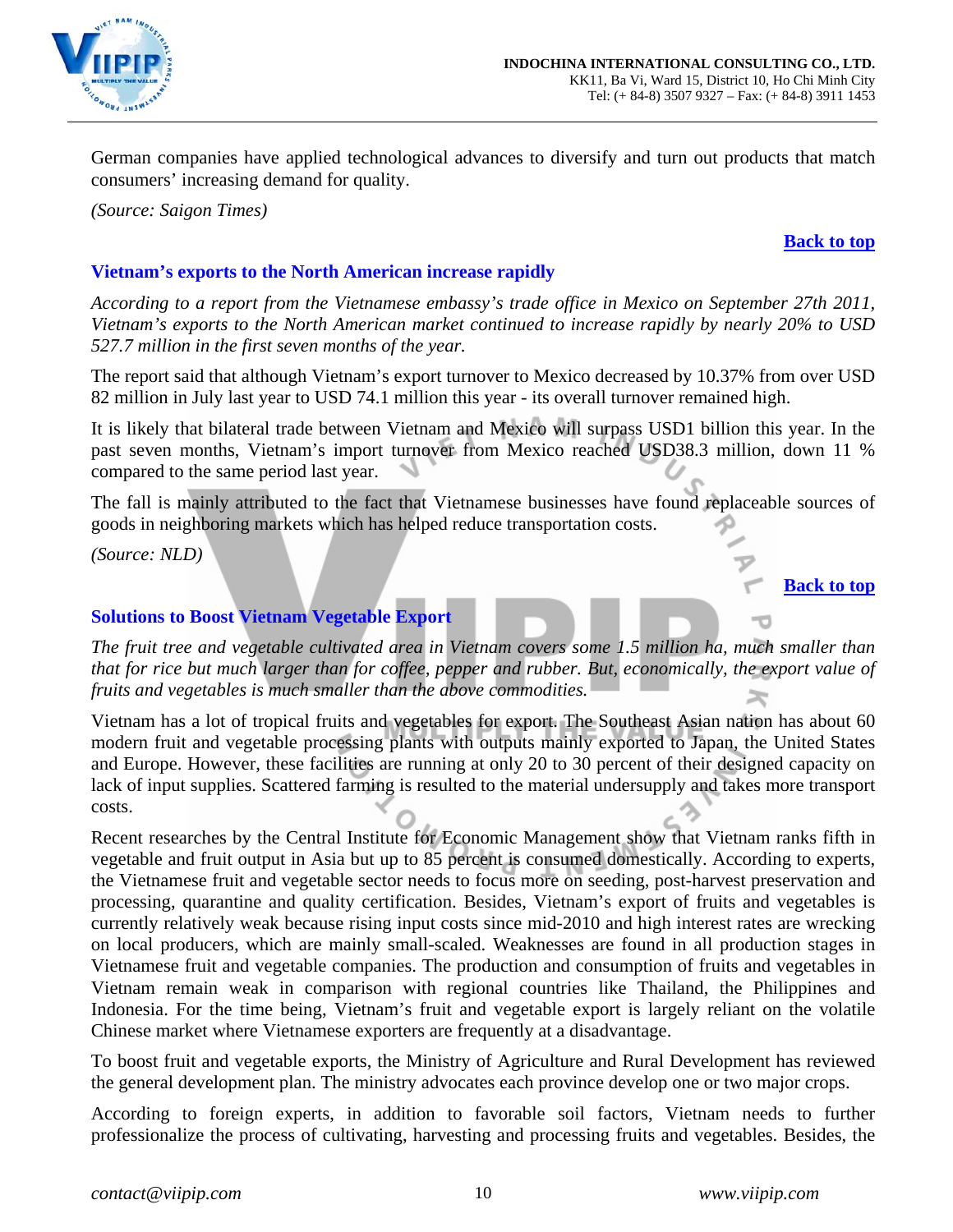

development of this sector will depend on the cooperation of various branches. The authorities necessarily offer incentives and preferences for projects targeted at product processing, seedling research and improvement, technological innovation and transfer, preservation technology, material zone development, trade promotion, and agricultural products popularization. In concert, the authorities should recommend farmers to apply food hygiene and safety standards lie VietGAP (Vietnam standards) and GlobalGAP (international standards) to boost the global presence of Vietnamese fruits and vegetables with higher export turnover.

*(Source: CIEM - VCCI)* 

#### **[Back to top](#page-0-0)**

## <span id="page-10-0"></span>**Vietnamese wood businesses urged to adapt**

*Vietnam's wood industry businesses are facing a range of difficulties and financial losses. Nevertheless, they must continue production simply because they have to pay amortization fees, rent and administrative costs, and maintain their workforce, secured markets and relations with traditional buyers.* 

In the first eight months of 2011, Vietnamese wooden product export value totaled around US\$2.4 billion. Despite of an increase of 13%, it will be difficult for wood export businesses to hit this year's target of USD 4 billion. According to these businesses, purchasing power has decreased since the beginning of 2011, particularly in key markets like the US (exports to which contributed 44% to the industry's total revenue in 2010), the EU (around 29%) and Japan on account of their economic woes.

In the local market, wood businesses have only secured low-value orders. They were good at production but quite bad at looking for new markets, promoting their products, and researching consumer taste. Most of them proved incapable of establishing local distribution networks except for the notable exceptions of sector giants Truong Thanh and Hoang Anh Gia Lai. Those large businesses were relatively successful in local trade promotion but also remain just at the first steps of establishing their local distribution networks. **MULTIPLY THE VALUE** 

In past months, fluctuations in input costs and exchange rates have also affected wood business production and competition. Wood businesses would lose VND 1,000 for US\$1 in export value on account of differences in exchange rates. However, electricity and water, labor, and input material costs have all risen. Material costs alone have increased between 10-30% since the beginning of 2011, and still some 80% of materials must be imported, said Mr. Dang Quoc Hung, vice-chairman of the Handicraft and Wood Industry Association of Ho Chi Minh City (HAWA).

Generally, wood businesses are not brave enough to sign new contracts because of the high cost of production as an overall proportion of their expenses. If they raise cost prices to cover their expenses and to cut losses, buyers may switch to other suppliers in the region for more reasonable prices.

With such difficulties, Hawa has suggested that wood businesses ought to unite in fulfilling high-value orders and get ease the impact from fluctuation in exchange rates through phased negotiations on payments over the course of a long-term contract. Wood businesses ought to increase exports of lowcost and middle-cost products and outdoor wooden furniture to large and important markets like the US, the EU and Japan.

Hawa also suggested that wood product businesses, which are unable to participate in the international wood trade fairs such as Expo Vietnam 2011, ought to join the Online Expo which is considered as channel through which international handicraft and wood buyers can find partners. In terms of the local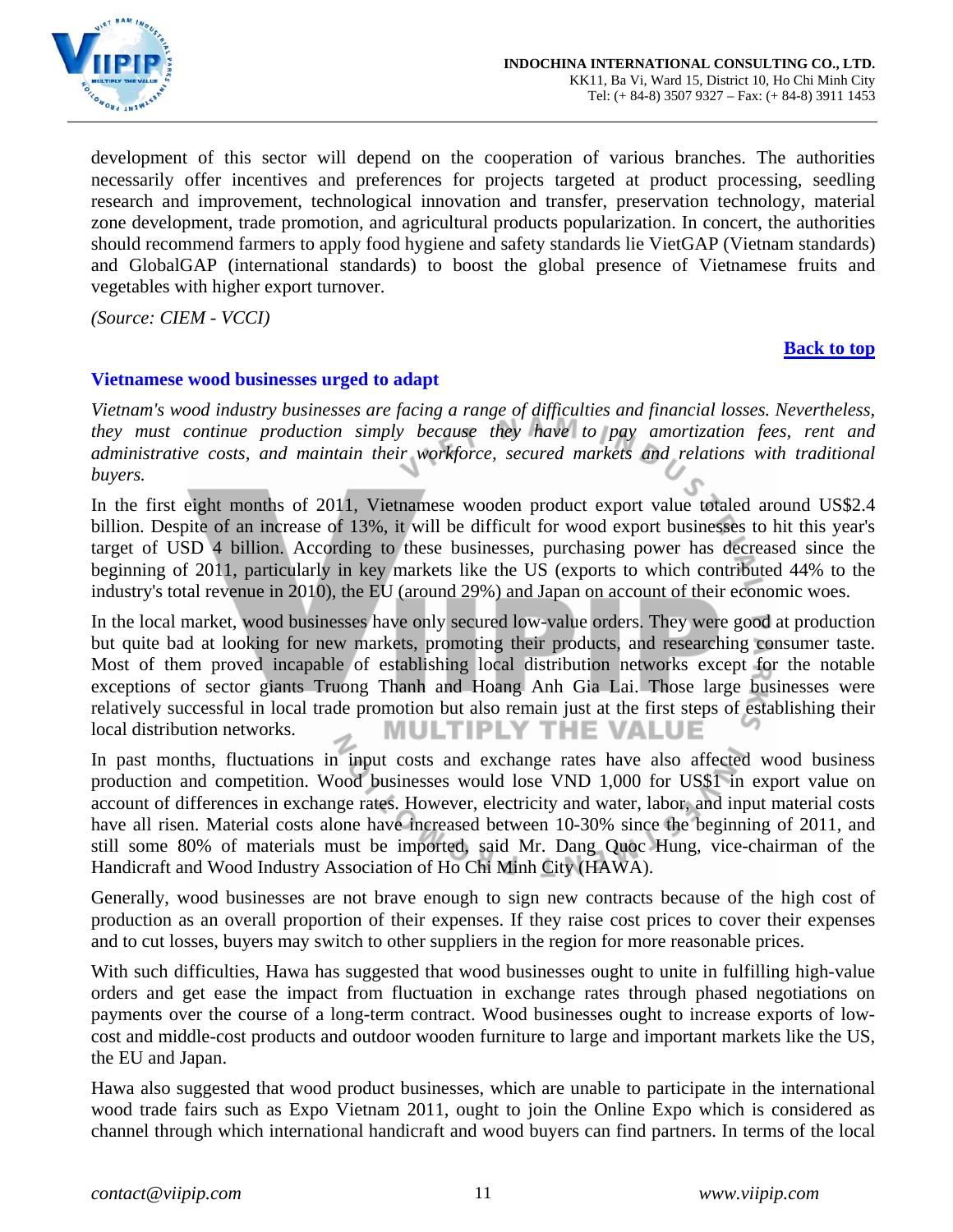

market, wood businesses ought to combine in the establishment of distribution networks or corporations. In turn, these corporations should concentrate on local market research, and subsequently, place orders with wood businesses. These suggestions would orientate wood product businesses to relate to both the international and local markets. However Hawa also believes that businesses need to improve their productivity, cut costs, and participate in training courses offered by Hawa in cooperation with local and international wood experts, through which they will be taught on how to conserve materials used in production./.

<span id="page-11-3"></span>*(Source: VEN)* 

#### <span id="page-11-0"></span>**INVESTMENT**

#### **[Back to top](#page-0-0)**

**[Back to top](#page-0-0)**

#### **Vietnam has large potential for hotel investment**

<span id="page-11-1"></span>*Potential for investing in hotels in Vietnam is promising, especially for investors who target long term growth, said Robert McIntosh, CBRE Hotels Asia Pacific Executive director.* 

N A M

Robert made his statement at a conference on hotel investment strategy, held by CBRE Vietnam in HCM City on September 27, 2011.

The hotel segment in the Asian cities has bounced back rapidly after the financial crisis with revenue earnings registered from the rooms reaching at least 80% compared to the pre-crisis period. Despite the stagnation in the real estate sector, the hotel market in Hanoi and HCM City has seen an impressive growth over the years with the number of room occupants rising by 5-10 % over 2010.

Robert said that with the high interest rates offered by banks in Vietnam, most three-star hotels have earned a big profit for investors. However, these cheap hotels should be more efficient in designs and operations, said the experts from CBRE Vietnam.

Also at the seminar, CBRE experts spoke of different to invest in hotels, through selling or re-renting and emphasized the important role of management and advisory agencies in helping investors build and operate the hotels. Regarding the establishment of a hotel investment trust in Vietnam, Robert said the model is still new in the country, therefore, investors should consider it carefully to develop a suitable legal framework for it.<br>
(Source: CBRE - Viipip) legal framework for it. ONONO

*(Source: CBRE - Viipip)* 

<span id="page-11-2"></span>

*The Vietnamese Government will create all favorable conditions for Malaysian businesses to invest and do business in Vietnam.* 

State President Truong Tan Sang made this affirmation while attending a Vietnam-Malaysia business forum in Kuala Lumpur on September 29 as part of his three-day official visit to Malaysia.

The Vietnamese State leader expressed his wish that Malaysian businesses would increase investment and make more contributions to Vietnam's socio-economic development.

Malaysian businesses highly valued the Vietnamese State and Government's support, saying they have seen successful operations and gained a firm foothold in the Vietnamese market.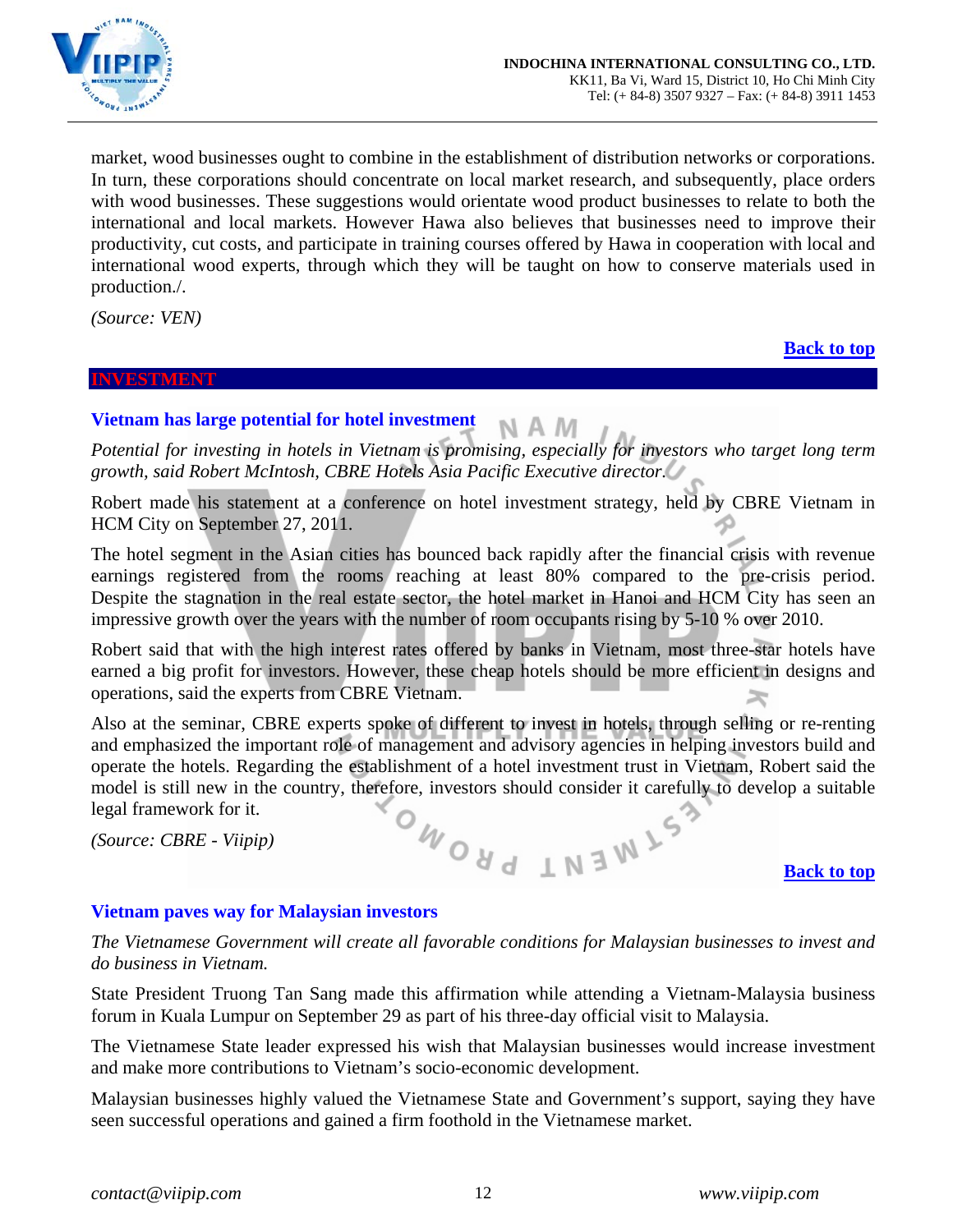

They said they are ready to invest in Vietnam and seek further cooperation with Vietnamese partners in years to come.

On the same day, President Sang visited Malaysia's national petroleum group, Petronas. He spoke highly of the close, effective and practical cooperation between Vietnam National Oil and Gas Group (PetroVietnam) and Petronas over the past 20 years, which brought great economic benefits to each country. He suggested the two groups strengthen cooperation, especially in exploring and exploiting new oil and gas fields in both Vietnam and Malaysia.

On the occasion, President Sang received USD 50,000 as a gift from Petronas to Vietnamese AO victims. The President also received the leaders of leading Malaysian businesses, including Jacks Resources Berhad, CIMB Bank, Proton automobile maker and Parkson retailer.

While visiting the Vietnamese Embassy in Malaysia, President Sang praised the efforts of embassy staff in implementing the guidelines and policies of the Party and State. He urged the embassy staff and the Vietnamese community to continue strengthening solidarity, helping boost friendship and cooperation<br>between the two countries.<br>Back to top between the two countries.

*(Source: SaigonTimes)*

#### **[Back to top](#page-0-0)**

20

## <span id="page-12-0"></span>**Vietnam's seaport development strategy remains half done**

*Vietnam's seaport network has been developing very rapidly with a lot of seaports opening within a short time. However, Vietnam still cannot fully exploit the seaports due to the poorly equipped conditions and the lack of competitiveness in comparison with regional ports.*  D

## **Seaports numerous, but…**

The Hai Phong port development company is following a plan to expand the Hai Phong port towards the sea, under which seven piers capable to receive 20,000 ton ships will be built, and a deep-water port in Lach Huyen, where there is the natural stable depth of 12-13 metres.

However, Deputy General Director of the company, Nguyen Hung Viet, complains that the company is facing big difficulties in implementing the plan, because of the weak traffic connection.

The waterway passage to the Hai Phong port is getting dry after many years of lacking regular dredging. The Dinh Vu Port is designed to be capable to receive 20,000 DWT ships, but the current passage only has the actual depth enough for 10,000 DWT ships. The road always witnesses traffic jam, while the railway has not been upgraded for the last tens of years.

According to Phan Thanh Tien, Director of the Can Tho Port, though Can Tho is considered a key port in Mekong Delta, most farm produce (rice, fruits), seafood (shrimp, basa fish), industrial goods from the industrial zones of Tra Noc, Hung Phu, Khanh An, Hoa Binh, Vam Cong, Thanh Loc and Thuan Yen and other kinds of products have still been carried through the ports in HCM City instead of the Can Tho port, because the passage to the port has become dry. Also according to Tien, a project on creating a new passage capable to receive 20,000 DWT ton ships was kicked off in 2009 already, but it would be put into operation only after several years

The bad conditions of the transport system that connects seaports and inland production and supply bases can be seen in HCM City, Ba Ria-Vung Tau and the central region's provinces as well.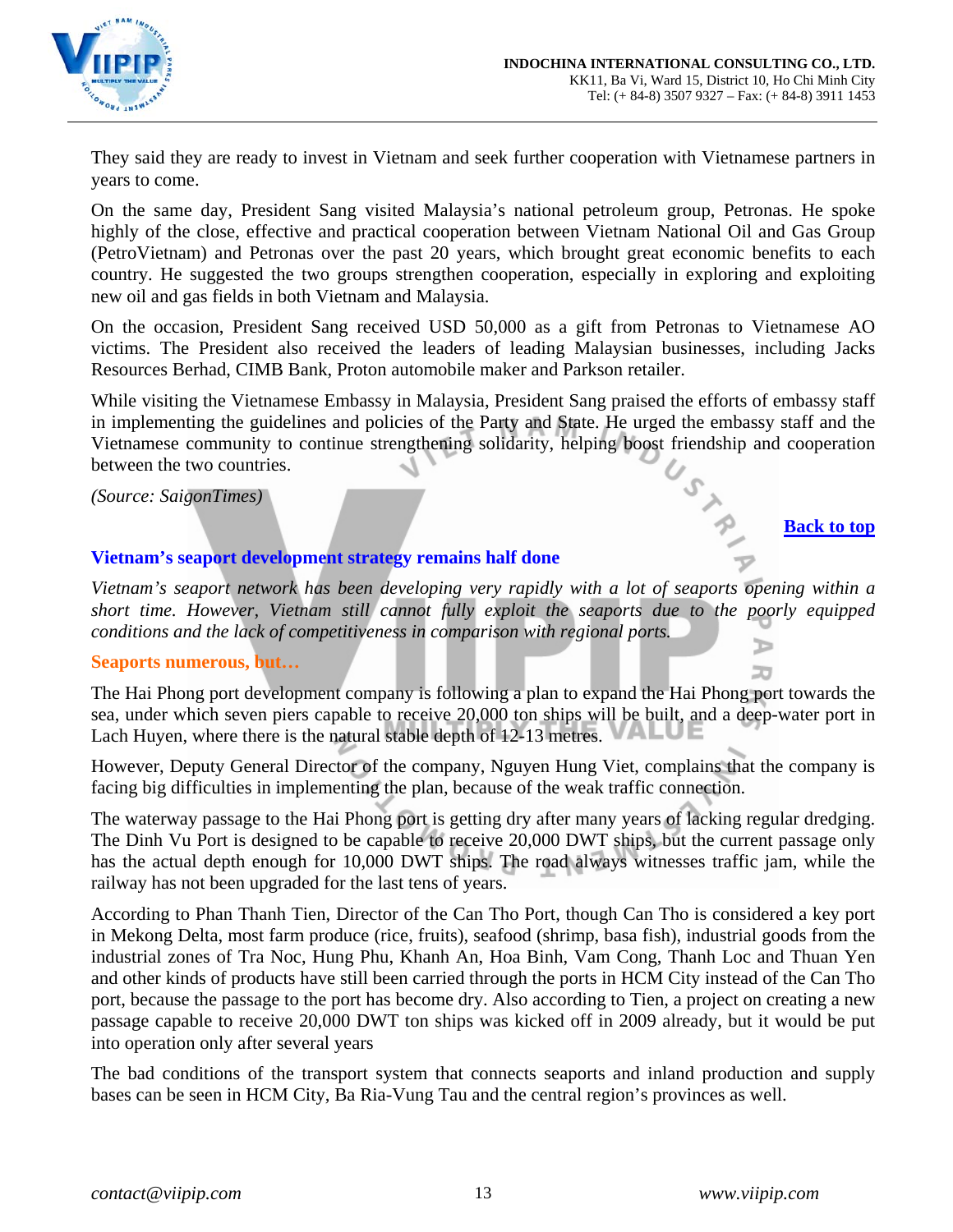

The bad conditions of the roads linking with Tien Sa port in Da Nang, the 25B highway linking to the Cat Lai port in HCM city, the D3 road from Hiep Phuoc Industrial zone to the Saigon-Hiep Phuoc port in HCM City, the roads to the Ben Nghe port and to the Thi Vai-Cai Mep port complex in Ba Ria- Vung Tau have been hindering the development of the ports.

The development of Van Phong international port with the huge investment capital of 3.6 billion dollars, was kicked off in 2009. The construction of the two harbors for big-tonnage container ships has not been completed, while the prospect of attracting transit container vessels remains unclear.

Meanwhile, another similar port project, also in the central region, has been drawn up and it may get the approval from competent agencies, on the expectation about the development of the East-West Economic Corridor, according to Minh.

#### **…uncompetitive**

To date, Vietnam has built up 320 wharves with the length of 45 kilometers, and has the seaport capable to receive 131,000 DWT. However, according to Bui Thien Thu, Deputy Head of the Vietnam Maritime Bureau, the bad connection with the inland production bases makes the expenses increase and the competitiveness of the seaports decrease.

Meanwhile, Nguyen Hung Viet believes that Vietnam's seaport system has been developing too rapidly with too many small seaports and few big ports, especially specialized ports for container ships. The unreasonable investment strategy has led to the waste of money and resources, while Vietnamese ports remain uncompetitive if compared with other regional ports, though Vietnam has favorable natural conditions.

Viet believes that all the existing problems in developing seaports can be settled. The Hai Phong City's authorities, for example, collect 34 trillion dong in 2010 from customs service fee and 32 trillion dong in the first eight months of 2011, and the city absolutely can spend 200-300 billion dong to dredge the passage and upgrade roads – the work that will bring more money to the city in the future.

*(Source: TBKTSG)* 

**MULTIPLY THE VALUE** 

#### **[Back to top](#page-0-0)**

## <span id="page-13-0"></span>**Bar raised to usher in better investments**

*Vietnam has underscored its determination to heighten the quality of foreign direct investment.* 

In the end of September 2011, PM Nguyen Tan Dzung issued Directive 1617/CT-TTg asking ministerial bodies and local authorities to "intensify" and "regulate" the management of foreign direct investment (FDI). Dzung's directive aims to improve FDI quality and encourage projects to apply state-of-the-art and environmentally-friendly technologies.

During the past five years, Vietnam has emerged as a hot place for investment, with some USD150 billion in committed FDI since 2006. The government, in 2009, issued a resolution outlining measures to effectively attract and manage FDI projects. However, Dzung said FDI management had not gone as expected, adding that many licensed projects were not appropriate, especially in golf course development, steel, forestry and mining sectors. "Many projects were not carefully appraised in terms of technologies, environment impact and labor mobilization, resulting in poor quality," said Dzung.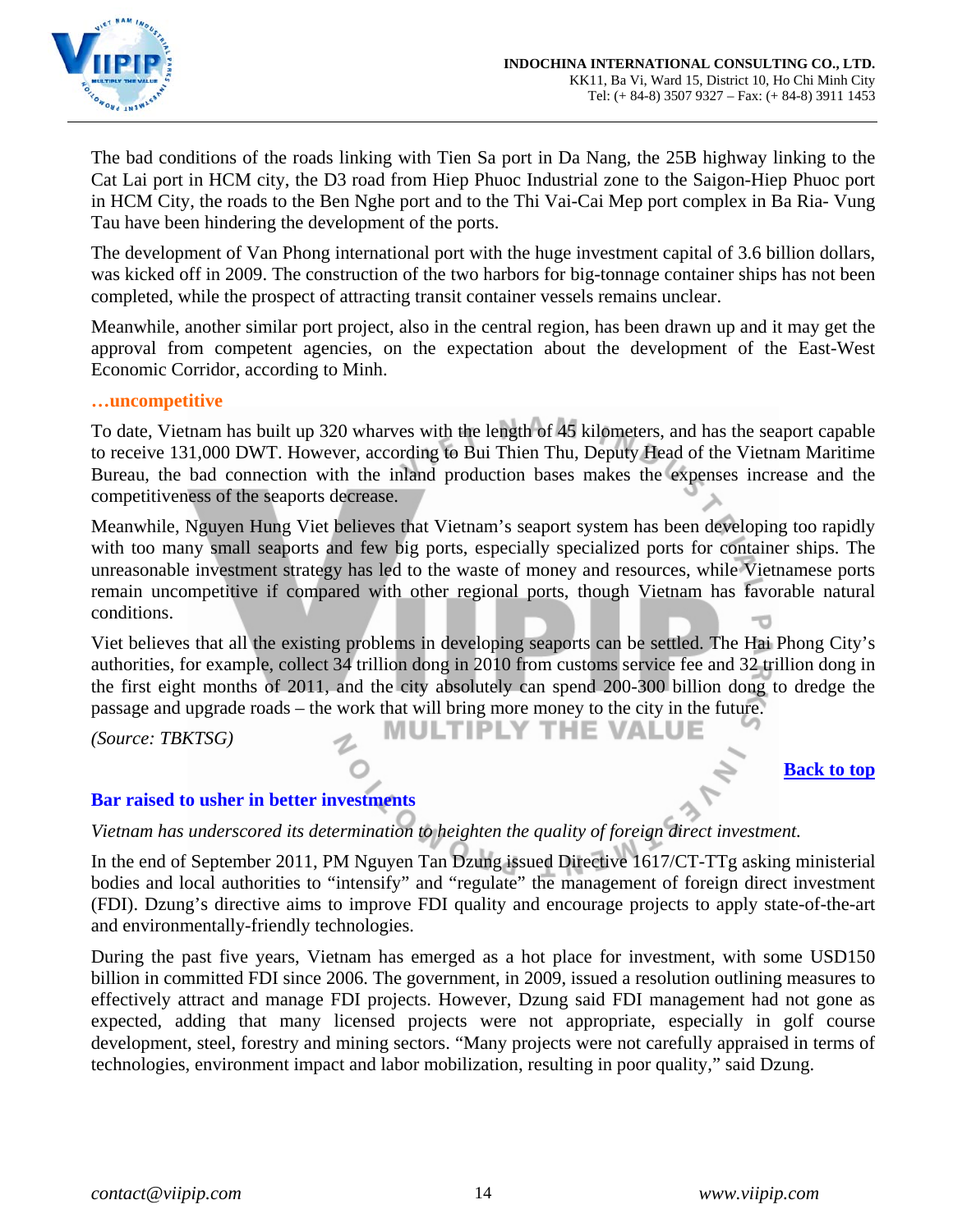

New FDI projects must effectively utilize natural resources, reinforce linkages with domestic enterprises, and lure investment into auxiliary industries, agriculture, preferential services, information and technology and hi-tech industries, according to the directive.

Dzung asked local authorities "not to grant investment certificates to energy and natural resourceincentive projects as well as the ones which use outdated technology and can pollute environment." The government will not encourage FDI projects in non-production sectors.

A survey released early 2011 by Vietnam Chamber of Commerce and Industry and United States Agency for International Development showed that 67 % of foreign-invested companies in Vietnam were involved in some form of low-end manufacturing. Only 13.5 % of FDI companies could be considered high-tech investors with sophisticated technology or equipment.

"The prime minister's directive means that Vietnam will change its policy to maintain its position as among the top priority for investments in the world," said Nguyen Mai, chairman of Vietnam Association of Foreign Invested Enterprises. "The directive indicates that the government wants to remove all poor quality FDI projects," he added.

With the directive, Dzung ordered ministries and local authorities to inspect the disbursement of largescale projects and prevent price transfer activities. The directive also assigned the Ministry of Planning and Investment (MPI) to work with other ministries and provincial authorities to raise FDI attraction efficiency in the next decade.

Furthermore, the MPI, in collaboration with ministries of Industry and Trade, Finance, Construction and Natural Resources and Environment, will have to devise policies on supporting industries, tax incentives, price transfer prevention and natural resources management. Such policies must be completed within 2012.

*(Source: VIR)*

**[Back to top](#page-0-0)**

⊃

# <span id="page-14-0"></span>**VSIP to develop 5th integrated industrial park in Vietnam**

*Vietnam Singapore Industrial Park Joint Venture Company, the leading industrial park developer in Vietnam, will develop its first industrial park and township project in central Vietnam.* 

**MULTIPLY THE VALUE** 

In 28 Sep 2011, the developer (VSIP) signed a memorandum of understanding (MOU) with Quang Ngai People's Committee to conduct a comprehensive feasibility study of a 1,020-hectare integrated township and industrial park in this province.

The MOU was signed by Quang Ngai People's Committee Chairman Cao Khoa with the Co-Chairmen of the VSIP Group, Low Sin Leng and Nguyen Van Hung.

The proposed development comprises a 500ha industrial park located within the Dung Quat Economic Zone, where government-supported special economic zone incentives are made available to manufacturers. Separately, under consideration are 520ha zoned for commercial and residential purposes near downtown Quang Ngai city.

According VSIP, Quang Ngai, located 100 kilometres from Danang, is ideal for labor-intensive fast moving consumer goods and food and beverage manufacturing, serving both the northern and southern economic zones of Vietnam in addition to its central markets that stretch from Thua Thien - Hue to Phu Yen provinces.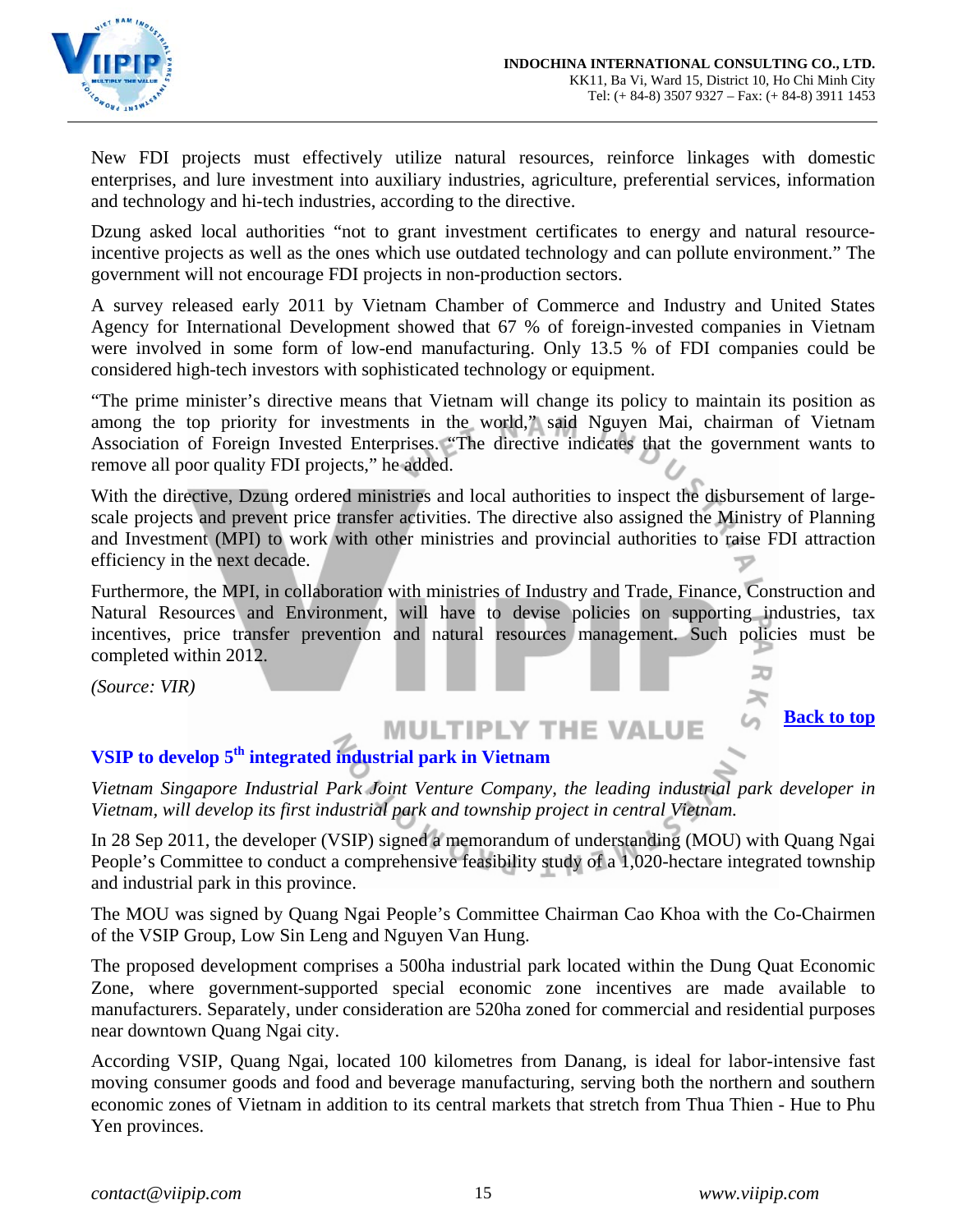

It is the fifth project of VSIP in Vietnam and its first one in the central region. VSIP has already had four projects in Binh Duong province in the south and Bac Ninh province and Hai Phong city in the north.

In all, the four integrated townships and industrial parks comprise 4,845ha and have attracted 440 customers with USD4 billion in investment. More than 100,000 jobs have been created by operational tenants. Singaporean companies rank fourth amongst VSIP tenants after Japan, Vietnam and Taiwan.

*(Source: VIR)* 

## **[Back to top](#page-0-0)**

## <span id="page-15-0"></span>**Industrial Parks Especially for Japanese Investors to Be Established**

*"To attract Japanese companies to invest in supporting industries and mechanical engineering sector, in addition to offering different good financial incentives, Vietnam should set up some industrial parks exclusively designed for Japanese investors to catch their greater interest," said Do Nhat Hoang, Director of the Foreign Investment Agency (FIA) of the Ministry of Planning and Investment.* 

According to a recent survey conducted by the Japanese Nikkei Business Online, approximate 70% of Japanese businesses interviewed considered Vietnam the most attractive destination, surpassing Thailand, Indonesia and India (This survey excluded China).

Mr Hideo Naito, Head of Department for Investment Finance of Energy, Water Resource and Infrastructure at the Japan Bank for International Cooperation (JBIC), said Vietnam is attractive to foreign investors on account of young workforce, higher human resource qualifications, risk aversion, and a strong development outlook for the domestic market and capacity to export to third countries. Meanwhile, Mr K. Osada, President and CEO of Nikkei Business Publication, said: Vietnam has rich potential for economic development given its copious natural resources, convenient transportation, abundant young workforce, opening up investment policies, stable political background amongst others. These elements strengthen the magnetism of Vietnam to Japanese investors. Japanese companies tend to focus their long-term investment on supporting and mechanical engineering industries which promise to bring high added value, offer many jobs for skilled workers and tolerate little impact from objective factors.

Therefore, to successfully lure Japanese companies into local supporting and manufacturing industries, Deputy Minister of Industry and Trade Tran Tuan Anh said Vietnam must ensure standardized space and infrastructure for Japanese investors to do long-term business. Besides, authorities must be quick at resolving difficulties facing them and improving the investment environment.

In addition, to meet investment requirements from Japanese companies, Vietnam also introduces preference mechanisms for them to invest in the country. Mr Hoang said if Japanese companies want to have Japanese-only industrial parks, the Foreign Investment Agency will propose that Vietnamese authorities take their suggestions into consideration. These industrial parks will have all infrastructure works like electricity, water supply and waste treatment systems as expected by Japanese investors.

Regarding the formation of Japanese-only industrial parks, Mr Nishikawa suggested the Ministry of Planning and Investment of Vietnam consider applying single-window mechanism currently applied in Bac Thang Long - Noi Bai Industrial Park, Hanoi. Apart from relatively good infrastructure, the very flexible one-stop shop (OSS) mechanism is a highlight in investment attraction of Bac Thang Long - Noi Bai Industrial Park. Therefore, despite relatively high land rents, many companies, including Japanese, still want to invest here.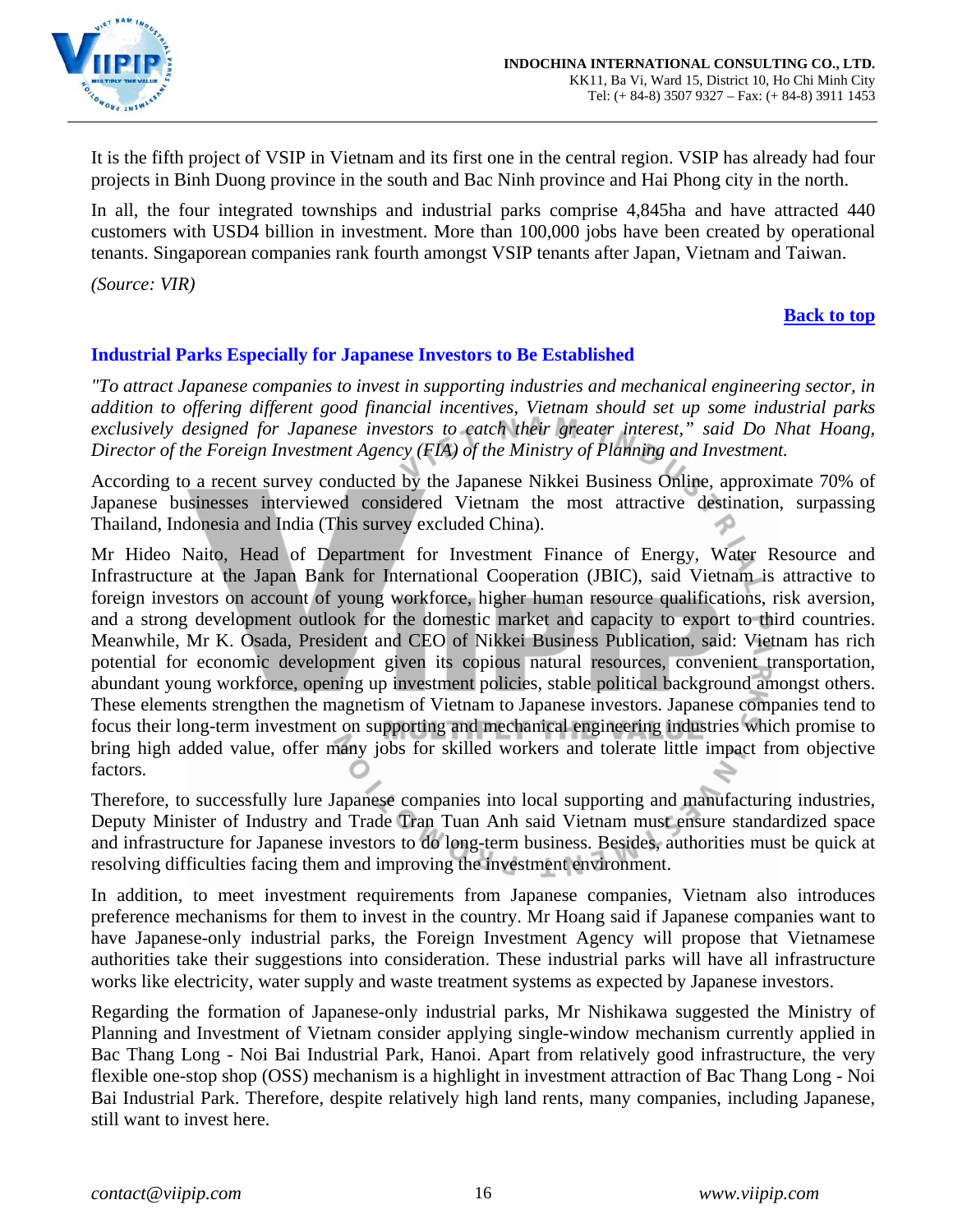

In response to requests from Japanese businesses, Mr Hoang affirmed, "With reference to industrial parks exclusively designed for Japanese companies, we guarantee the construction of better infrastructure, including power supply, than Nomura Industrial Park, and the provision of higher service quality than Bac Thang Long - Noi Bai Industrial Park. Hopefully, with these efforts, Vietnam will catch more interest of foreign investors, including Japanese."

*(Source: FIA & VCCI)* 

#### **[Back to top](#page-0-0)**

## <span id="page-16-0"></span>**Chip Sang sets up joint venture with Russian firm**

*Saigon Hi-Tech Park (SHTP) on Thursday (Sep 29, 2011) awarded an investment certificate to ChipSang and Ashmanov Co. Ltd. to develop projects and services in the field of information technology.* 

ChipSang and Ashmanov is a USD 600,000 joint venture between Brilliant Chip Joint Stock Company, or Chip Sang, and Ashmanov & Partners Joint Stock Company of Russia to design and develop software; and provide solutions, services and information technology products, telecommunications and e-commerce.

With the advantage of technology for natural language processing, the company will provide solutions and services such as web filtering solutions based on the contents; search engine optimization services; general solutions and classifications of information; marketing contextual services; and virtual dialogue solutions.

It will also offer solutions and services in the field of online advertising such as search engine optimization services, integrated solution and classified information, and marketing contextual service for businesses interested in advertising on the Internet.

Chip Sang said on its website that last year it signed a strategic agreement with Ashmanov and Partners Company for developing projects and services in online marketing, e-commerce and e-content.

Collaborating with Ashmanov and Partners is a step in Chip Sang's strategic plan to promote and enforce projects on online marketing, e-commerce and e-content.<br>
(Source: SaigonTimes)<br>
Multi-million dollar projects abandoning Vietnam<br>
Ti

*(Source: SaigonTimes)* 

#### **[Back to top](#page-0-0)**

# <span id="page-16-1"></span>**Multi-million dollar projects abandoning Vietnam**

*The underdevelopment of supporting industries in Vietnam has been cited as the reason why foreign investors develop their multi-million dollar projects in other regional countries, instead of Vietnam.* 

## **Vietnam "short of breath" in the race with neighbors**

Japanese Ambassador, Mitsuo Sakaba, said he was shocked when hearing that the percentage of parts and accessories provided by Vietnamese enterprises to Japanese manufacturers is so low, and that the manufacturers have to import 70 - 80% of components needed. "The underdeveloped supporting industries have hindered Japanese investors from coming to Vietnam," the ambassador concluded.

Not only Japanese, but the investors from other countries and territories also feel hesitant when considering investment plans in Vietnam. A lot of investors have left Vietnam for neighboring countries after they came to learn about the investment environment in Vietnam.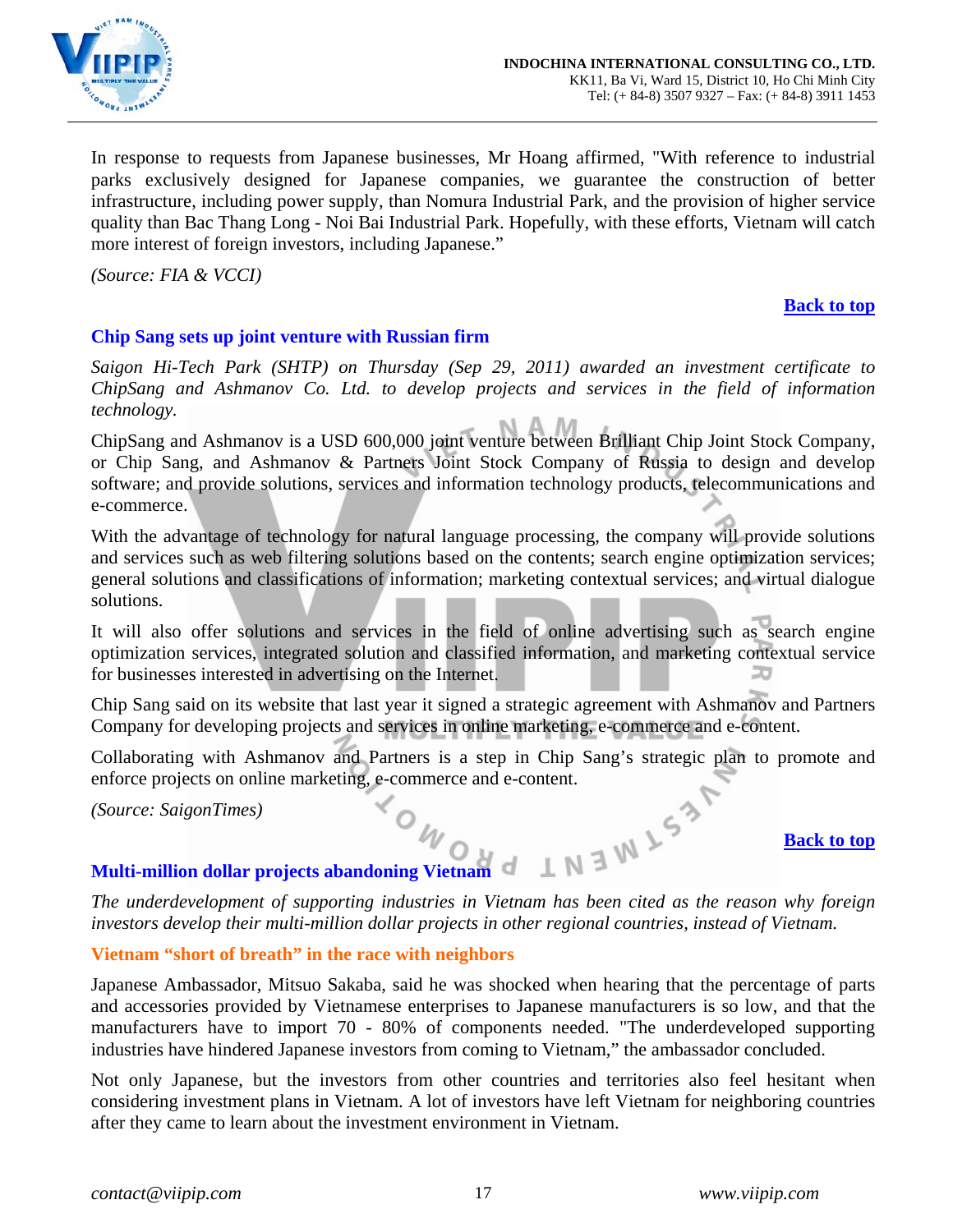

In late 2010, the US Ford Motor decided to spend 450 million dollars to build a modern automobile factory in Thailand. Michael Pease, which was then the General Director of Ford Vietnam, said that Ford chose Thailand instead of Vietnam because Thailand has a lot of car part suppliers, while the Thai investment promotion agency always creates the most favorable conditions for foreign investors. Besides, Ford believes that the products to be made out in Thailand will be exported to the regional countries in the future.

More than 10 years ago, Thailand, Vietnam and India all were chosen by Ford Motors as the new destinations for its investment plans in Asia. In Vietnam, an automobile joint venture with the total investment capital of 102 million dollars was set up, in which Ford Motor holds 75 % of stakes.

After the first 15 years of operation, the manufacturer has decided to pour 10 million dollars more. It is also considering further investments in Vietnam in the next years, but only with modest investment plans capitalized at several millions of dollars. Meanwhile, the same manufacturer plans to set up three automobile factories in Thailand which will have the total investment capital of over one billion dollars. Also, Ford Motors also plans to spend 800 million dollars a year to purchase the car parts and accessories to be made in Thailand, for the new factory.

Despite the political uncertainties, Thailand still can attract a lot of automobile manufacturers and it is now called the "Asia's Detroit". Not only Ford Motors, Mitsubishi Motors has also decided to pour 450 million dollars to its third factory in Japan, which will manufacture environment friendly vehicles. Suzuki Motor has also invested 225 million dollars in Thailand in a plan to make small size and environment friendly products.

**Manufacturers look forward to new policies** 

Experts have pointed out that Vietnam will not successfully persuade foreign manufacturers to Vietnam if its supporting industries remain too weak.

Meanwhile, supporting industries of a country will be able to develop when the domestic companies can upgrade their technologies and corporate governance skills to provide competitive industrial products, and when the government has reasonable policies to encourage the development of supporting industries.

Foreign investors will not highly valuate the investment environment in Vietnam until they can see the moves by the government, to set up long-term strategies to develop supporting industries.

Chair of VCCI, Vu Tien Loc, has warned at a recent workshop that a series of foreign invested enterprises may leave Vietnam. The enterprises have said that if they cannot access the on-spot supply sources, they will have to move to the places where there are better supporting industries.

Sources have also told that if the localization ratio (the percentage of locally made content in products) cannot reach 60 % by 2018, a lot of automobile manufacturers would leave Vietnam.

Vietnam believes that multi-national groups do not want to increase the localization ratios in Vietnam because they want to use the car parts from their countries, and that the investors come to Vietnam just to take full advantage of the tax incentives, cheap labor force. However, foreign investors argue that they really want Vietnam to have developed supporting industries, because it would be more profitable to use input materials right in Vietnam than using the imports.

*(Source: Vietnam Net)*

## **[Back to top](#page-0-0)**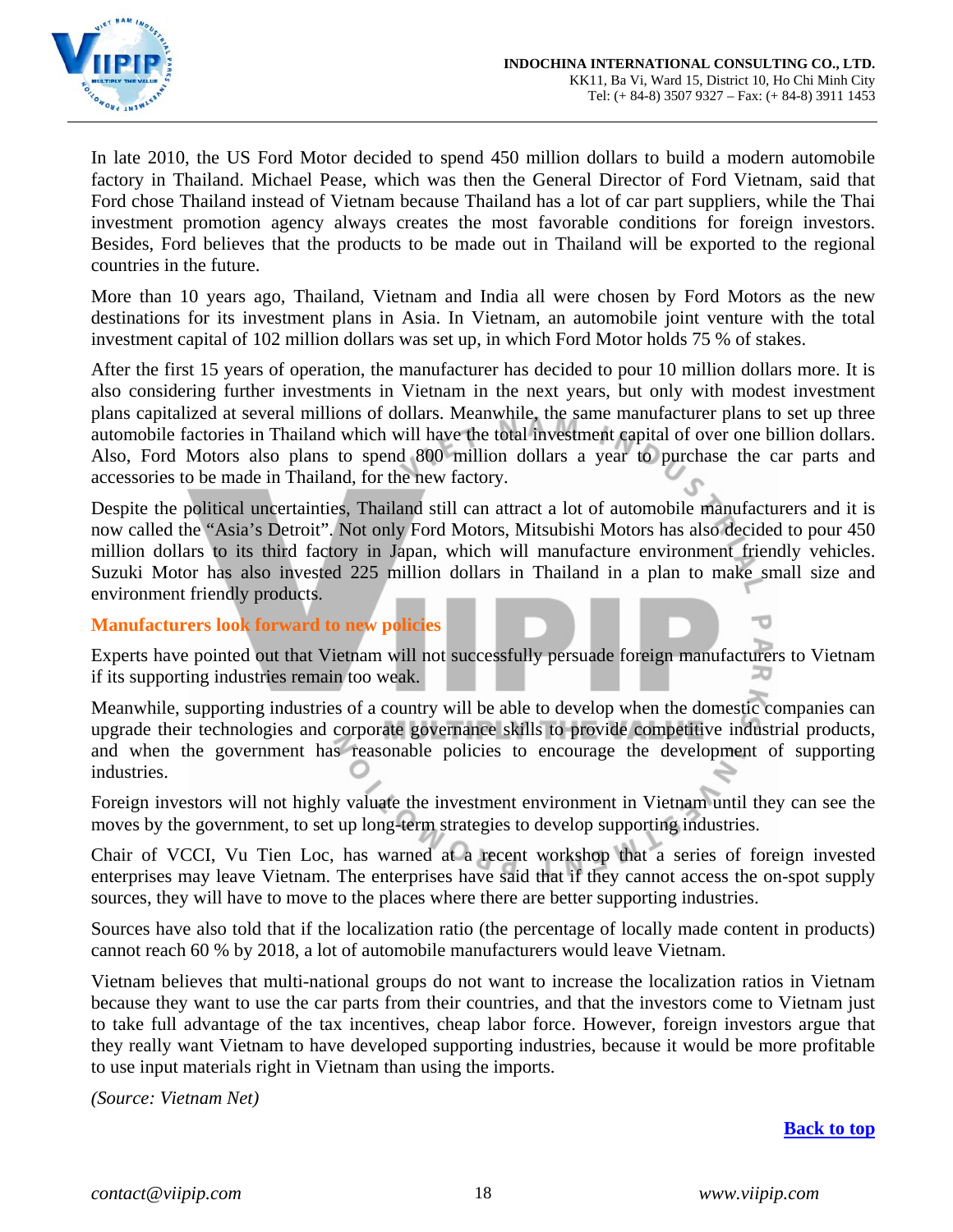

## <span id="page-18-0"></span>**Industrial park boom causes social and environmental problems**

*Many cities and provinces in Vietnam have been racing to build industrial parks (IPs), ignoring land use and environmental issues.* 

This was one of the problems raised at a conference held by the National Assembly Economic Committee to seek the opinions of ministries and agencies concerning land use, through the year 2015 and planning through 2020.

In 2010, 93,000ha of land were allocated for IP construction, compared to just 44,000ha approved by the National Assembly. In a number of areas, average IP occupancy rates are below 50 %, yet officials continued to approve the construction of more.

## **Land waste, fiscal waste**

According to the Ministry of Planning and Investment, by the end of December 2010, Vietnam set up 260 IPs. Nearly USD 9 billion has been poured into infrastructure development for the parks.

Despite contributing 20% to the country's total annual export value and generating more than 3.2 million jobs, industrial parks also take up a lot of land, causing land use issues.

Dang Kim Son, Head of Institute of Strategy and Policy for Agriculture and Rural Development under the Ministry of Agriculture and Rural Development, said there has been a decrease in agricultural land. Currently the country does not have a problem with food supply, but it may become a problem during natural disasters, which are becoming more likely due to climate change, he said. He suggested that the allocation of agricultural land must be closely watched.

To date, IPs across the country have licensed around 4,400 domestically-invested projects totaling USD 16.2 billion, but only 40.5% of this has been disbursed. As many as 4,000 foreign companies have invested in IPs with a total investment capital of USD 53.6 billion, of which, a mere 32% has been disbursed.

Former Deputy Head of the National Assembly Economic Committee Le Quoc Dzung, said localities should carefully select projects before allocating land, adding that priority should be given to those projects which use the least amount of land, have high economic efficiency and use clean-technology.

The outdated technology at many IPs also lead to environmental problems. According to MPI and MoIT, the Mekong Delta region has 111 industrial parks. Many of them discharging untreated waste IN<sub>3</sub>W water.

*(Source: VIR)*

#### **[Back to top](#page-0-0)**

## <span id="page-18-1"></span>**Vietnam National Assembly moves on IP pollution**

*The National Assembly Standing Committee on September 29, 2011 spoke about ways of stopping growing environmental pollution in economic zones and craft villages.* 

The discussions on pollution followed a report by the supervising board of the Standing Committee. It was presented by the chairman of the Committee for Science, Technology and Environment, Phan Xuan Dzung.

Dzung said the committee had conducted field trips to 15 coastal economic zones and 54 traditional craft villages and found they had contributed remarkably to socio-economic development by creating jobs,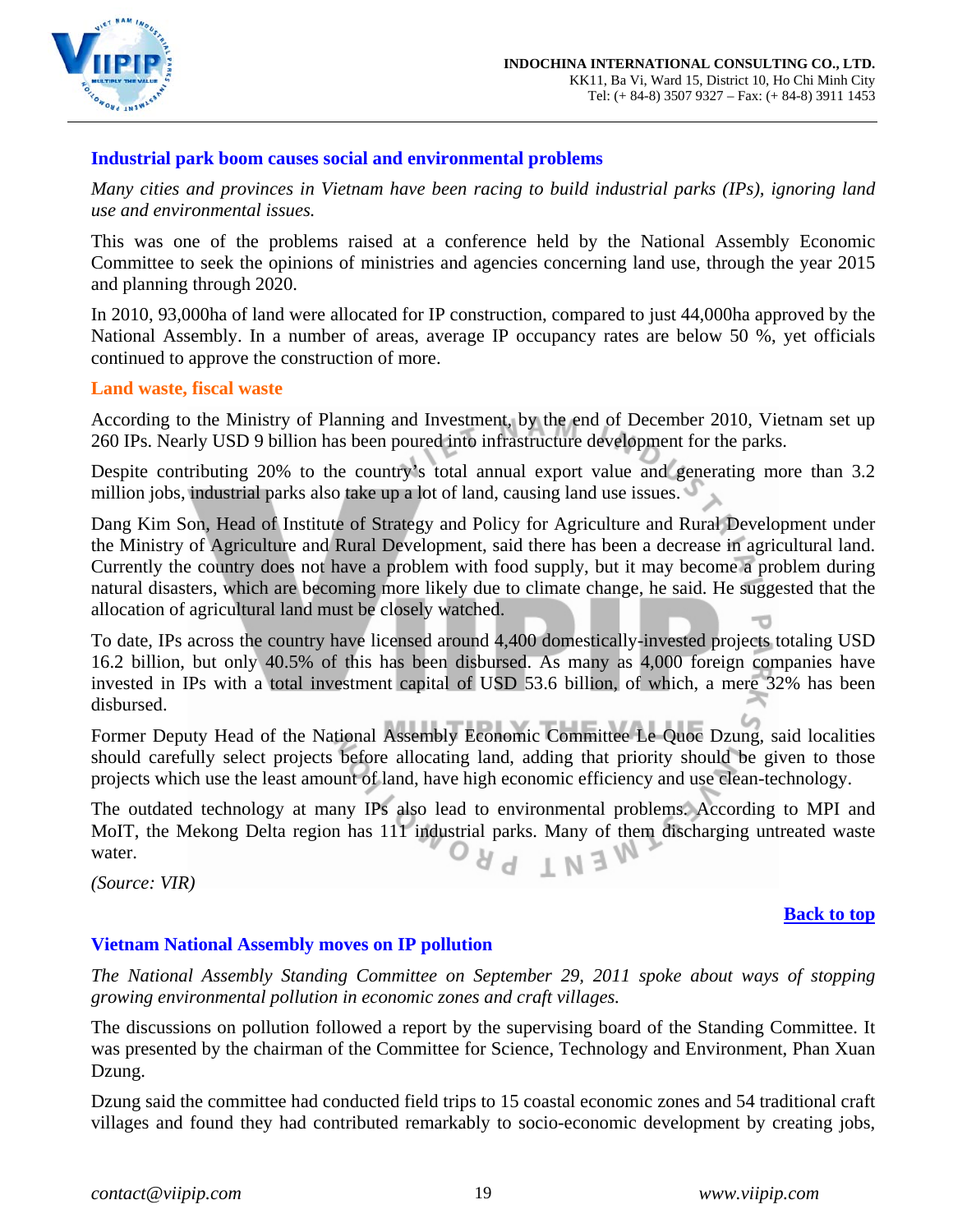

increasing people's incomes - and the state budget. However, he said members agreed that this development is posing a threat to the environment. Dzung said most localities focus on investment, but are reckless about environmental protection. Despite the large number of economic zones and craft villages, most lack staff who specialized in protecting the environment and the laws governing this area.

Slack cooperation among state agencies has also contributed to the inefficient management and the state itself was only setting one % of budget spending aside for environmental protection, which is not enough.

Chairman of the Finance and Budget Committee, Phung Quoc Hien, said that due to unclear and overlapping regulations on the powers of each authority, they often "pass the buck" to each other. Hien said budget collections from environmental-protection fees are often insufficient to repair the pollution and damage created by those breaking the law.

Deputy Minister of Science and Technology, Nghiem Vu Khai, said production in craft villages is on a small-scale and involves many risks, such as unstable sources of materials and training workers.

The income of village craftsmen is low, therefore they do not have sufficient capital to invest in technology or to spend on protecting the environment, Khai said.

Chairman of the Committee for External Affairs Tran Van Hang said budget spending on environmental protection should be increased as the treatment of industrial waste is often costly. He said many companies are prepared to pay fines rather than invest in waste-treatment technology, as fine levels are low. Hang suggested strict punishment should be enforced, including shutting down factories when they violated the law.

Deputies agreed that environmental protection measures at the zones and villages should be regularly inspected by NA agencies, the government and local authorities. They also agreed it is necessary to call for private investment in environmental protection.

Three steps were outlined to stop pollution in IZs and craft villages. These were to strengthen the management of central and local authorities, increase State investment, and enforce punishment for those who broke environmental laws.

Chairman of the Law Committee, Phan Trung Ly, asked the supervising board to make a deeper analysis on implementing policies and laws on environmental protection before the report is submitted to the NA.

**INEW** 

*(Sourc*e: *VIR/VNA)* 

**[Back to top](#page-0-0)**

## <span id="page-19-0"></span>**Foreign investors attempt to set foot in Vietnam's seafood industry**

*An Iceland-based seafood company has bought back a catfish-processing factory in Vietnam. Other foreign investors have also taken first steps to jump into the industry.* 

According to Agroinfo (a farm produce market survey firm), Portunas is seeking the opportunities to support the sustainable development of Vietnam's seafood industry. Pálmi Pálmason, CEO of Portunas, said that Vietnam's total annual seafood output is about 4 million dong and the output may be even higher if Vietnam applies the exploitation and processing technologies, which are being applied in Iceland.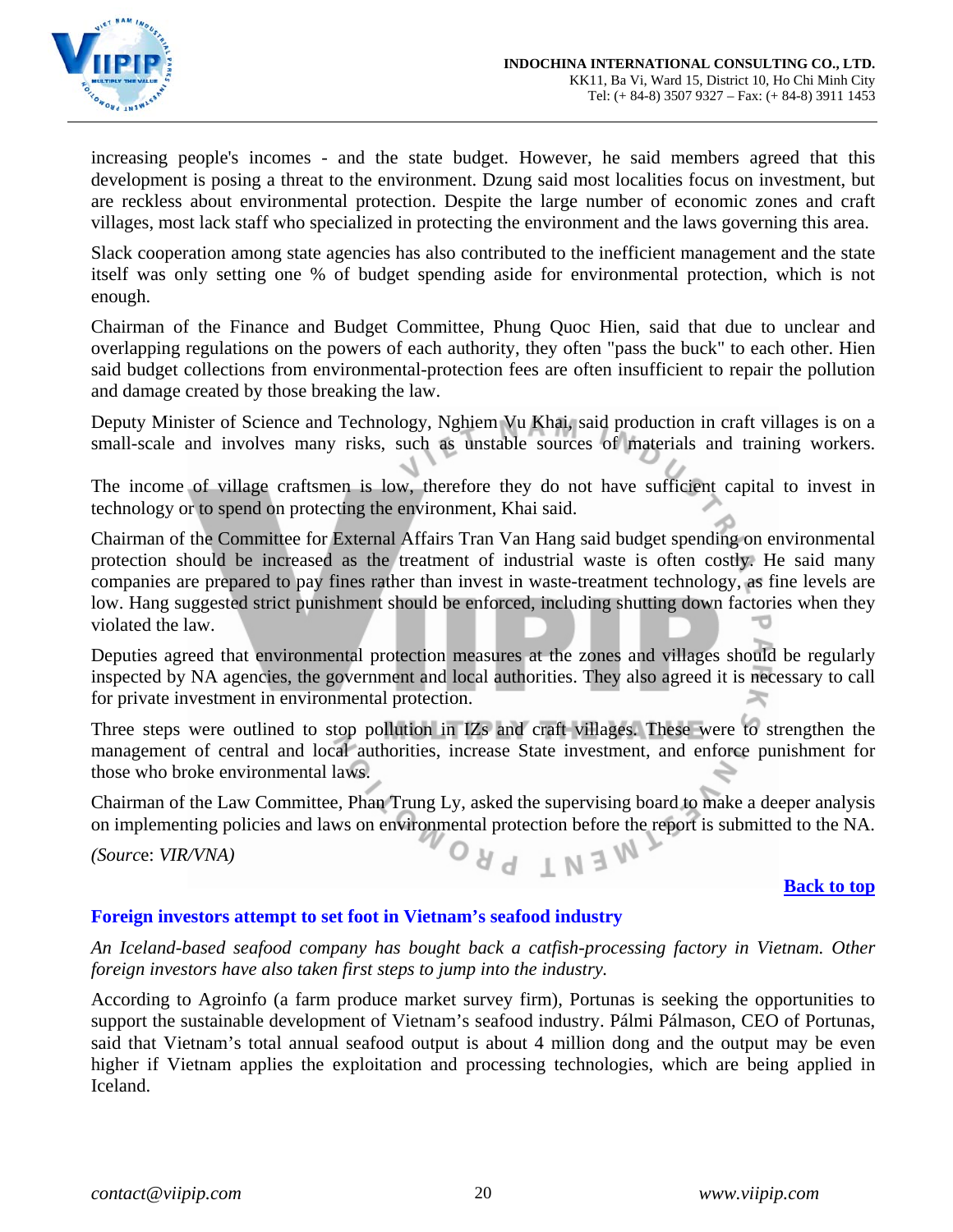

*Some analysts believe that Vietnam can increase its seafood output by two folds if it applies specialized production methods.* 

Vietnam's seafood industry proves to be lagging behind that in Iceland, which makes Icelandic people believe that they have great opportunities in Vietnam once they apply their modern technologies in the country. Vietnam is clearly rich in aquatic resources, especially in aquaculture, the field that Portunas wants to invest in. Catfish (tra and basa fish) and shrimp are considered the two species popularly farmed in Vietnam. However, Marine Farms, a Norwegian company, decided to invest in a cobia production factory in Vietnam. The company now owns a cobia production line in the central region that has been operating since 2005. The white-meat fish are mostly exploited in Asia and warmly welcomed by the US importers. Marine Farms has also begun farming scads, a very popular fish species in Asia.

The production of bivalve aquatic species has also been developing well. The Vietnam Association of Seafood Exporters and Producers (VASEP) in the end of September said that the clam and scallop growing areas in Mekong Delta provinces is believed to increase by three times in the next four years, and by four times in the next 9 years.

Earlier this year, a Danish investment group, joining forces with a Vietnamese commercial bank, provided a financial support to build and install necessary equipment at a collagen-making factory, which will use the byproducts from the TRA fish processing of Bianfishco. Another Danish company has also revealed that it is considering setting up a factory in Vietnam in order to take full advantage of the Vietnamese cheap labor force. The factory will process cod and pollock products for re-export.

Before making investment in the seafood processing industry, foreign investors have also been injecting money in the aquaculture and aquatic feed production.

Thai CP Group, for example, has been developing its network of farms and establishments that make feed for shrimp, the most valuable aquatic product of Vietnam. Meanwhile, Chinese companies have also invested in shrimp processing factories, while joining hands with Vietnamese companies to expand the market share. Especially, many of them are hunting for the shares of the seafood companies listed on the bourses.

Another ex, Uni-President Vietnam now has three factories that make aquatic feed with the output of 300,000 tons a year. The company is investing 20 million dollars to build one more feed factory in Quang Nam province, which is expected to have the capacity of 100,000 tons per year.

Besides, Chinese vessels and boats have been running along the Vietnamese coastlines to collect fish, shrimp and cuttlefish caught by Vietnamese farmers. The materials are being processed directly in Vietnam or brought back to China for processing.

A Japanese importer, who usually buys seafood products from AGREX Saigon Company, now has a list of high grade seafood product suppliers. A factory named GN (Gift of Nature) Foods, has just been built, which specializes in making high grade seafood products.

*Analysts believe that Vietnam's fisheries industry, which has been developing strongly over the last 20 years, will become even stronger with the foreign investment.* 

*(Source: VNN Bridge)*

**[Back to top](#page-0-0)**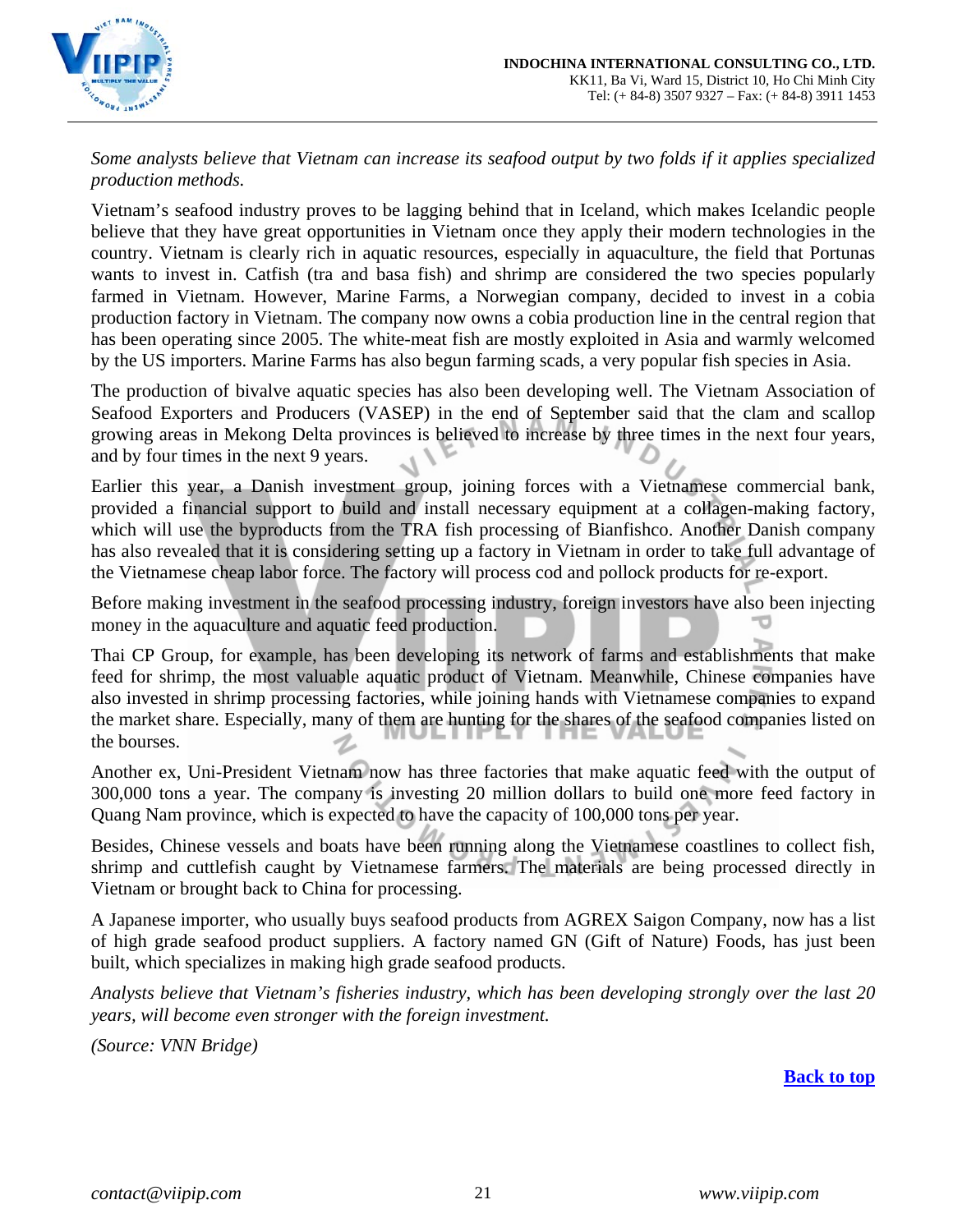

## <span id="page-21-0"></span>**Stepping up investment in leather and footwear industry**

*The Italy Business Association has recently decided to choose eight footwear companies in District 4, Ho Chi Minh City to carry out the project "SMEs cluster development to enhance the competitiveness of Vietnamese leather and footwear industry" with a total budget of some € 3 million. This is good news for the leather and footwear industry of Ho Chi Minh City. According to specialists, designing is the weakness that the Vietnamese leather and footwear industry has to overcome to sustain growth.* 

## **New opportunity for HCMC's leather & footwear**

Mr Tran Thanh Phong, owner of Long Viet Shoe Company, one of eight chosen companies located in District 4, pointed out weaknesses of shoemakers in the district: Only manufacturing old-styled shoes. Their new designs are mainly copycatted from popular models on the market. They are primarily offshore contractors for famous foreign brand names. The participation in this project will help them learn advanced technologies from Italy and beautiful designs to produce a wide range of products.

Eight selected facilities ensure the following factors: Finance, workforce, manufacturing process and product consumption. At first, they are organized to form the small and medium business complex of District 4. This combination is compulsorily committed to implementing 12 key points, including the formation of equity sharing corporate alliance; cooperation to overcome competition; specific action plans; ties with banks; complex advertisement, etc. In addition, these selected units are jointly trained of footwear designing, production, marketing, market seeking, branding skills, etc by Italian footwear specialists and the Ho Chi Minh City Leather and Footwear Association to boost up production and improve the quality of the city's leather and footwear industry.

One of very active members for activities of this project, Mr Vu Cham, President of Giay Viet Company and Chairman of the Ho Chi Minh City Leather and Footwear Association, said the Vietnamese leather and footwear industry has a lot advantages. If it has sufficient conditions, it will be second to none in the world. The Italian side is, meanwhile, very enthusiastic to help with high technologies because they may need to buy our products in the future. MULTIPLY THE VALUE

Mr Nguyen Van Khanh, General Secretary of the Ho Chi Minh City Leather and Footwear Association, said: ""The most important objective is to generate benefits to three parties: Italian companies, Vietnamese companies, and European consumers. The Italian companies have capital and modern technology while the Vietnamese ones have skills and manpower. We should combine what we have with what we don't have to create a high value added product. Italian companies purchase Vietnamese footwear to sell in Italy and Europe; they will enjoy benefits from Vietnamese shoes of high quality and very reasonable prices."

A total grant of  $\epsilon$ 3 million in three years will help shoemakers in Ho Chi Minh City to change the mode of production and product consumption to make Vietnamese branded products competitive on the world market. Another important aspect is to help HCM City-based shoemakers to end offshore outsourcing, create jobs and increase incomes for their workers from the century-old industry of the city.

## **Resolving designing weaknesses**

According to Italian experts, because [Vietnamese] companies have only outsourced for foreigner partners for so many years, thus although they have divisions specialized in product designing and development, even have sample production lines, their designers only focus on techniques but have limited design ideas. Aesthetics and techniques of smallholding shoemakers are very weak. Many pairs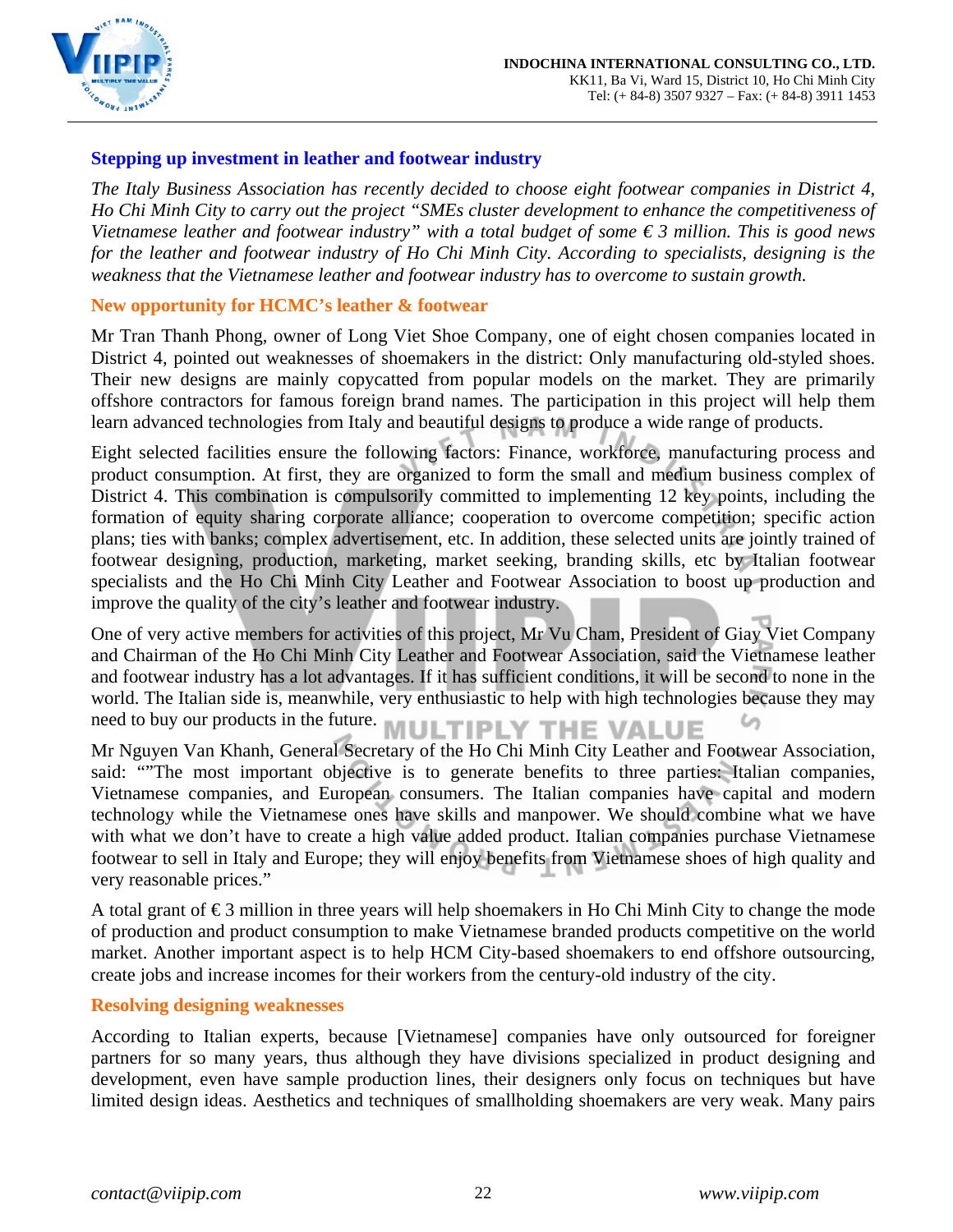

of shoes are only shiny, not fashionable, and cause pains when we wear them. Meanwhile, professional designers limit fashion to only clothes rather than shoes. Hence, they have poor knowledge of technique.

According to designers, their first and foremost difficulty remains hard-to-find materials, ranging from mould and sole to leather, cloth and accessories. When ideas are drawn up, it however takes quite a long time to have materials and other conditions.

Ms Nguyen Thi Tong, Vice President and General Secretary of the Vietnam Leather and Footwear Association (Lefaso), admitted that a designer can hardly realise his idea without enough materials. The trading of raw materials remains very weak. If domestic companies have good material trading activities, designers will find their works easier.

Mr Federico Bechini, President of Consorzio Toscana Shoe Components Production Association, Italy, said that Vietnam should consider building industrial complexes or buildings exclusively designed for footwear material production because manufacturers of buttons, ornaments and moulds do not need large grounds.<br>
For  $N_{$ footwear material production because manufacturers of buttons, ornaments and moulds do not need large grounds.

*(Source: VCCI News)* 

## <span id="page-22-0"></span>**Ports look to remain buoyant**

*Industry insiders are scoping ways to keep port efficiency float.* 

"The Vietnam Maritime Administration (VMA) needs to propose the prime minister stop financially feeding seaports built in areas with low demand to help key seaports fill up with cargo," a ship chandlers' representative said during a meeting to enhance management capacity of international seaports in southern Ba Ria-Vung Tau province.

A Cai Mep-Thi Vai seaport representative said: "Licensing seaport construction in areas with low cargo transit demands should be restricted. For instance, it would be not late to build Van Phong port in southcentral coastal province of Khanh Hoa 20 years later since the region has a low demand for cargo."

According to Portcoast Consultant's deputy general director Pham Anh Tuan, most local seaports had low loading capacity, whereas the demand for goods transport by containers and container terminals was escalating. "If these ports are brought together in big port areas with modern handling equipment, it will help slash expenses remarkably," said Tuan.

Cai Mep International Terminal Company Limited (CMIT) deputy general director Nguyen Xuan Ky said modern seaports like CMIT faced shutting operations due to losses. "A number of ports will come online in the Cai Mep-Thi Vai area in the coming period such as Gemalink, while cargo volumes have slid, triggering price competition among ports," said Ky.

Ky noted that foreign shipping firms were the beneficiaries when price competition occurred among local ports.

Vietnam Seaports Association general secretary Ho Kim Lan said many ports were isolated as little attention was paid to building roads linking to seaports. "Most roads to ports face serious quality deterioration, hindering cargo transport to ports. The association forwarded proposals to the government and relevant state agencies asking for remedial actions," said Lan.

Ho Chi Minh City Sea Science and Economics Association general secretary Doan Manh Dzung said most seaports had shallow water levels hindering them from receiving big ships.

**[Back to top](#page-0-0)**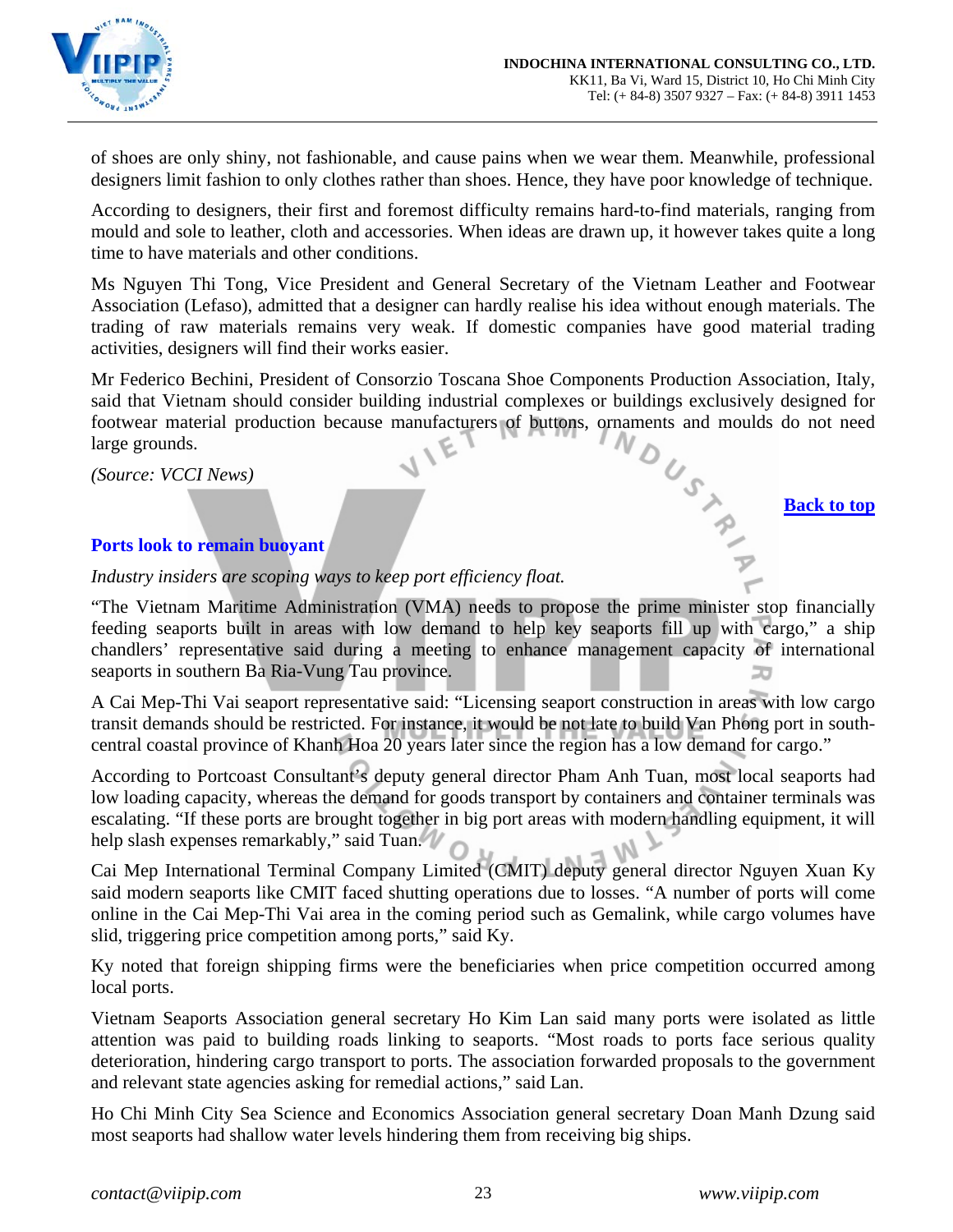

VMA chief Nguyen Ngoc Hue said the VMA would come up with a project on deepening Cai Mep-Thi Vai channel, making it accessible by big ships and upgrading road systems linking to the port.

Vietnam was home to 56 seaports and the number would exceed 170 if specialized ports were included, according to Vietnam Seaports Association general secretary Ho Kim Lan.

*(Source: VIR)* 

#### <span id="page-23-0"></span>**FINANCE – BANKING**

## <span id="page-23-1"></span>**Japanese bank buys 15% stake in Vietcombank**

*Mizuho Corporate Bank (MHCB), an affiliate of Japan's Mizuho Financial Group, will buy a 15-% stake in the Joint Stock Commercial Bank for Foreign Trade of Vietnam (Vietcombank).* 

Under a contract signed in Hanoi on Sept. 30, the transaction, worth USD 567.3 million, will be realized in the first quarter of 2012 following approval by relevant agencies.

MHCB will buy 347.6 million new shares issued by Vietcombank at a price of VND 34,000 per share. The bank will appoint a representative to serve as a member of the Vietcombank board of directors. MHCB will become Vietcombank's only strategic partner and provides technical assistance services for the Vietnamese bank's operations.

Speaking at the signing ceremony, Deputy PM Vu Van Ninh applauded the cooperation between Vietcombank and Mizuho – two powerful financial institutions of the two countries, saying this is very important for improving the efficiency of Vietcombank's operation in particular and of Vietnam's economy in general.

By June 2011, Vietcombank posted nearly VND344.2 trillion in total assets and VND 55 trillion in market value. Meanwhile, Mizuho is one of the world's largest financial service providers with a market value of USD35.5 billion and total assets of USD2 trillion. THE VALUE

*(Source: VNA/VOV)* 

## **[Back to top](#page-0-0)**

**[Back to top](#page-0-0)**

## <span id="page-23-2"></span>**Relations between gov't agencies looked from petrol-related controversy**

*The lack of combination and mutual-understanding among ministries and government agencies in implementing economic-social missions will cause awful consequences.* 

The battle of words between the Ministry of Finance (MoF) and Ministry of Industry and Trade (MoIT), at a seminar on the petrol control policy in Hanoi on September 20, reveals the fact that the lack of mutual understanding between government agencies is alarming, which needs the intervention of the government.

Deputy Minister of Industry and Trade, Nguyen Cam Tu, claimed that it was a mistake of the Finance Ministry to cut down petrol price recently, Minister of Finance, Vuong Dinh Hue, said that he made the decision in a responsible manner and he is willing to take personal responsibility for that decision. The MoIT's officials "taught" the Finance Ministry to "manage petrol price by head, not by limbs".

At the cabinet meeting in September, Chairman of the Government Office – Vu Duc Dam – said that one of important tasks of the new cabinet (13th tenure) is uniting, closely combining to well operate the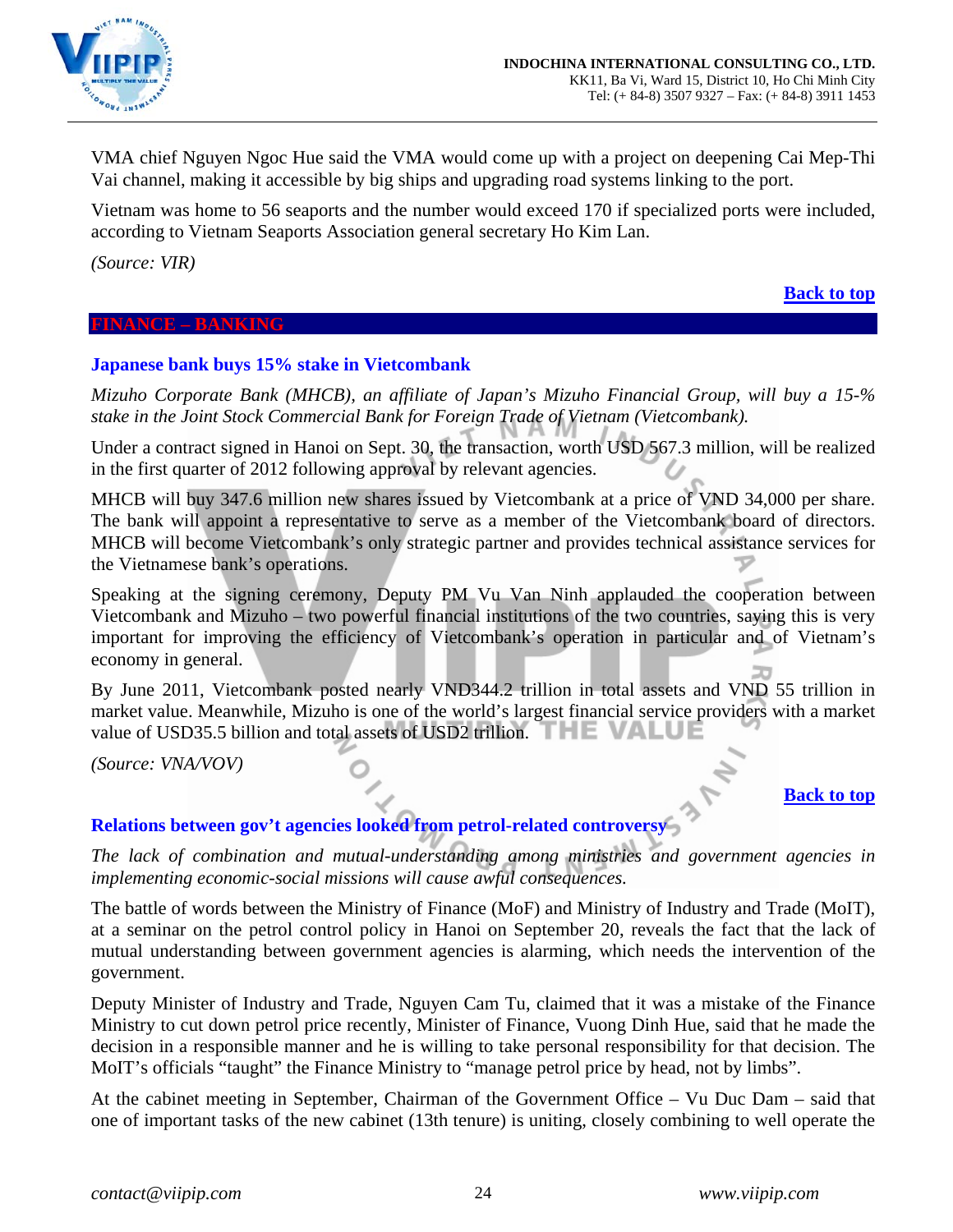

country's economic-social missions. However, recent developments show that the combination between ministries is not very good.

The first case is the controversy between the Ministry of Agriculture and Rural Development (MARD) and the Ministry of Natural Resources and Environment (MoNRE) about white-legged shrimp and Pacific oysters.

The MoNRE, in its official documents, calls white-legged shrimp and Pacific oysters as exotic animals, which can harm crops. The MARD's viewpoint is totally different, saying that the two species, since they were imported into Vietnam, have commercially developed well in Quang Ninh, Hai Phong and Thua Thien-Hue provinces.

According to the MoNRE's rules, creatures that are listed as exotic animals are not allowed to be imported into Vietnam or be restricted in breeding, with the MoNRE's licence. The MARD said that if white-legged shrimp and Pacific oysters are considered as exotic animals, seafood production and the livelihood of many people would be affected.

The controversy lasted several months. On September  $9<sup>th</sup>$  2011, they agreed to reject the two species from the list of exotic animals.

The government will have to inspect and make conclusion on the controversy between the MoF and MoIT over the recent decision to cut down petrol price, and not let the two ministries to make selfinspections and self-conclusions. The above seminar shows that it is difficult to have agreement between the two ministries in managing the petrol price policy.

The lack of combination and mutual-understanding among ministries and government agencies in implementing economic-social missions will cause awful consequences. It is clear that in the case between the MoF and MoIT, poor management of the petrol market can put the market in disorder and affect users' interest. The controversy between the MARD and the MoNRE, if being prolonged, would have hit farmers.

The media sometimes report that ministries sign cooperation agreements. However, the above cases make the public doubt of the effectiveness of these agreements.

One of the things that cause disagreements between ministries is their own interests. For example, the right to license, for example sugar, salt, petrol imports, is closely connected to the ask-give mechanics or interests. Ministries do not want to lose this right. Clearly differentiating the duties and authority of each ministry, restricting partial interests and exchange, mutual understanding among ministries can help avoid such controversies between the MoF and MoIT and MARD and MoNRE.

*(Source: VNN)*

## **[Back to top](#page-0-0)**

## <span id="page-24-0"></span>**Vietnam central bank makes net injection on OMO in Sept 2011**

*In the four trading sessions from Sept. 26-29, 2011, the State Bank of Vietnam (SBV), the country's central bank injected five trillion dong on open market operations (OMO) with the interest rate of 14%*  for the repo term of 14 days, but it did not withdraw any capital, according to the data of global *financial newswire Reuters.*

This means the State Bank has injected net five trillion dong in the first four days of this week and its net injection is expected to increase to six trillion dong for this whole week.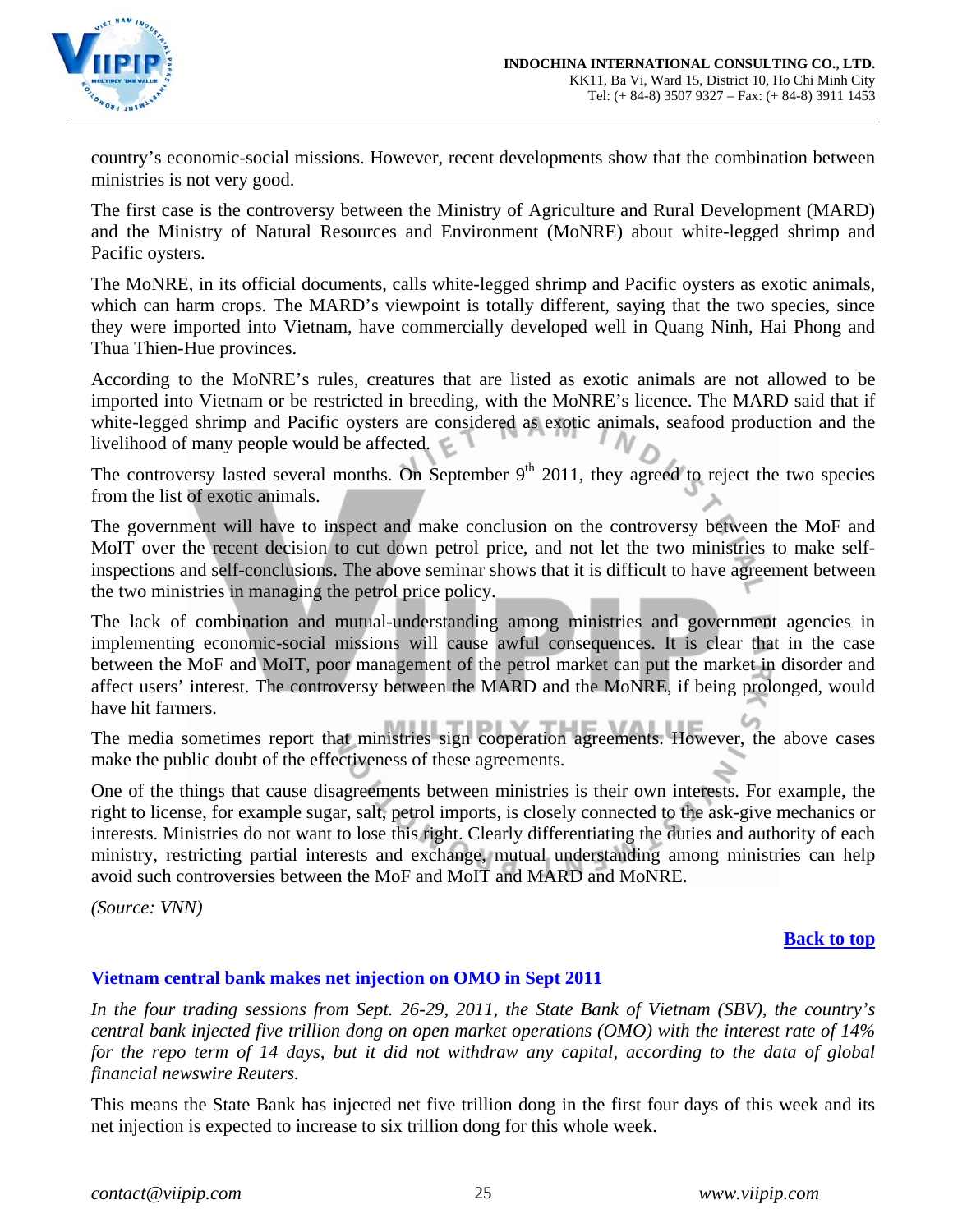

Since from Sept.  $19<sup>th</sup> 2011$ , the repo term on OMO has been increased to 14 days, so this week no cash was drawn back by the central bank as stated above.

Beginning October 2011, 27 trillion dong, which was injected in the week from Sept. 19 - 23 with the repo term of 14 days, will mature and be paid back to the State Bank. Therefore, the amount of the injection is forecast to be more than the level of one-two trillion dong per day as the first four sessions. Meanwhile, the statistics from early September until Sept. 29 showed that the State Bank pumped out about 81.981 trillion dong and withdrew 54.981 trillion dong, bringing the net injection to 27 trillion dong on OMO.

It is expected that on the trading session of Sept. 30, the State Bank may also pump out one trillion dong as in the three previous sessions, bringing the net injection of September to 28 trillion dong. – Source: *(Source: Vietbiz24)*

N A M

**[Back to top](#page-0-0)**

#### **ANALYSIS – OPINION**

# <span id="page-25-1"></span><span id="page-25-0"></span>**Better FDI, not just more, should focus on tech-transfer**

*Job generation should not be focus of foreign direct investment (FDI), Nguyen Mai, former vice Chairman of the State Commission for Cooperation and Investment, tells in an interview.* 

*As FDI inflows continue to shrink, the government is cautiously considering requests by big investors for preferential treatment. What are your thoughts on this issue?* 

Registered FDI has dropped since early this year compared to the same period last year, but disbursed capital this year is equal to that of last year… In 2008, registered FDI reached USD 72 billion, while disbursed capital was only USD 12 billion.

Disbursed FDI is estimated at USD 10-11 billion this year, equal to the amount dispersed annually in 2009 and 2010. In the current context, in which credit is tightened, many projects are delayed due to capital shortages. Thus, USD10-11 billion in disbursed FDI is a heartening achievement.

Relating to your question, there are now two investors, namely Samsung and Nokia, asking the government to offer tax breaks for their planned factories in Vietnam. The requests by Samsung have been met, and the manufacturer has announced a plan to increase its investment in a factory in Vietnam to USD 1.5 billion in 2020 from the current USD650 million. The factory could be one of the topranking factories in Asia.

More capital is less important than the fact that foreign companies are establishing research centers in Vietnam and using local engineers to manufacture products here.

Regarding the case of Nokia, which is seeking status as a high-tech producer, the government has not yet made any decision, but I think we should not consider Nokia, a major global mobile phone producer, a normal manufacturer.

To attract its investment, Vietnam should consider Nokia a high-tech producer, and give it incentive policies. We should not worry about requirements on tax incentives.

If it shifted its investment to Thailand, we could lose everything. The Ministry of Planning and Investment has asked that Nokia be dealt with in this way, and I think the prime minister may approve it.

Most of our foreign investors now are small- and medium-sized firms. There are 500 major groups in the world. However, only 30-40 of them, which operate in the oil, electronic, and auto fields, have invested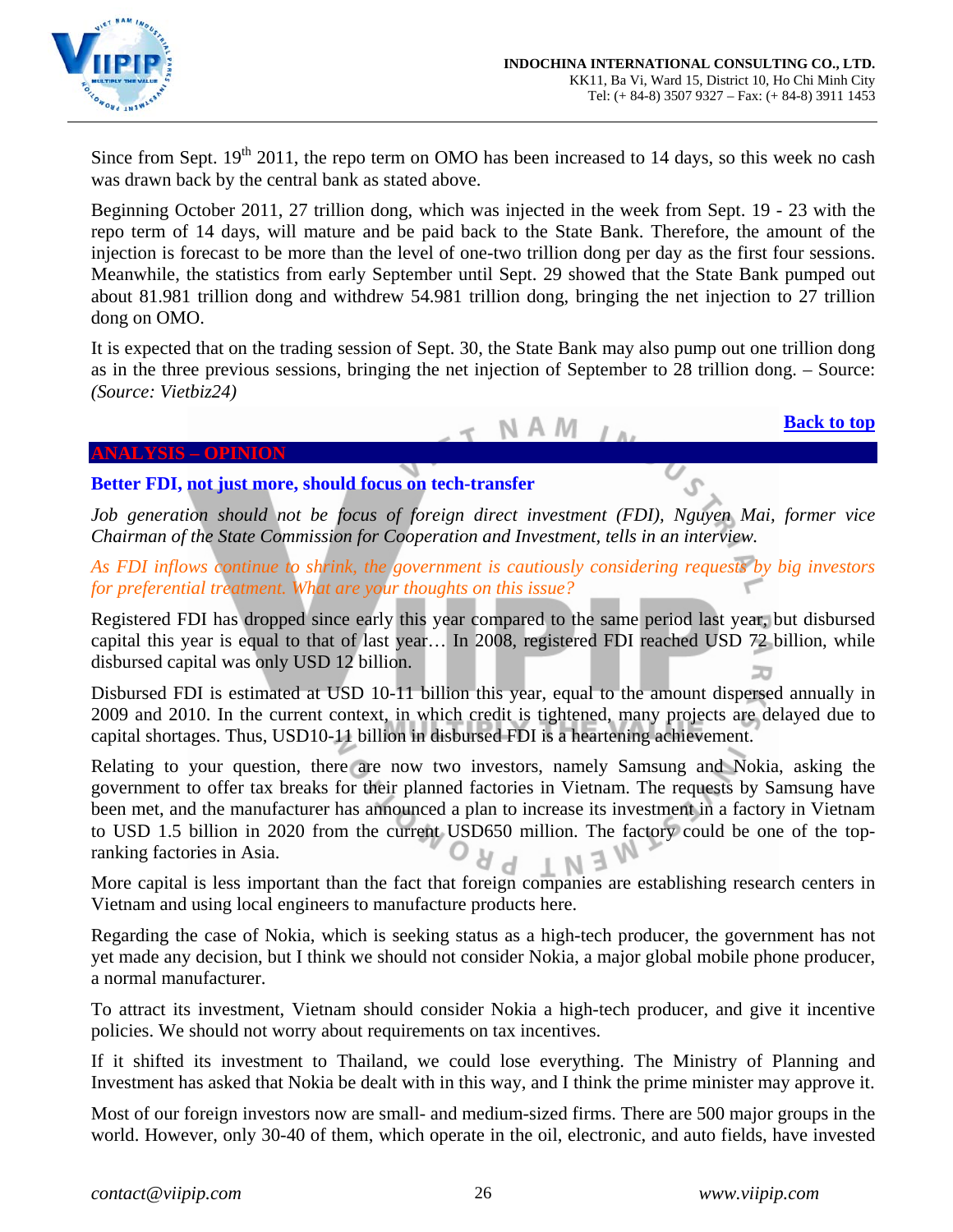

in Vietnam, much lower compared to figures from Thailand, Malaysia and China. Some 400 major global groups opened their representative offices and factories in China.

We should shift our policy from luring investment to upgrading investment quality and focusing on both small- and medium-sized enterprises and big foreign firms, especially in the education and healthcare sectors. We have to consider how to increase FDI in a way that can help us to deal with our country's big issues, such as improving technology and human resources, and developing supporting industries.

*However, if we are too complacent in overseeing the licensing of projects, couldn't there be investment traps?* 

Right! We should not lure FDI at all costs.

FDI projects used to have higher quality. Without FDI, our oil industry could not develop. Foreign investors also contributed to the development of the automobile and tourism industries. However, when localities were authorized to license FDI projects, some of them offered investors tax incentives and/or cut land prices by more than allowed by the government. Some provinces have also not been careful in assessing projects. However, we should not treat foreign investors too strictly.

*Some foreign investors have complained about our investment policies. Should we worry about this and adjust our policy?* 

Some investors still complain about our complicated administrative procedures. However, they admit that Vietnam's investment environment has become more transparent. According to a recent survey by the Vietnam Chamber of Commerce and Industry, 70 % of investors said they want to continue their business in Vietnam, and only about 10 % said they want to shift to other markets such as China and Cambodia.

State agencies should be quick to deal with problems that investors complain about, but should be careful to consider which complaints have truth to them, which don't.

*Assessing a project before licensing it is a very important process. What should this assessment focus on?* 

There are four issues that we should focus on.

First is the quality of a project. We should consider projects based on development plans of each sector and provinces as well as the state's modernization and industrialization strategy.

Second, we should attach importance to environmentally friendly projects, and not license those which could cause pollution.

Third, we should focus more on technology transfer. For example, in paper production, many producers applied new technology that could help reduce energy use by 40 % and emissions by 49 %. So, there's no reason not to ask investors in the field to apply the technology to production in Vietnam. It is very dangerous if agencies assessing projects before licensing them do not know anything about technology.

Finally, we used to overrate FDI projects' ability to generate jobs. In fact, foreign invested projects have created only 2.2 million jobs in our country over the past 25 years, while we need to generate 1.3 million jobs each year.

We should not consider job generation a criterion in licensing an FDI project. It's more important that big investors, such as Intel, Nokia and Samsung, help us develop high-quality human resources.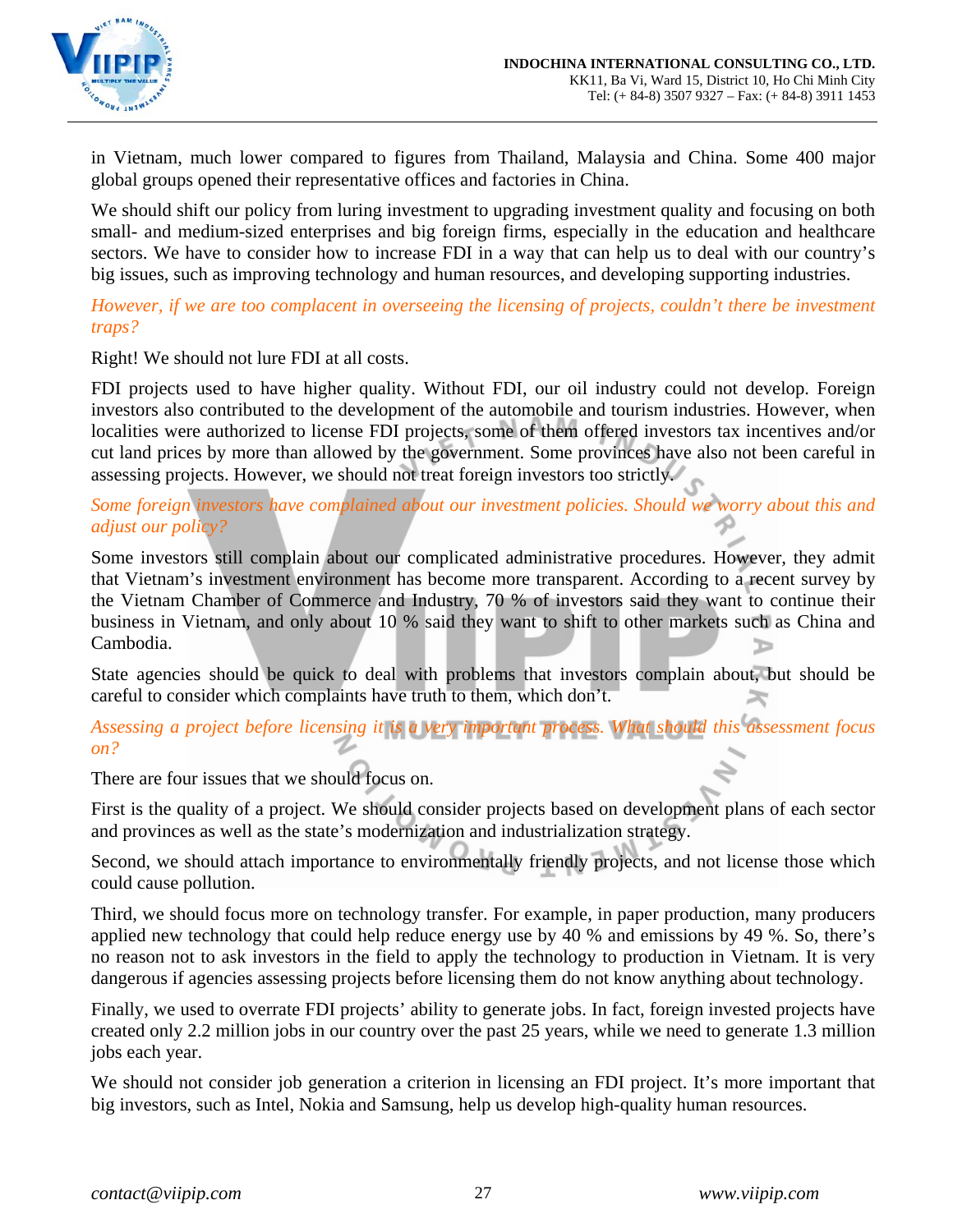

# *How do you forecast Vietnam's potential to attract FDI?*

With an average annual income per capita of USD 1,160 in 2010, and an anticipated income of USD 3,200 in 2020, Vietnam, which is expected to have a population of 100 million nine years from now, is a potential market for FDI attraction. We will also have human resource advantages if we focus more on education and training.

The government's anti-inflation fight is highly appreciated, so the state's macroeconomic management capacity has increased. Vietnam has better security compared to other countries in the region. FDI is expected to increase by 15 - 20 % in the next one or two years.

*(Source: Thanh Nien)* 

## **[Back to top](#page-0-0)**

# <span id="page-27-0"></span>**We should learn from Korean, Taiwanese growth models**

Associate Professor Tran Dinh Thien, director of the Vietnam Economic Research Institute, had a talk about economic restructuring. He believes that to restructure, Vietnam must change the growth model that has long relied on tapping into natural resources and haphazard use of capital and low-quality labor.

# *You mentioned the notion of restructuring the economy over three years ago. Is it fair to say that, in this current period of economic difficulties, restructuring is becoming more urgent?*

Presently, the economy is facing serious problems, such as structural imbalances and drawn-out inflation that has weakened the corporate sector. The daily life of the people is rife with difficulties, and their confidence is being eroded – the same as the general confidence of the market. These factors and influences have come upon us simultaneously, making us think about restructuring the economy and doing it with firm resolve. ⊐⊐

Vietnam's longstanding growth model has primarily been based on tapping into natural resources, lax use of capital, and low-quality labor. Therefore, after 25 years of Doi Moi (renovation), the level of our economy is still relatively low. The key to restructuring the economy is precisely to change this situation.

# *Which economic model do you think Vietnam should follow?*

- Because we are playing catch-up, we need to come up with an economic model that can help us shorten the distance between us and other countries in the region and around the world. Vietnam should refer to and study the models of South Korea and Taiwan – the economies that have developed by leaps and bounds. Of course, any specific choice depends on world events as well as Vietnam's particular characteristics. We are not presently in the same situation as South Korea 40 years ago -- our human resources and system of government management are also different.

## *South Korea and Taiwan are focusing on information technology -- both software and hardware. Is this a suitable direction for Vietnam to take in order to move things along faster?*

- Regarding objectives, we have to move in the direction of high technology. South Korea and Taiwan have obtained high technology but their primary foundation is information technology. Perhaps Vietnam should choose a similar path. A month ago I visited South Korea. They suggested an entirely different model – "green growth" – high technology but stable and clean with no need for fast growth.

*Vietnam is an agricultural country. So what role does agriculture have to play in the great undertaking of restructuring the economy?*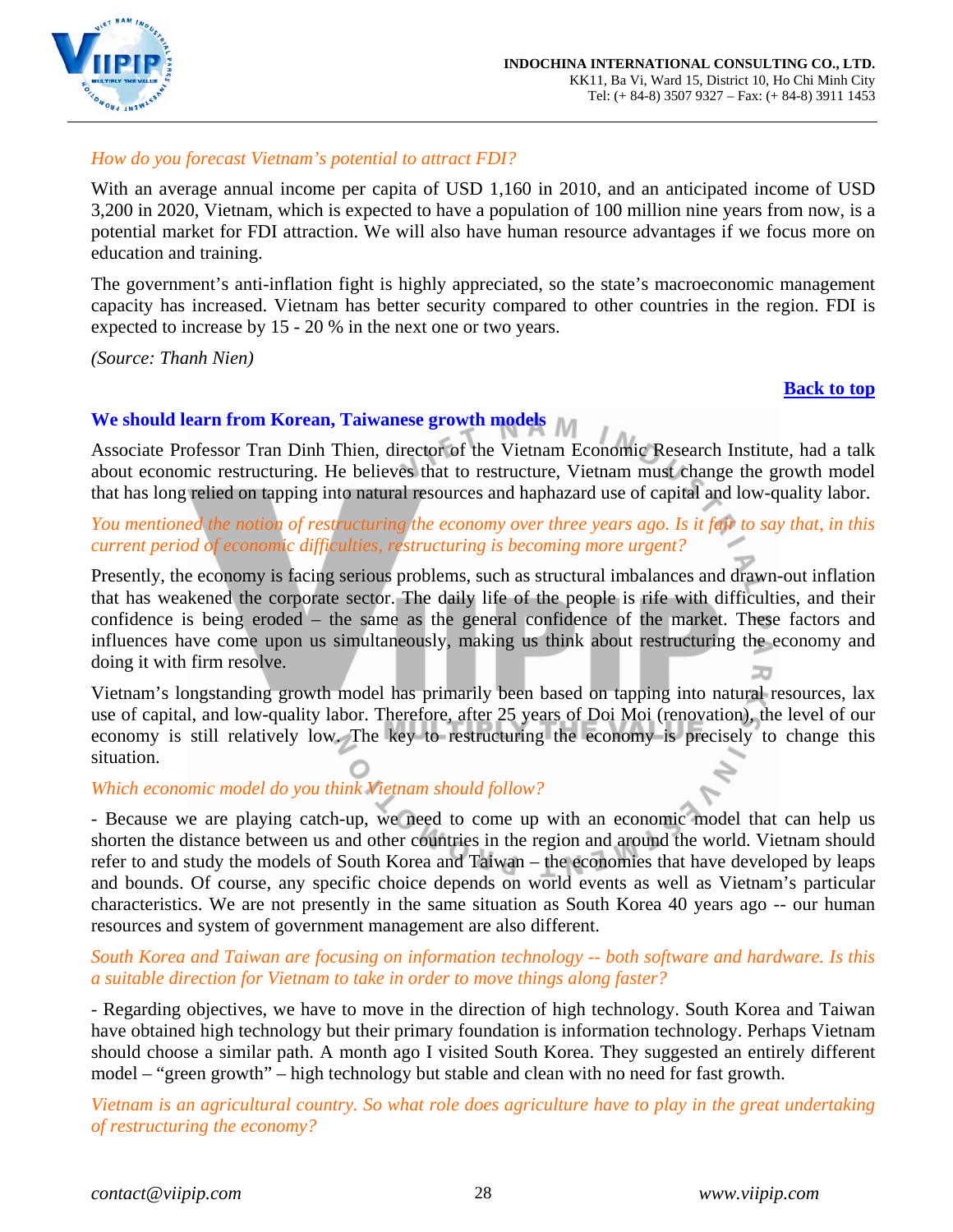

- I think the role of agriculture in Vietnam during this stage is more and more important -- principally from the perspective of global consumer demand for agricultural products. However, to evaluate the role and outlook for Vietnamese agriculture, our judgment must be thorough and grounded in reality. We cannot say that because we are an agricultural country exporting a lot of rice, therefore agriculture should be our main focus. Our economy must be moving in the direction of fast-growing, sunrise industries -- agriculture should be a part of that movement. Agriculture must also rely on high-tech industry if it is to develop in a sustainable way. Industry will help transform agriculture.

These days we are exporting more and more rice, but this is because of an increase in productivity based on increasing initial expenses such as larger amounts of fertilizer, water sources, and chemicals that protect plants. This is synonymous with our having to bargain with alternative natural resources. Productivity is greater in this scenario, but the value of the increase is not very high.

# *Do you see any obstacles to economic restructuring – benefits of interest groups or local interests, for example?*

- We do not yet have the ability to restructure primarily because of such obstacles. The model for growth designed from the past until now has only achieved easily reached accomplishments, so there we are not very competing or striving hard -- we are not surpassing our competitors and identifying ourselves. Vietnam has concentrated only on increasing productivity and has not paid attention to differentiating itself from other countries around the world.

The current model holds many challenges and impediments, such as the appearance of interest groups. Having gotten used to tapping into natural resources, businesses -- which are part of interest groups - only fixate on establishing projects harvesting natural resources to gain profit without any effort to create distinction for them in the market or generate a competitive edge. The resource allotment situation is similar. We have gotten used to the even distribution of resources down to the province level.

Beyond that, we still do not have the vision to catch up and stay current with the modern age. Vietnam's approach to the economy is like no one else's -- still heavily based on agriculture with a preference for dependence and unfavorable with respect to competition. The process of Doi Moi has been going on for 25 years, and it now needs to be changed. The model of growth and development that has been and continues to be applied is no longer compatible with modern times, although it has yielded some successes. The model needs to be changed along with our scope of vision and thinking. What does the country need to do? How does our legal system need to be redesigned? What should businesses do? These are issues that must be resolved quickly.

# *As you see it, what are the conditions required for both state and private enterprises to participate in the great work of restructuring the economy?*

- In the last 25 years, the forces of private enterprise have grown quickly but are not yet mature. That is, they may have accumulated wealth quickly, but they still lack the energy to compete because they are only used to taking quick, easy profits. A competitive environment must be created, changing the system of preference given to state companies.

State enterprises are holding back private companies. Another important thing -- Vietnam has not yet developed a supporting system for industries, so its enterprises are unable to participate in ongoing global development. In short, we need radical, comprehensive change in the area of business.

*Can Vietnam really manage to carry out such economic change?*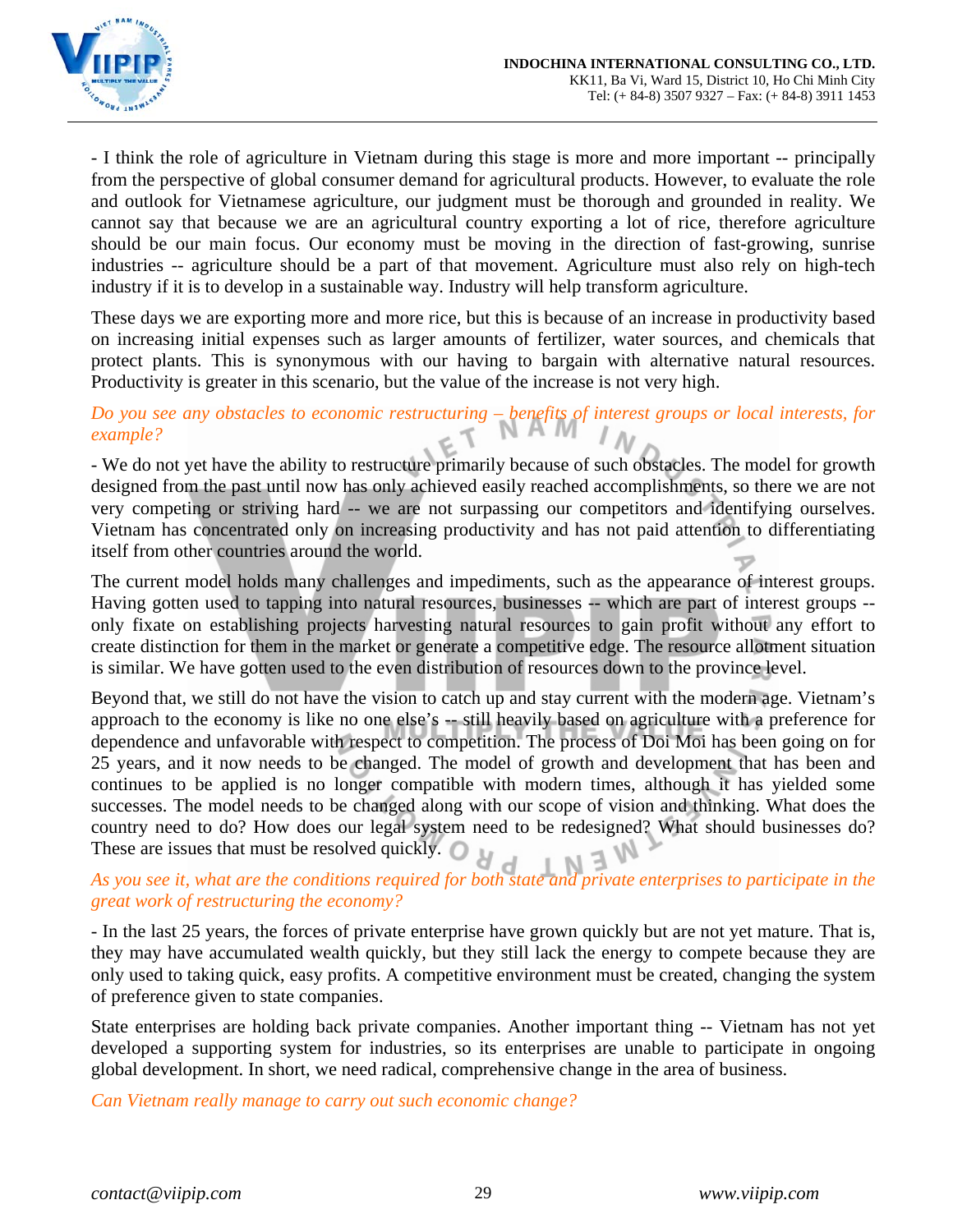

- The pressure to change is huge, and recent dynamics have shown that changes in institutions and the structure of the economy are happening now.

## *Can you explain by what, by whom this pressure being generated?*

- There is international pressure requiring that we make changes so that Vietnamese goods can join the global value chain. And there's pressure from within the country as well. This has already become clear: The economy is encountering many difficulties caused by high inflation and a high level of public investment with only modest results accompanied by significant wastefulness. The banking system is vulnerable and the stock and real estate markets are both in a bad situation. Then there are the numerous industrial and economic zones that have been set up but have attracted very few businesses.

## *And how about recent dynamics?*

- The National Assembly has been discussing in order to write laws, Budget Law or Land Law, for instance… It is a radical, sustainable move, for a long-term perspective and not for a short-term development. Scholars are also actively putting ahead suggestions for a change of the structure of the economy.

*Are you optimistic that the economy can be changed?* 

Yes, I do.

*(Source: SGT)* 

## <span id="page-29-0"></span>**Story of land price in Vietnam**

*Former Deputy Minister of Natural Resources and Environment, Dang Hung Vo, wrote about land price, a big issue in Vietnam.*   $\approx$ 

## **Land price in the past**

Vietnamese say "an inch of soil is an inch of gold" or "land is invaluable", meaning that it is unable to buy land.

These sayings are correct, but it is important that they are spoken out in which circumstance. If we talk about economic values of land, land has its price, which is equivalent to gold. If we talk about the nation's efforts to defend the country's territory, land is invaluable. This indicates the multi-faceted nature of land.

During the period of the planned economy, land was not recognized to be valuable, to have price and was not for trade. The State only permitted people to deal in assets on land. Thus, anyone who bought assets on land, naturally they had the land. In fact, a large plot of land with a tent was much more expensive than a narrow plot of land with a beautiful house (in the same natural condition and planning). It means that people paid for the land, not for the house in fact.

In the 1980s, I wanted to buy a piece of land after returning home from abroad. An acquaintance recommended me a plot of land that the owner wanted to sell cheaply because he needed money.

I went to the Hanoi Land Management Bureau to ask about procedures. I unexpectedly saw my former student who worked there. I told him about my case. He said that I could not buy that piece of land because there was no house on it to buy. He recommended me to ask the land owner to build a tent on that land and after that selling that tent to me. This is an absurdity that foreigners could not understand.

**[Back to top](#page-0-0)**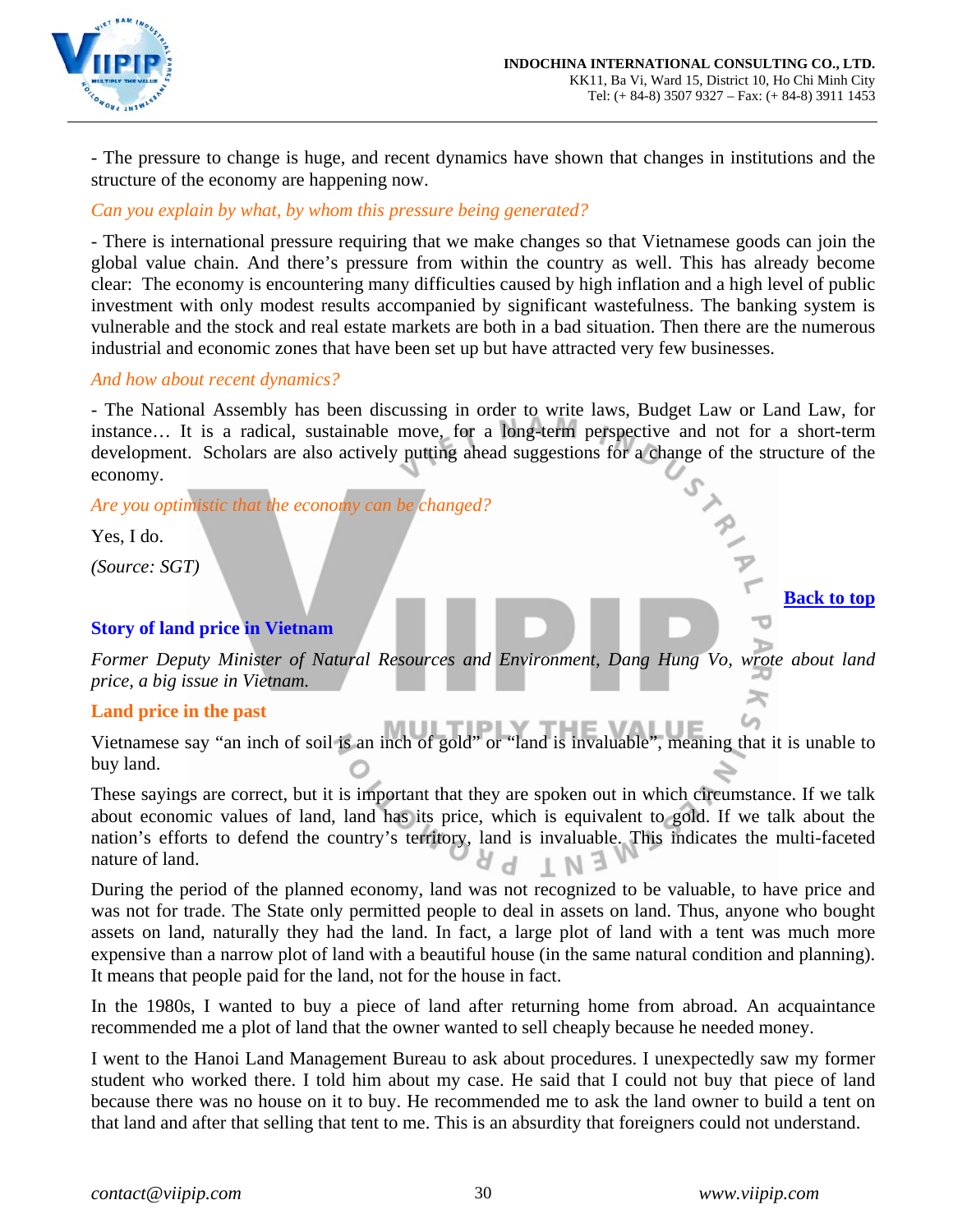

For them, this is a true odd story.

In this situation, both the seller and buyer know clearly that they are trading gold but they have to say that they trade bronze. The buyer pays the seller in the price for gold but they pay tax for bronze. Only the taxation department gets loss.

That absurdity of the old time still distresses many people in 30 Sep. In the period of planed economy, many state organizations sold their old offices for their employees as housing. Certificates only noted the trade of housing, not land because at that time houses are accompanied with land.

Now, the authorities decide to revoke land of the houses that state organizations sold to their employees in the past and they only compensate for the old house, not land. House owners complain but they are answered that their certificates only mention the house, not land so they are not compensated for land.

The Doi Moi (renovation) policy has been implemented for 25 years but land price is still a big problem. The official term used in legal documents is still "price for land use right", not "price for land". The law only recognizes the land use right.

## **Land price in renovation period**

Vietnam's land-related financial policy, including land price and tax, is reformed in a slower pace than renovation of legal and administrative tools in land management.

The Land Law 1987 did not recognize that land has its value and price. The State still subsidized land by allocating land to those who needed land and revoking land from those who did not need land any more.

The land-related tax system did not change at all. For agricultural land, agricultural tax that was issued in 1983, then amended in 1989, and was imposed on. For non-agricultural land, land tax that was issued in 1956, and was imposed on.

The Land Law 1993 recognized that land had its price but did not recognize the market price of land. The property market had to apply the price fixed by the State. Actually, it is a significant change in thinking when the law recognized that land has its price. The State's management of land price shows the voluntarism in the market mechanism.

In 1992, the National Assembly Standing Committee ratified the Ordinance on Land and Housing Tax to replace the Decree on Land Tax. The ordinance was amended in 1994, under which tax on nonagricultural land was higher than that on agricultural land.

However, the wrong point in that ordinance is the tax still based on rice. Accordingly, land in big cities, where land price is highest in the country, was taxed only 2kg of rice per a square meter per year. In 2007, the state budget collected only VND711 billion of land tax (accounting for 2 % of total revenue from land). In developed countries, tax from estate accounts for 50 % to 70 % of total budget of local governments and it is the major resource to develop infrastructure and public services.

In 1993, the National Assembly approved the Law on Agricultural Land Using Tax, which replaced the Ordinance on Agricultural Tax (issued in 1983 and amended in 1989). This was also a great renovation: tax in agriculture does not impose on production but on land use, which promotes more effective use of land.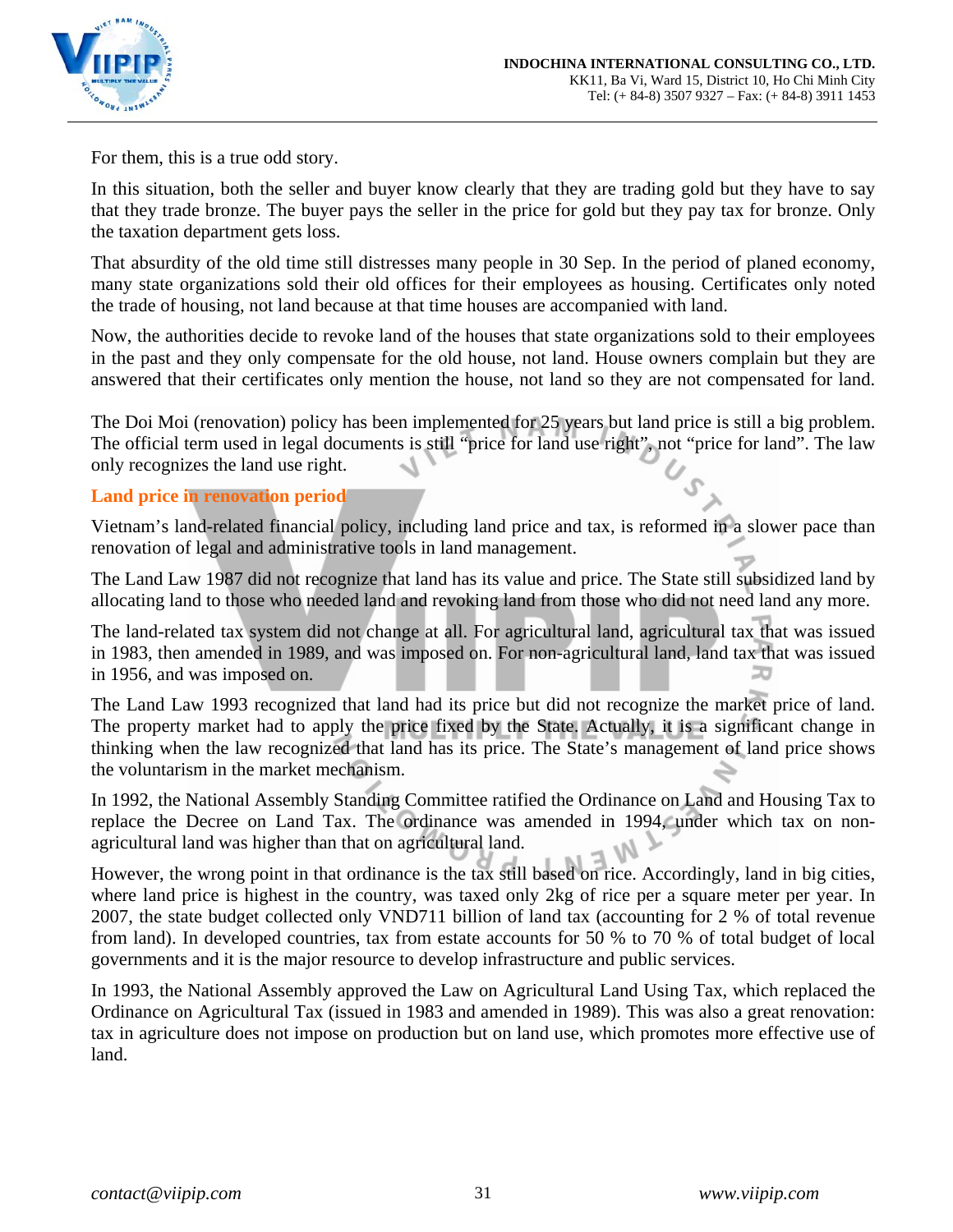

# **The current price of land**

The current Land Law, which was ratified in 2003, stipulates that the value of land must be appropriate with the value in the market. The land price fixed by the State must be suitable to the price of land in the market. The voluntarism has disappeared on State's documents but in fact, the land price set by the State still has a remarkable gap with the market price (30-90 % lower).

Notably, there is no legal document on the procedure to define land price to "be appropriate to the market price." Provincial authorities have the right to fix land price and call it market price. As a result, provincial governments have the right to revoke land, to fix land price that is the ground for land compensation, to allocate and lease land. This mechanism poses a big threaten of corruption. Normally, those whose land is revoked are sad and those who are allocated land are happy.

Another matter is that there are up to three ministries involving in land price assessment. The Ministry of Natural Resources and Environment is in charge of fixing land price for building the government's land price framework, which is the guidance for provinces to set their own land price frameworks. The Ministry of Finance is responsible for fixing prices for specific plots of land under the government's land price framework. The Ministry of Construction is assigned to fix land price for estate firms under the Law on Estate Business. Land price, thus, is more complicated.

The legal term for land price is still "price of land use right". When the Land Law 2003 was compiled, this term was a controversy. Most of experts said that the Land Law 1993 recognized "land price" already, if the Land Law 2003 used "price for land use right", it was a step backward.

An initiative appeared timely: "Price for land use right (called land price) is the amount of money for a unit of land area fixed by the State or formed in transaction of land use right (Article 4, Land Law 2003). The initiative was highly appreciated by compilers.

After that the National Assembly was determined to change the tax system related to land use. It approved the exemption and reduction of tax on agricultural land in a bid to make relief for farmers. During the period of planned economy, agricultural tax was a major source of budget revenue. In 2007, revenue from this tax was only VND 81 billion. This is a policy of progress.

Tax on non-agricultural land use is more complicated. After seven years of discussion at all levels, the National Assembly approved the Law on Non-agricultural Land Use Tax in June 2010. The floor tax rate is 0.03%, imposed on land, not house. The tax is progressive for cases that exceed the set level. Budget revenue from this tax has increased three times since then, with around VND 2.1 trillion a year, accounting for 6% of the total revenue from land. This is not high and does not satisfy the goal of Property Tax in economic, social and environmental regulation related to investment on land.

The above analysis shows that the current Land Law needs to be renovated so that land price will be recognized by the law; to benefit the state budget, land users and prevent corruption. Specifically, land must be defined as a special kind of goods and the conception of land price must be recognized in the legal system.

The land price system fixed by the State to calculate financial duties for everyone must be based on the average market price for land of the previous five years, which will be applied for the subsequent five years. Provincial authorities have to hire consultants to assess land price in their provinces. The government does not fix the land price frame for the entire country but set procedures on building land price frames for provinces.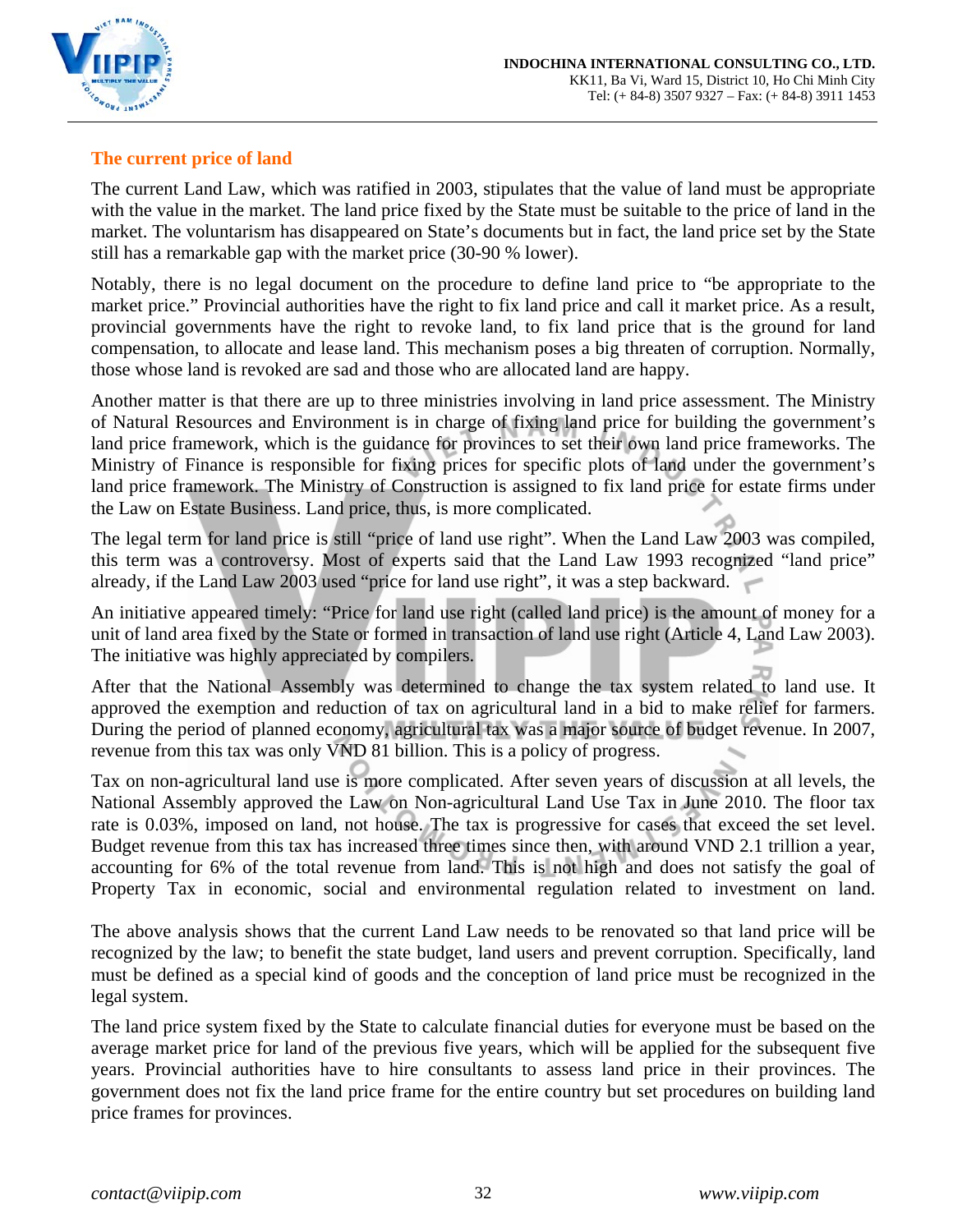

For specific cases, it is necessary to establish the national and provincial estate price assessment council to define land price for these cases. These bodies must be independent from provincial authorities. These bodies are also responsible for solving land price-related complains and license estate price assessors.

Assessing land price is an expertise, so the association of land price assessors plays a very important role in land price management.

Developed, newly industrialized and developing countries that are performing industrialization policy pursue the above suggestion. In Southeast Asia, Singapore, Thailand, Malaysia, Indonesia, Philippines and Brunei use this policy.

*(Source: VNNBridge)*

#### **[Back to top](#page-0-0)**

## <span id="page-32-0"></span>**When FIEs fled and refused to pay debts**

*Foreign invested enterprises (FIEs), in the past, were always considered "big clients". Therefore, banks did not think much when providing big loans to them. However, many of them were not "big clients" at all. A lot of businessmen from Taiwan and South Korea have fled and left huge debts of tens of millions of dollars.* 

The northern province of Phu Tho, for example, has tasted the bitterness from the deal with four South Korean investors.

## *Four investors hurt the whole province*

A credit officer whom Tien phong's reporters met, related that in the years from 2002 to 2005, a lot of local banks fell into the trap raised by the four South Korean investors and lent them a lot of money. Of these banks, Agribank Phu Tho was the biggest creditor.

Nguyen Manh Hung, Head of the Phu Tho provincial management board of industrial parks, believes that the Phu Tho Planning and Investment Department must take responsibility for the running away of the South Korean investors, because the department was assigned to control the industrial workshops and factories outside industrial parks.

Hung has confirmed the information that South Korean investors have fled and taken away the money they borrowed from banks. "No once could imagine before that the foreign investors, who looked generous, would fall into big difficulties and then escape from the country with such big sums of money,' Hung said.

"They have caused a big pain to the whole Phu Tho province," he added.

## *The South Korean investors – who were they?*

Tien phong's reporters met a lot of workers who once worked for the South Korean invested enterprises. The investors turned out to be not so generous as initially thought.

Nguyen Thi Huyen was one of the tens of workers who once worked for Tasco Polycon, one of the four South Korean companies that borrowed 12 million dollars from Agribank Phu Tho.

Huyen related that the works at Tasco Polycon were simple, but she had to work hard and earned 350- 400,000 dong a month. During the two year working period at the company, the laborers never got extra money for sickness, or maternity leave, and never got bonuses.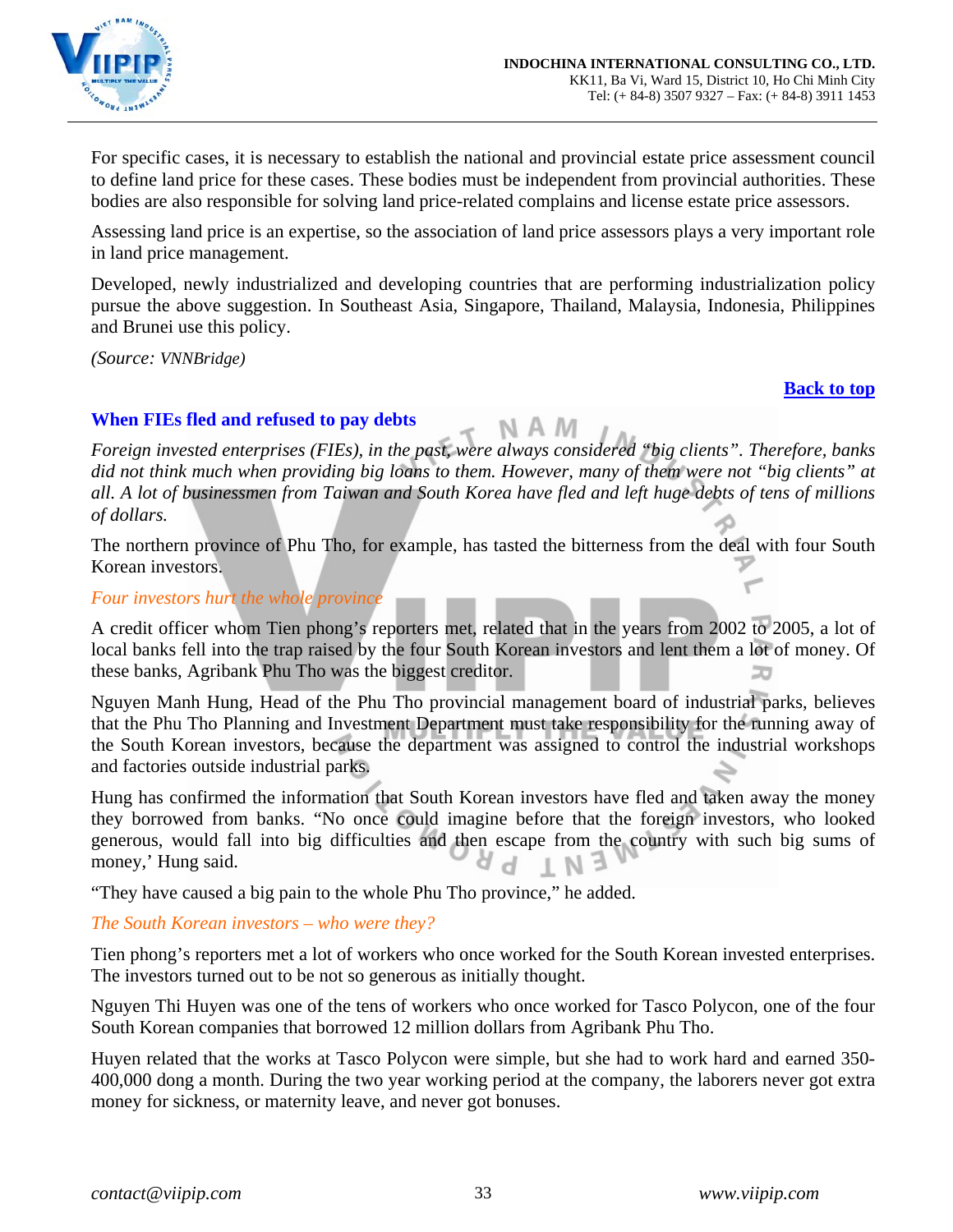

"When we were working as usual, we heard that the South Korean boss had escaped from Vietnam because he fell into insolvency. We did not get any compensation or allowances," Huyen said.

Nguyen Manh Thang said that he was working for Tasco when he was told that the business' owner fled. After a short time, another South Korean came and took over the workshop. However, the new boss also has fled, leaving a big unpaid debt.

"Now I am working for Robe, a Vietnamese invested enterprise. The owner of the enterprise is renting the workshop premises from a bank – the creditor of Tasco. The job has been stable. I have been working here for three years," Thang said.

## *10 million dollars vanished into the air – who to blame?*

Tasco Polycon and Tasco Industry are the two out of the four companies which still have not paid debts to Agribank Phu Tho. The other two are Tasco Vietnam and Tasco Material. All the four companies have factories located in the Dong Lang industrial factory cluster in Viet Tri City.

The workshops of the companies are mostly one-floor buildings with corrugated iron roof. The companies mostly made simple products, such as packs, ropes, and none of the products had high values.

Therefore, no one could explain why the South Korean investors, who had out of date machines with low capacity, and only made simple products, still could borrow such big sums of money from local banks.

Agribank Phu Tho is trying to exploit the workshops left by South Korean investors by renting them to domestic producers. However, to date, the bank has only recovered 59,000 dollars and 103 million dong, while experts believe that it will take the bank tens of years to take back the sum of money it once lent to the South Korean businesses.

*(Source: Tien phong)*

# **MULTIPLY THE VALUE**

**[Back to top](#page-0-0)**

 $\approx$ 

## <span id="page-33-0"></span>**Sustaining Macro-economic Stability**

*Economic scenario for the last three months of this year is still uncertain, said Mr Vo Tri Thanh, Deputy Director of the Central Institute for Economic Management (CIEM), adding that Vietnam will hardly obtain the economic growth of 6% partly because the world economy may slide into a renewed crisis.* 

The latest data released by the General Statistics Office (GSO) showed that Vietnam's import and export turnover reached US\$147 billion in the first nine months of 2011, a big rise from the same period of 2010. Particularly, exports valued US\$70 billion, up 35.4% year on year, and imports were worth of US\$76.9 billion, up 26.9%. The domestic economic sector earned US\$32 billion from exports, up 33.1%, and the foreign-run economic sector raked in US\$38 billion (excluding crude oil), up 37.5%. The domestic economic sector spent US\$42.6 billion on imports, up 24.4% year on year, and the foreign economic sector expended US\$34.2 billion, up 30.2%. According to GSO, the rise in export in the January - September period is resulted from higher prices of Vietnam's key traditional exports like crude oil, coffee, rubber and pepper. Notably, major exports had hefty export turnover increases, specially apparels and seafood. Garment and textile export rose 31.1%; crude oil value climbed 52%; footwear turnover jumped 30.8%; and seafood takings surged 26.4%. According to GSO, the United States remained the largest export market of Vietnam with a total value of nearly US\$11 billion, accounting for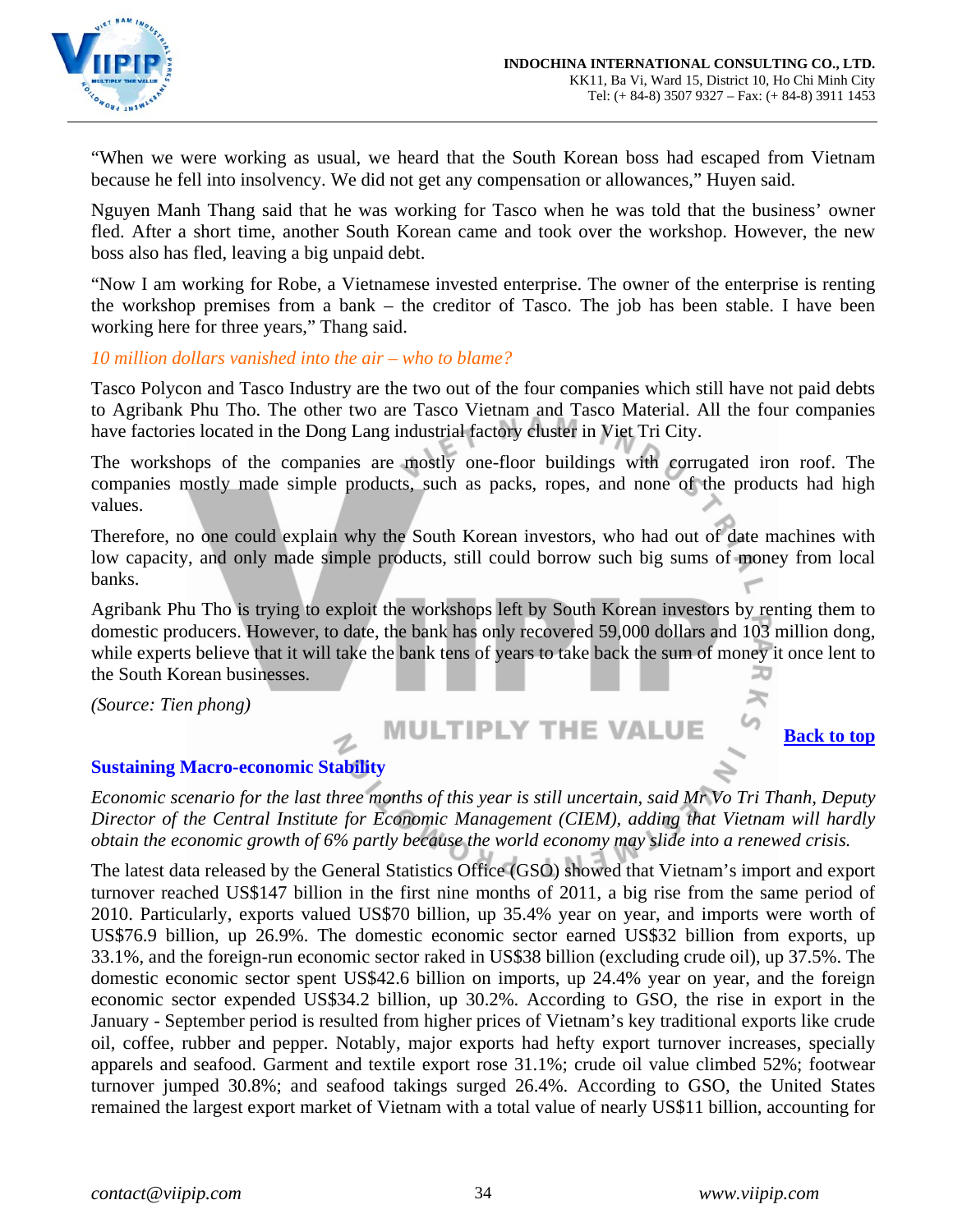

17.8% of total exports, followed by the EU with US\$10.2 billion (16.6%), ASEAN with US\$8.6 billion (14%), China with US\$6.6 billion (10.6%), etc.

Growth in some economic sectors remained stable although their rates were not as high as previous years. In particular, the industrial production expanded 7.8% in the first nine months; mining enlarged 0.8%; processing industry rose 10.7%; and electricity, gas and water production and distribution expanded 9.6%. Nonetheless, as of September 1, 2011, the inventory index of processed and manufactured industrial goods slid 5.5% year on year. Sharp drops in inventories were seen in tobacco (17%), dairy (18.2%), pulp (22%), and motor vehicles (27.7%). According to economists, the Vietnamese economy kept moving forwards in the first nine months of 2011 but the growth in some sectors was not very high. However, given global economic downturn in combination with tightened monetary policies to curb inflation in the spirit of the Government's Resolution 11/NQ-CP, the growth was still a success of Vietnamese economy. In addition, according to the Government, inflation tends to slow down in recent months. The consumer price index (CPI) in September climbed 0.82% and GDP growth was 5.6% in the first nine months. These are good driving forces for the remaining months of the year.

The Government gave clear explanations to much-concerned government debt. According to the Government, up to 93% of government debt was ODA loans and concessional loans (ODA loans accounted for 74%; concessional loans made up for 19%).

According to economists, Vietnam's public debt is not a very serious problem because it is mainly ODA loans and concessional loans which have usually very low interest rates and very long maturity. In the future, if the current growth is maintained, the Government can absolutely balance and eliminate concerns about repayments to these debts. Besides, if Vietnam's credit ratings stayed at BB as rated Standard & Poor's, Vietnam's government debt rate was at an average level in comparison to countries with the same ratings.

*(Source: VCCI)*

#### **MULTIPLY THE VALUE**  $\mathbf{z}$

#### **[Back to top](#page-0-0)**

≍

#### **NEWS IN BRIEF**

<span id="page-34-0"></span>**An international exhibition titled "Food and Hotel Vietnam 2011" opened at the Saigon Exhibition and Convention Centre (SECC), HCM City on September 28.** The event attracted 373 companies from 30 nations and territories around the globe such as Australia, Belgium, Germany, the Republic of Korea, Singapore, the US and Poland. On display at the exhibition were the latest technologies for the hotel industry, including products related to lighting, interior decoration, management systems, packaging, information and communications. In addition, high quality products such as frozen goods, confectioneries, milk products and beverages were also introduced at the event. The three-day event was co-organized by VCCI (Vietcham Expo) and Singapore Exhibition Services (SES) Limited.

**Vietnam's five-year bonds gained on speculation commercial lenders will lower interest rates after inflation slowed for the first time in more than a year.** Consumer prices climbed 22.42 % in September from a year earlier, easing from a 23.02 % pace in August, according to figures released by the General Statistics Office on Sept. 24. "The slowing of inflation on a monthly basis is a positive signal, supporting investors' expectation that banks will reduce lending rates," said Luu Hai Yen, an analyst at Thang Long Securities Joint-Stock Co. in Hanoi. The yield on the benchmark five-year notes fell three basis point, or 0.03 %age point, to 12.42 % in Sep 29, according to a daily fixing from banks compiled by Bloomberg.

**Etihad Airways, the national carrier of the United Arab Emirates, announced Wednesday (Sep 28) a codeshare agreement with Vietnam Airlines, the Emirates News Agency reported the same day.** Passengers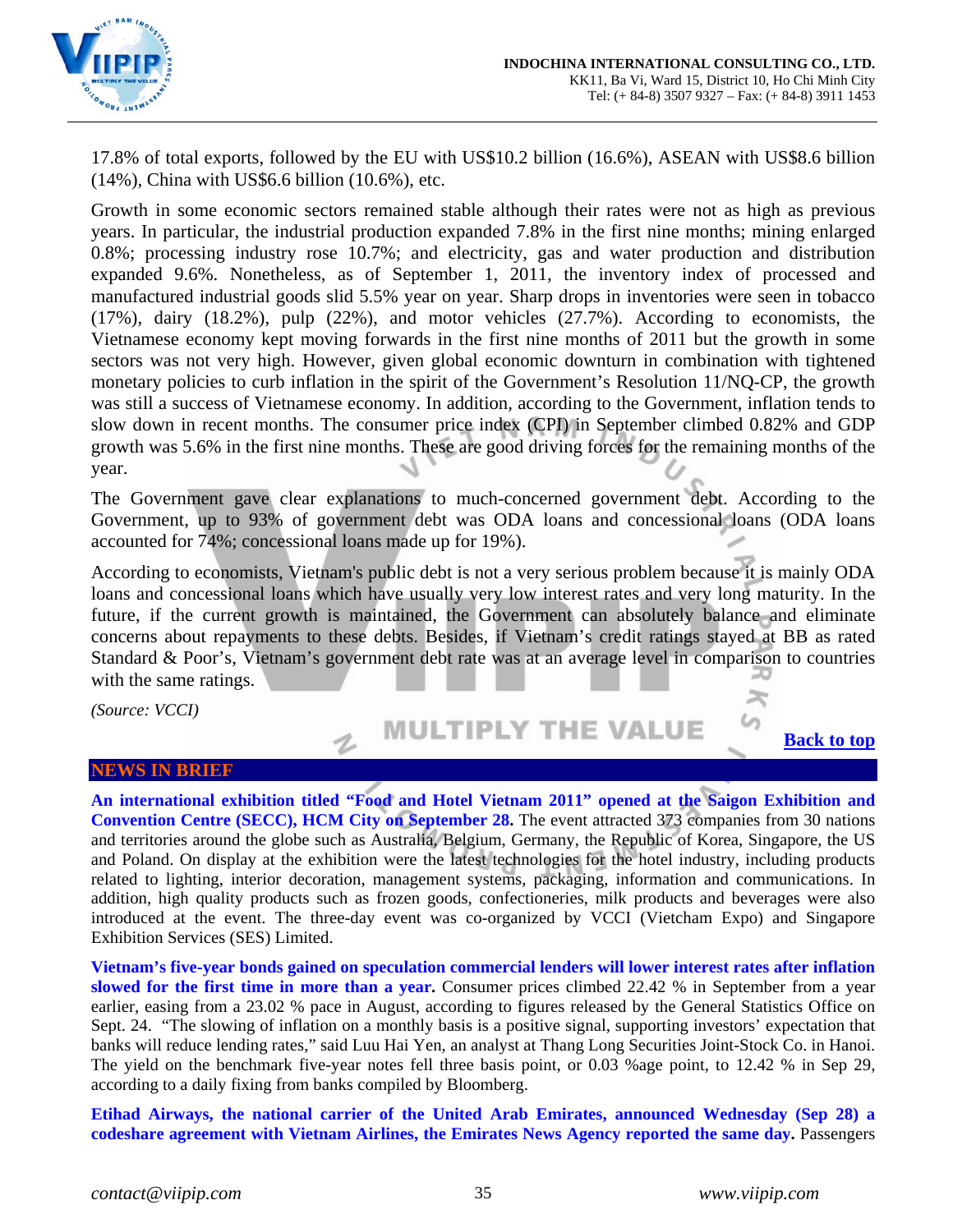

on both airlines will be able to take advantage of the agreement from October 30, 2011, the UAE news agency said. The agreement will allow Etihad guests to connect seamlessly through Bangkok to Ho Chi Minh or Hanoi on Vietnam Airlines' daily services. Likewise, Vietnam Airlines passengers from either destination of the country will be able to connect through Bangkok to Etihad's base in Abu Dhabi, the news agency said.

**A conference that will highlight investment opportunities in Vietnam's north central region will be held on October 17 in Vinh City, Nghe An Province,** announced the Ministry of Planning and Investment. The Investment Promotion Conference in North Central of Vietnam will attract more than 700 representatives, giving attendees the chance to exchange and find investment opportunities in the six regional provinces of Nghe An, Thanh Hoa, Ha Tinh, Quang Binh, Quang Tri and Thua Thien-Hue. In recent years, the region has seen growing investment that has led to improving socio-economic conditions. However, investment potential still remains great. Up to September 26, the region has attracted 243 foreign investment projects, worth USD19.9 billion, equivalent to 10 % of the country's total foreign-invested projects.

**Metro Cash & Carry opened a new wholesale center in Ha Long City in the northern province of Quang Ninh IN Sep 28.** Located on 2.3 hectares with a total sales floor of 5,600 square meters in Ha Tu Ward, Metro Ha Long Centre caters for businesses like hotels, restaurants, small- and medium-sized retailers, service companies and offices. With an investment of USD20.7 million, the new center sells a variety of 25,000 food and non-food products. This is Metro's 15th wholesale center in Vietnam.

**The US-based electronic manufacturing services provider Jabil Vietnam Co. Ltd. began construction of a new plant in Saigon Hi-Tech Park in HCM City's District 9 in Sep 28.** The 2.5-hectare plant with an investment of USD70 million will assemble electronics products to export to the US, Europe and Asia-Pacific markets, including office equipment, computers, printers and communication and medical equipment. It is expected to be put into operation in 2013, with an annual turnover target of USD200 million in the first year of operation. It will employ 2,000 employees.

**The Vietnamese Embassy in Malaysia and the Chinese Chambers of Industry and Commerce of Kuala Lumpur and Selangor jointly organized a seminar to boost trade in Halal products,** which are manufactured under Islamic law, in the Malaysian capital city Kuala Lumpur on Tuesday (Sep 27). The event offered a chance for Vietnamese businesses to get an insight into regulations and criteria for the certification of Halal products issued by Malaysia. **MULTIPLY THE VALUE** 

**In Sep 28, ANZ announced to set aside USD160 million to support local exporters in business expansion or investments with a competitive rate of 5-6% per year over the next 12 months.** This new credit line aims to support local exporters, especially ones operating in such areas as seafood, coffee, rice, furniture and textile, according to Calvin Nguyen, head of ANZ's Commercial Banking. "Exports, which accounted for over 70% of the total gross domestic product (GDP) in 2010, have helped Vietnam become one of the world's fastest-growing economies since 2004," he said, explaining why the bank wanted to boost trade finance. Vietnam International Bank (VIB) in Sep 28 also announced an amount of VND5 trillion with a preferential rate from 17.5% per year for firms exporting key products as well as producing basic ones.

**Sembcorp Industries said in Sep 28 that its industrial park joint venture has signed an MoU with the**  People's Committee of Quang Ngai province. Under the agreement signed in Sep 28, Vietnam Singapore Industrial Park Joint Venture Co (VSIP JV) will conduct a comprehensive feasibility study of a 1,020-hectare integrated township and industrial park in the central Vietnamese province. Sembcorp leads the Singapore consortium in the VSIP JV joint venture with Becamex IDC. The proposed development comprises a 500-hectare industrial park located within the Dung Quat Economic Zone, where government-supported special economic zone incentives are made available to manufacturers. Separately, under consideration are 520 hectares of land zoned for commercial and residential purposes near downtown Quang Ngai city.

**Vietnam received 4.3 million foreign visitors in the first nine months of this year, up 15.5 % from a year earlier, authorities said Wednesday (Sep 28).** The largest numbers of visitors during the period came from China, South Korea, and Japan with respective increases of 44.9 %, 4.2 %, and 8.2 %, the General Statistics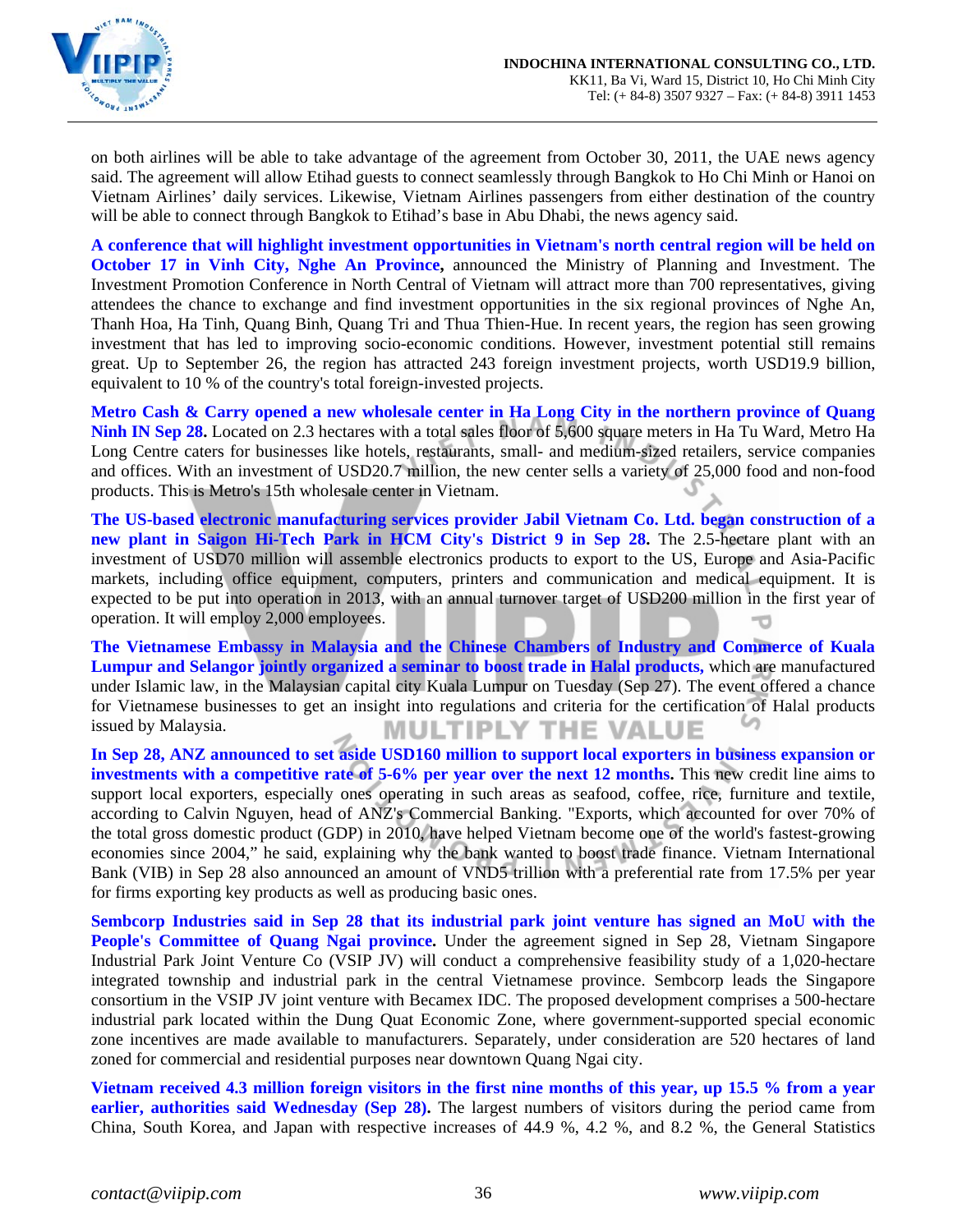

Office said. Vietnam aims to attract 5.5 million foreign tourists this year, up 10 % from last year. It targets tourism revenues of 5.64 billion dollars. With an income of 3.78 billion dollars, the tourism industry contributed 3.9 % of national gross domestic product last year, and expects to make nearly 33 billion dollars in 2020, or 13.1 % of the GDP predicted for that year.

**Singapore and Vietnam reaffirmed on Tuesday (Sep 27) evening their commitment to strengthen bilateral links.** The two countries also announced they would be signing an MOU to undertake a feasibility study to build an industrial park in central Vietnam. This was announced as Minister for Trade and Industry Lim Hng Kiang hosted Vietnamese President Truong Tan Sang at the Singapore-Vietnam Business Dialogue and Dinner. "Singapore companies have established a growing presence in various parts of Vietnam and in diverse industry sectors such as urban development, hospitality, transport, finance, ICT, healthcare and education," Mr Lim said. They were joined by about 100 industry leaders from the two countries, from sectors such as banking, IT, telecommunications and utilities. Singapore is Vietnam's third-largest foreign investor, with investments close to SUSD30 billion as of August 2011.

**More than 170 businesses will present 420 displays at the exhibition to honor Vietnamese products scheduled to be held in Ho Chi Minh City from October 8-13.** Processed foods, household goods, plastics, and handicrafts will be shown along with chemicals, garments, textiles, leather and footwear and machinery. In addition to the displays, a seminar to promote using Vietnamese goods, a customer appreciation program and various other activities will also be held during the exhibition.

**Vietnam ranks 81st among 152 countries in the International Telecommunication Union's ICT Development Index (IDI), moving up 10 places from its 91st position in 2008,** the Ministry of Information and Communication said on September 26. According to the ITU's report Measuring the Information Society 2011, Vietnam's IDI value rose from 2.76 in 2008 to 3.53 in 2010 with the growing number of broadband internet subscribers in the country from zero within three years. In addition, Vietnam jumped 16 places up in the ranking of the access sub-index compared to 2008. The country was place third after Armenia and Morocco among ten countries having the highest IDI growth rates in the past three years.

**Vietnam's tourism sector is always willing to offer the best services and products to Russian tourists.** Head of the Vietnam National Administration of Tourism, Nguyen Van Tuan made this statement at a recent working session with Aleksei Trichkanov, Chairman of the Committee for Investment and Strategic Projects of Saint Petersburg, on the sidelines of a ceremony to introduce Vietnam's tourism potential to the city. The two sides introduced each country's tourism potentials and strengths and acknowledged the potential for tourism cooperation between Vietnam's cities and provinces and the city of Saint Petersburg. Trichkanov said that thanks to a milder climate, a long coastline, hospitality and low-priced services, Vietnam drew the special attention of Russian visitors. He also proposed the two relevant sides work out a plan to open a direct air-route from Vietnam to Saint Petersburg, saying that it will create favorable conditions for the two countries' travelers. Last year, Vietnam welcomed almost 83,000 Russian visitors, up 50 % over 2009. This year, as many as 120,000 Russian tourists are expected to come to the country.

**Techcombank has won top awards from the Hong Kong based FinanceAsia magazine.** The magazine described it as "Vietnam's best bank in 2011", "The best cash-management bank ion Vietnam" and "The best trade finance bank in Vietnam". The bank, one of the fastest growing in the nation, was the first in Vietnam to receive the three awards. FinanceAsia publisher Jonathan Hirst applauded the bank for its profit growth rate, its effective supervision of operational and credit risks, and its successful network expansion.

**Saigon Transportation Mechanical Corp. (Samco) in Sep 27 officially inaugurated the new port Phu Dinh in District 8, which will transport cargo on the HCMC-Mekong Delta route.** Developer Samco plans to put 11 quays into operation in the first phase, handling 500-ton boats and 1,000-ton barges. In addition, the port is equipped with a warehouse covering 4,600 square meters and a storage area of around 50,000 square meters to preserve farm products. Located on the confluence of the Can Giuoc River and the Cho Dem River (in Ben Luc) and Doi Canal, Phu Dinh Port is considered a convenient location to transit commodities transported by boat from HCMC to the Mekong Delta and vice-versa. Its connection with National Highway 1A and HCMC's Belt Road 2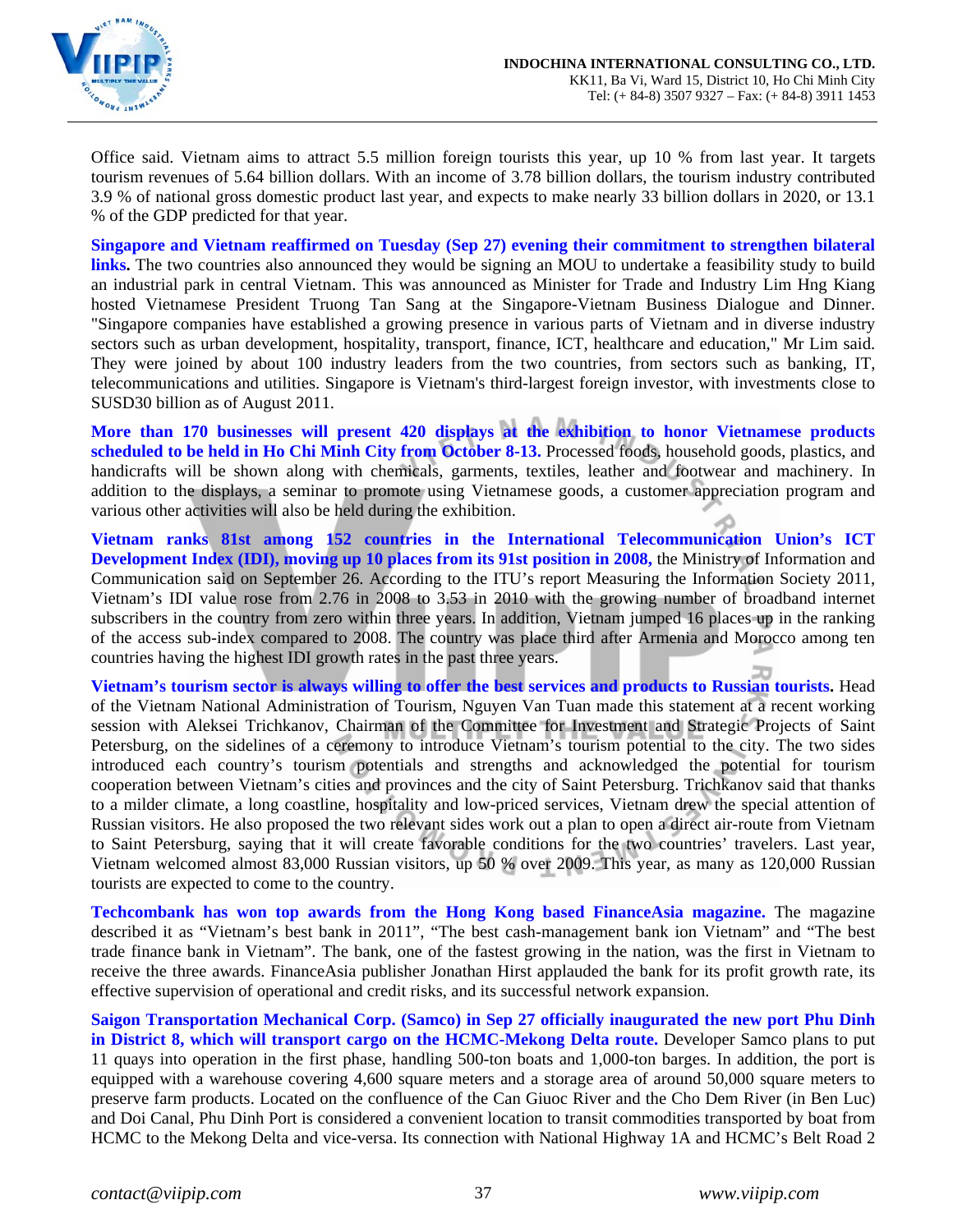

offers more choice for enterprises in terms of goods transportation. Accordingly, the port's cargo throughput is estimated at 2.5 million tons annually.

**One of the solutions to boost the country's economic development is to restructure investment, said head of the Government Office Vu Duc Dam.** Dam said inflation appeared to be on decline with CPI dropping to a record low of 0.82 % compared to early this year. In the first nine months, exports continued to follow the upward trend while import surplus over export was reduced to a level, much lower than the laid down in the Government's resolution 11. Mr Dam added that from now till the end of the year, it is important to focus on key projects to boost production and achieve an economic growth rate of 6 %, he said as expected. In the short-term, the focus will be on maintaining monetary and fiscal policies, reducing public investment, and controlling prices in the local market. In the long-term, due attention should be paid to restructuring investment, business and financial and monetary operations.

**The Vietnam Airline Corporation (Vietnam Airlines) on September 25 announced a 35 % fare discount for customers who fly directly from Vietnam to France, Germany or Russia.** The promotional program will last until October 30 for tours to Russia and until December 31 for those to France and Germany. The national carrier now provides three service classes for the direct flights to Paris (France), Frankfurt (Germany) and Moscow (Russia), with a frequency of 23 flights per week. Vietnam Airlines plans to increase the number of flights to 29 per week by December.

**Vietnam's coffee output is likely to reach 1.32 million tons in the 2011-2012 crop, thanks to favorable climate conditions and expanded cultivated areas, according to Bloomberg.** The Ministry of Agriculture and Rural Development said that coffee-growing acreage has increased by 1.8 % to 548,200 hectares. Bloomberg forecast that Vietnam's coffee exports will rise sharply and prices will continue to fall by 23 % compared to the highest level in March due to more supply than demand. The price of robusta coffee rose to USD2,672 per ton on March 18 at the London International Financial Futures and Options Exchange (LIFFE) – the highest over the past three years. However, it hit a record low of USD1,996 per ton on July 21 and then stood at USD2,043 per ton on September 23.

**The Australian Chamber of Commerce (AusCham) in Vietnam said it would host its seventh Annual Business Awards function in HCMC in November** to honor its member organizations that have made an outstanding contribution to the business environment in this country. AusCham will present the Overall Business Excellence Award to an organization that has achieved the most outstanding performance in their field, Hospitality Award to a candidate that excels in promoting hospitality in Vietnam, and Innovation Award to the best for advancement in product or process. Other honors include the Corporate Social Responsibility Award, the excellent Professional Services provider, and the Alumni Award to a graduate from any Australian higher education institution in Vietnam or Australia who has shown excellence in any given industry or occupation.

**Vietnam's economy grew by an annual 6.11 % in the third quarter ending this month, quickening from 5.67 % in the previous three-month period, the government said.** Measures to control inflation and stabilize macro economy have achieved preliminary positive results, Minister Vu Duc Dam who heads the government office was quoted as saying in a statement released late on Monday (Sep 26). The annual growth in the July-September period is above Vietnam's full-year economic growth target for 2011 of 6 % but is lower than the 7.18 % in the same quarter last year, based on government data.

**Vietnam's national debt stood at 42 % of the country's gross domestic product at the end of 2010, Nguyen Cong Nghiep, deputy minister of finance, said at a press briefing in Hanoi in Sep 27.** Vietnam aims to limit its national debt to a maximum of 50 % of gross domestic product, said Nghiep, without providing a timeframe.

**Taiwan was Vietnam's largest market for tea by importing 8,900 tons, or USD11.1 million worth of tea from Vietnam in the first half of this year,** according to statistics of Vietnamese customs authorities. The statistics show that Vietnam exported 53,300 tons of tea worldwide valued at USD78.3 million, in the six-month period, representing a decrease of 3.5 % year-on-year in volume but an increase of 1.1 % in value. Vietnam is the world's fifth largest tea exporter, shipping to 110 countries in the world, according to reports on Vinanet.com.vn.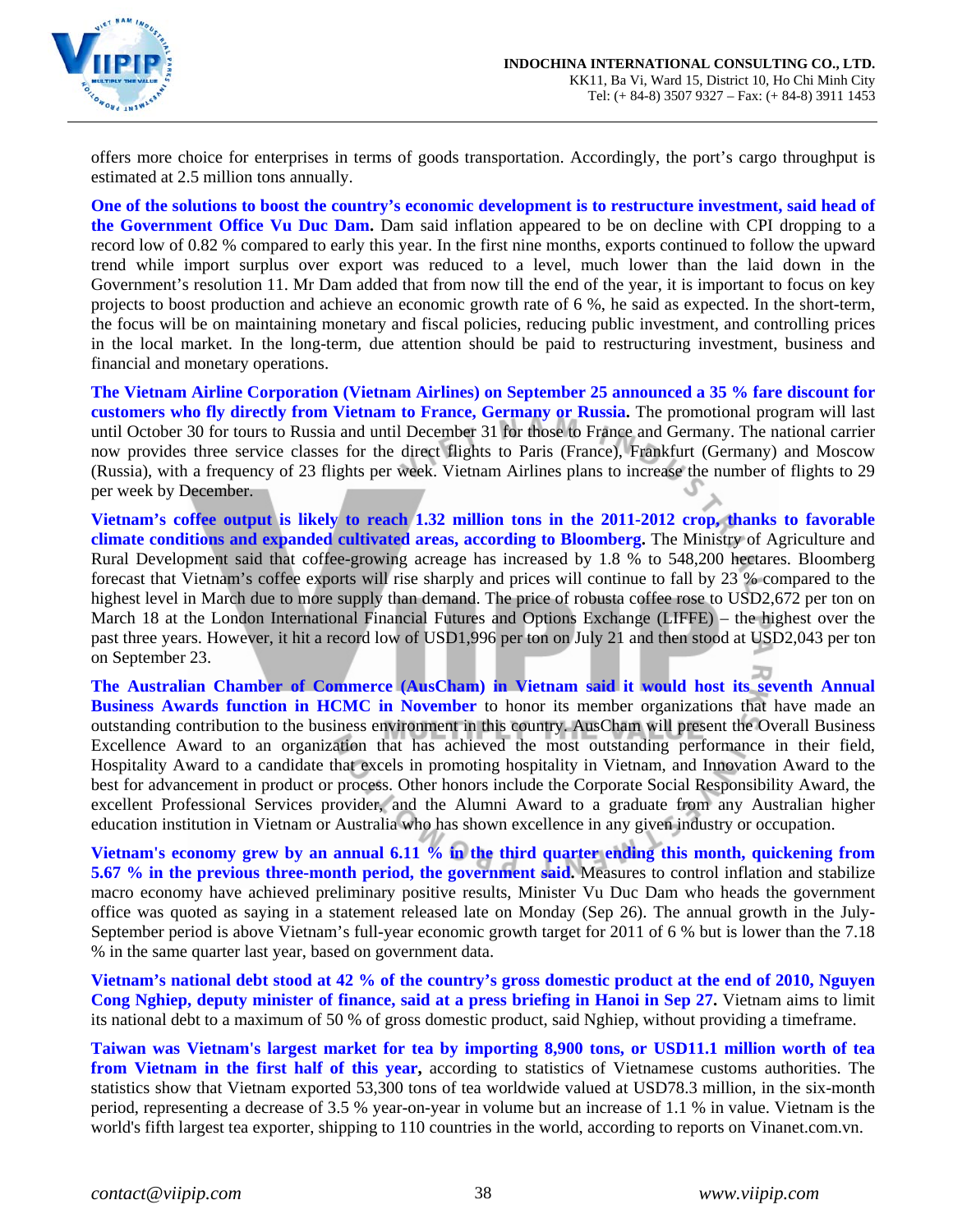

**The Vietnamese Ministry of Foreign Affairs inaugurated Vietnamese Consulate in New York on Sept. 25, in the presence of Minister Pham Binh Minh.** Vietnamese Ambassador to the US Nguyen Quoc Cuong and Head of the Vietnamese Permanent Delegation to United Nations, Ambassador Le Hoai Trung, also attended the inaugural ceremony. In addition to providing consular services, the consulate will protect the legitimate rights and promote the interests of the State, legal entities and citizens of Vietnam in the US. It will also strengthen relations between the US's northeastern region and Vietnamese partners. The Vietnamese consulate in New York is the third consular agency Vietnam has opened in the US, after the consulates general in San Francisco of California and Houston of Texas.

**A talk was held in Buon Ma Thuot city in Dak Lak province on September 26 to discuss the expansion of ecustoms applications.** The event was co-organized by General Department of Vietnam Customs and the Chamber of Commerce and Industry (VCCI). At the seminar, representatives from Vietnam Customs and the VCCI introduced an overview of e-customs and information technology (IT) to support businesses as well as the benefits that businesses can enjoy if they utilize e-customs applications. The seminar also answered questions about e-customs and introduced businesses to the advantages of e-customs and related incentives for businesses. According to Vietnam Customs, e-customs applications have been implemented in 13 customs departments and 80 branches nationwide and handling customs procedures for nearly 43,000 businesses.

**German joint venture Fresenius Kabi Bidiphar Co, a market leader in infusion therapy and clinical nutrition, opened a new plant in Quy Nhon in 26 Sep.** The 15,000sq.m plant, which was two years in the construction, cost VND340 billion (USD16.5 million) and replaces German firm Fresenius Kabi's existing production facility in Quy Nhon. It allows the company to almost double its manufacturing capacity for infusion solutions and liquid medications, mostly meant for the Vietnamese market. Nearly 380 employees will work at the facility. The manufacture of infusion solutions has already received a GMP (good manufacturing practice) certificate based on guidelines set down by the World Health Organization.

#### <span id="page-38-0"></span>**COMING EVENTS**

## **Vietnam Electronics**

<span id="page-38-1"></span>*Venue:* Saigon Exhibition & Convention Center (SECC)

*Country:* Ho Chi Minh City, Vietnam<br>*Start Date:* 16 Oct 2011<br>*End date:* 19 Oct 2011

*Start Date:* 16 Oct 2011 *End date:* 19 Oct 2011

#### *Visitors' profile*

Trade Visitors only - Electrical contractors, engineers, equipment manufacturers, inspectors/supervisors, wholesalers, supply authorities, Government - state/federal, Industrial installation, Manufacturers, OEM's/CEM's, Plant engineers/personnel, Radio communications, Research & development, Service/support engineers, Switchboard builders.

## *Exhibitor's profile*

Profile of exhibit include Cables and busbars, Communication engineering, Computer and communication technology, Data communications, Electrical components and accessories, Electronic engineering, Hi-tech products and new techniques, Industrial equipment and accessories, Installation and control equipment, Lighting and lamps, Programmable logic controls, Storage/enclosures etc.

**[Back to top](#page-0-0)**

**[Back to top](#page-0-0)**

≍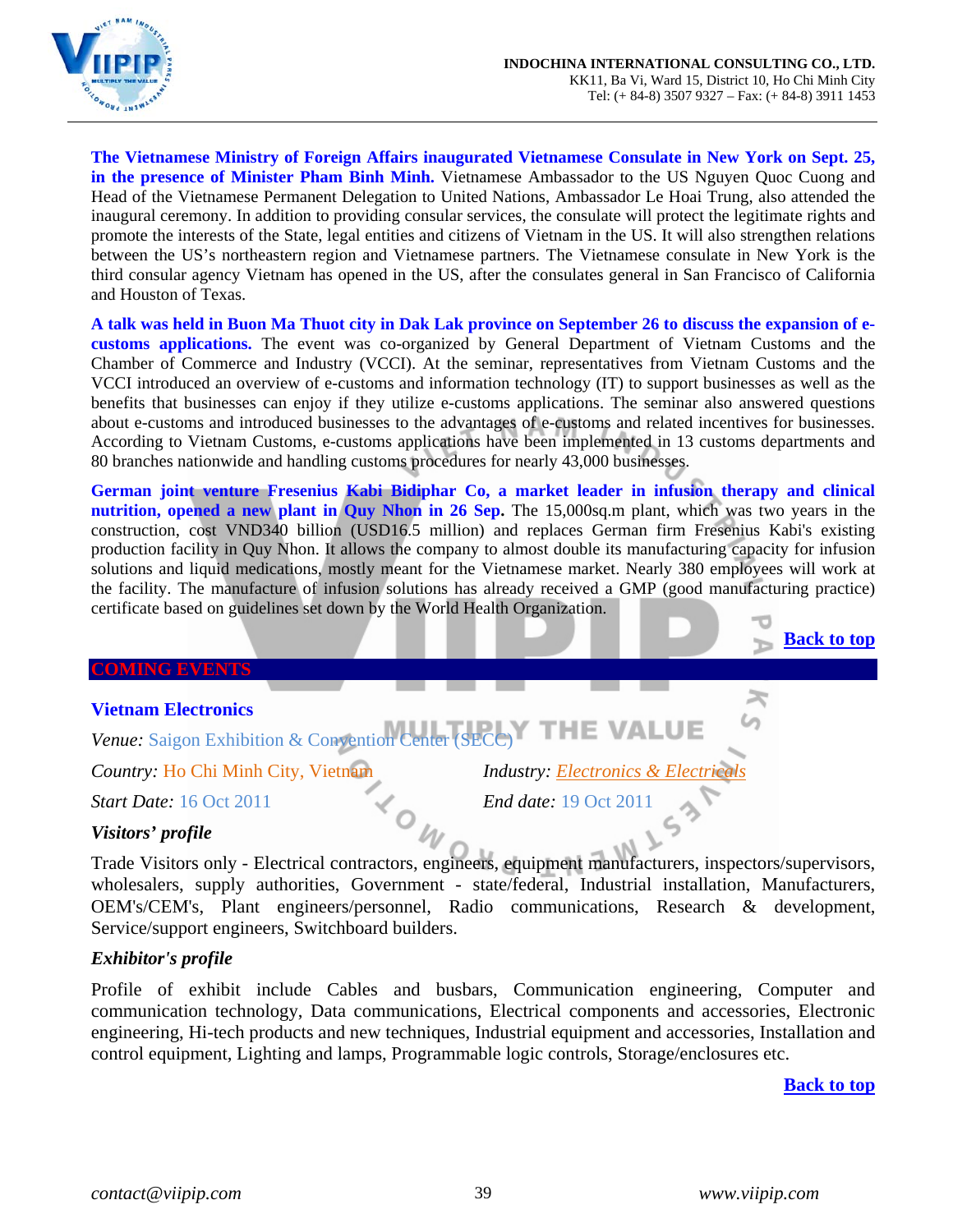

## <span id="page-39-0"></span>**Vietnam Motor Show**

*Venue:* GiangVo Exhibition Centre & Fairground

*Country:* Ha Noi, Vietnam *Industry: Automotive*

*Start Date:* 16 Oct 2011 *End date:* 20 Oct 2011

## *Visitors' profile*

Target audience - High-net-worth families & individuals, Executives & Businessmen, Overseas Buyers, Automobile Professionals, Corporate Buyers - CEOs, Decision Makers, Transport Operators, Tourism & Hospitality, Engineers, Technicians, Media & Press, Both trade visitors and public visitors.

## *Exhibitor's profile*

Profile for exhibit includes More than hundreds of famous companies in supporting industry: spare parts, accessories, component companies, car interiors, oil & lubricant, Luxury Cars, Passenger Cars, Specialist Vehicles, Motorcycles, Scooters and Mopeds, and off-road vehicles Manufacturers & Dealers of Automobiles, Components and Accessories, Audio Video Equipment, Car-Care Products, Environment and Safety Equipment, Garage and Service Equipment, Moulds and Dyes, Oils & Lubricants, Petrol vending machines, Tyres, Batteries and Auto Electricals, Upholstery.

# <span id="page-39-1"></span>**[Back to top](#page-0-0) Vietnam International Trade Expo** *Venue:* Saigon Exhibition & Convention Center (SECC) *Country:* Ho Chi Minh City, Vietnam *Industry: Household Consumables Start Date:* 30 Nov 2011 *End date:* 03 Dec 2011 *Visitors' profile:* Mainly trade visitors comprising local (Vietnamese) importers, wholesalerdistributors, retailers - many of whom visit the event to seek agency and distributorship with the foreign exhibitors. *Exhibitor's profile:* Manufacturers and exporters of industrial equipment (building / construction, metallurgy, electrical, industrial automation), Healthcare and Consumer Goods (F&B, Funiture, Houseware, Fashion, Gifts & Premiums ) - VITE is your effective gateway into the Vietnam market. **[Back to top](#page-0-0) Vietnam International Shop + Franchise Show**  *Venue:* Saigon Exhibition & Convention Center (SECC)

*Country:* Ho Chi Minh City, Vietnam *Industry: Business Services*

*Start Date:* 03 Nov 2011 *End date:* 05 Nov 2011

*Visitors' profile:* Shop: Retailer/Wholesaler, Show Owner/Managing Company, Architects, Interior Designer, Construction Company, Investing Company, Government Official, Public Sector Official.

*Exhibitor's profile:* Profile for Shop segment includes Shop Design & Renovation, Shop Equipments, Retail Technology, Professional Consulting, Sales Point Information and Communication Technology, Decoration, Advertising and Marketing, Fair Stand, Kiosk design and Special Organisations. Profile for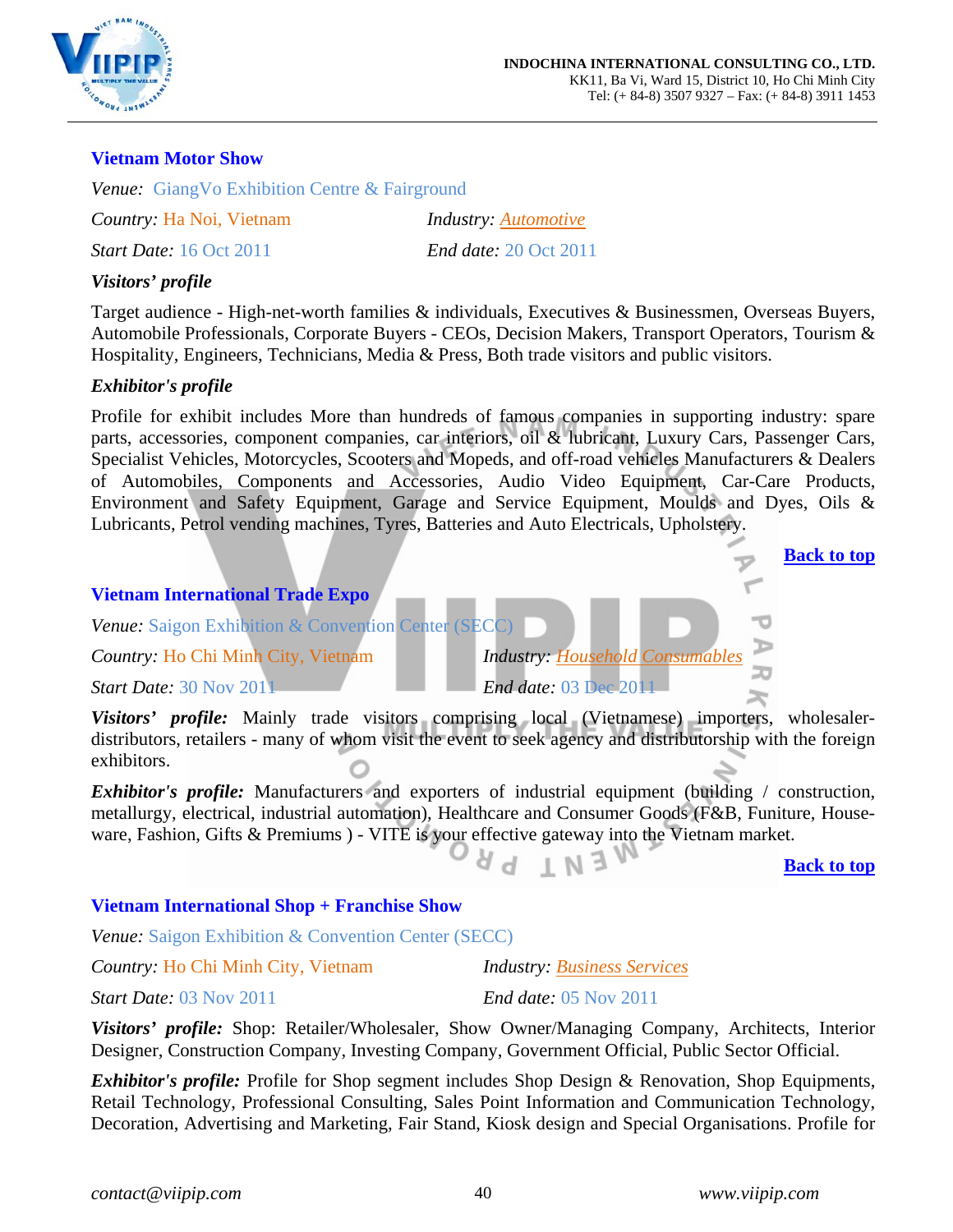

Franchise segment includes Food&Beverage, Beauty&Health, Fashion, Retail&Wholesale, Consulting Service, Education and other Specialized Retail Services.

**[Back to top](#page-0-0)**

**[Back to top](#page-0-0)**

## <span id="page-40-0"></span>**Vietstock Expo & Forum**

*Venue:* GiangVo Exhibition Centre & Fairground

*Start Date:* 09 Nov 2011 *End date:* 11 Nov 2011

*Country:* Ha Noi, Vietnam *Industry: Agriculture & Forestry*

## *Visitors' profile*

Policymakers, decision makers, businessmen, experts & consultants, farmers, service providers, accessories providers, distributors, exporters, importers are the target visitors.

## *Exhibitor's profile*

Profile for exhibit include Land Reclamation, Harvesting and Threshing solutions, Agriculture Machinery-Equipment & Accessories, Soil processing machinery, Waste recycling & environmental protection equipment, Green House Technology, Seeding, Sowing, fertilizing& Planting Equipment, Polishing Systems, Irrigation & Drainage Systems, Chemical Spraying & Fertilizing, Grain Harvesting, Food Processing Equipment, Poultry Equipment & Technology, Dairy Products Processing Machine.

#### <span id="page-40-1"></span>**International Agriculture Trade Fair**

*Venue:* The Exhibition Fair

*Country:* Ha Noi, Vietnam *Industry: Agriculture & Forestry*

**Start Date:** 11 Nov 2011 **IF IT End date:** 14 Nov 2011 **IF** 

## *Visitors' profile*

Foreign business relation to purchasing goods and fair-trading. Organizations, businesses and individuals active, interested in agriculture. The State management agencies, the policy research unit, the Agriculture Strategy. People interested in the agricultural sector.

## *Exhibitor's profile*

Profile for exhibit includes Agricultural products:-rice, tea, coffee, cashew nuts, pepper, clean and fresh vegetables and fruits, Aquatic products and breeding animals:- Livestock, poultry, and aquatic, Nutrition food:- Milk and dairy products, Forestry Products:- Wood, bamboo and the yield from the forest, Agricultural materials:- Fertilizers, insecticides and preservative, Biochemical finished products, Traditional handicraft products.

**[Back to top](#page-0-0)**